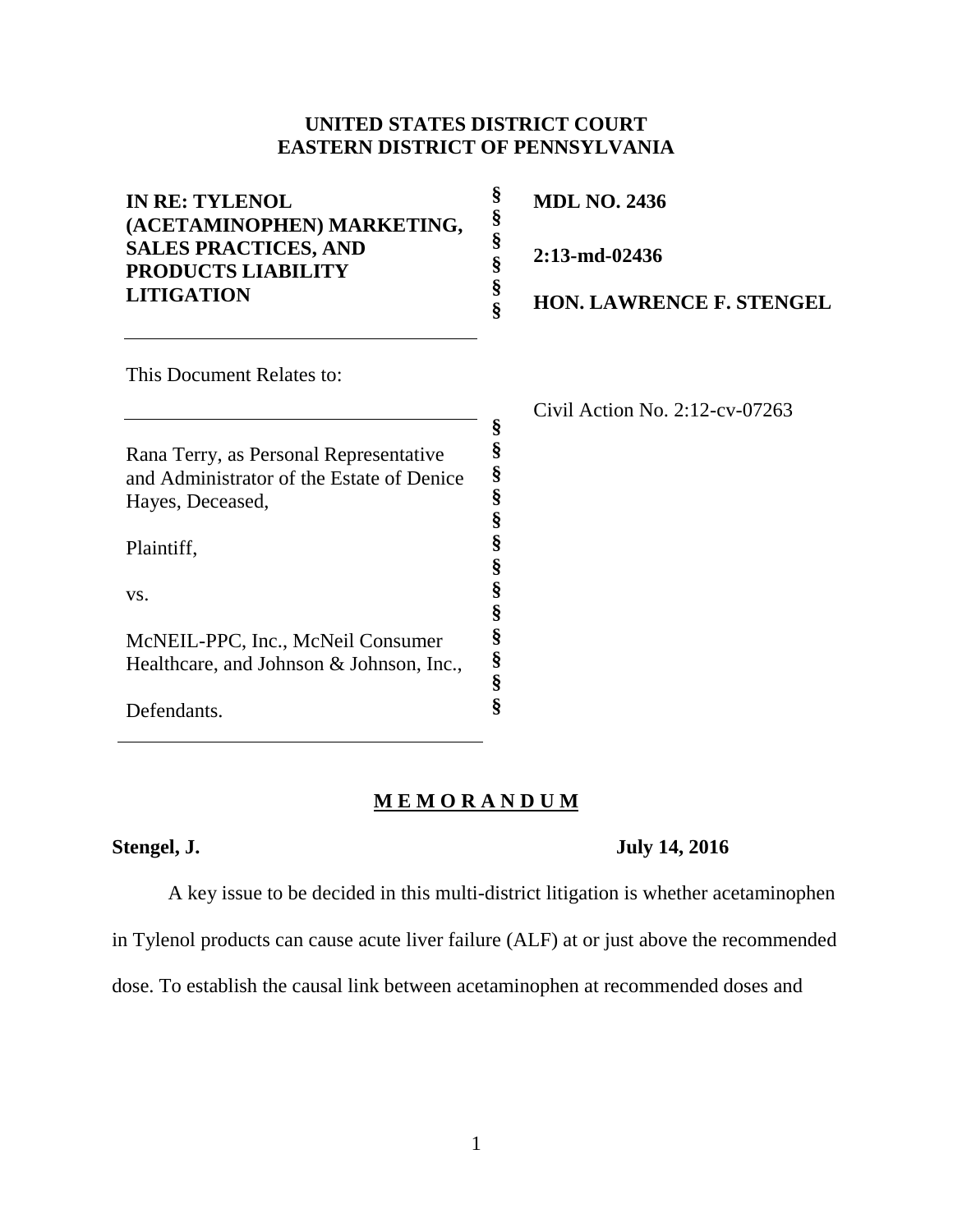ALF, the plaintiff plans to use the testimony and opinions of several experts.<sup>1</sup> In forming their opinions, plaintiff's experts rely on an article entitled "Acetaminophen-Induced Acute Liver Failure: Results of a United States Multicenter, Prospective Study" (Larson, et al., Hepatology, Vol. 42, No. 6, 2005).<sup>2</sup> One section of this article indicates that acetaminophen-induced ALF can occur at the maximum daily recommended dose of 4 grams.

The defendants move to exclude use of this article by plaintiff or her experts under Daubert.<sup>3</sup> For the reasons stated below, I will deny this motion.

# **I. Procedure of this Motion: Release of the Larson Article Data and Litigation in New Jersey and Texas<sup>4</sup>**

In December 2015, the defendants requested leave from this court to supplement expert reports for pending **Daubert** motions.<sup>5</sup> They claimed they had recently received data that would undermine the findings in one of the key articles relied on by plaintiffs' causation experts. This article, entitled "Acetaminophen-Induced Acute Liver Failure:

<sup>&</sup>lt;sup>1</sup> See, e.g., Neil Kaplowitz, M.D. Expert Report, May 5, 2014 at 8 (Doc. No. 154, Ex. 15); N. Kaplowitz Dep., June 3, 2014 at 45, 47, 176 (while the "vast majority of people who take therapeutic doses of Tylenol do not get into trouble," there are "individuals – rare, but [a] finite number of individuals in the world who develop serious liver injury, including acute liver failure, when at or near the therapeutic maximum dose, as it was, 4 grams a day and possibly even 3 grams a day.")(Doc. No. 154, Ex. 9); T. Davern Dep., Mar. 28, 2015 at 126, 137 ("Q. And is it your representation that that paper stands for the proposition that four grams per day in those patients caused acute liver failure? A. Yes. Again, in this study, that was our conclusion.")(Doc. No. 155, Ex. 3).

<sup>&</sup>lt;sup>2</sup> <u>See</u> Doc. No. 193, Ex. A.

<sup>&</sup>lt;sup>3</sup> Though its title suggests that the defendants are asking for the exclusion of certain plaintiff's expert opinions, in reality, the defendants want the court to exclude the use of the Larson article itself. I will address the admissibility of the plaintiff's expert opinions themselves in my decisions on their Daubert challenges, which are already pending.

<sup>&</sup>lt;sup>4</sup> See Defendants' Motion for Leave to File Supplemental Reports, Dec. 8, 2015 (Doc. No. 186) and Plaintiff's Response in Opposition, Dec. 15, 2015 (Doc. No. 187) for the information contained in this section.

<sup>&</sup>lt;sup>5</sup> See Doc. No. 186.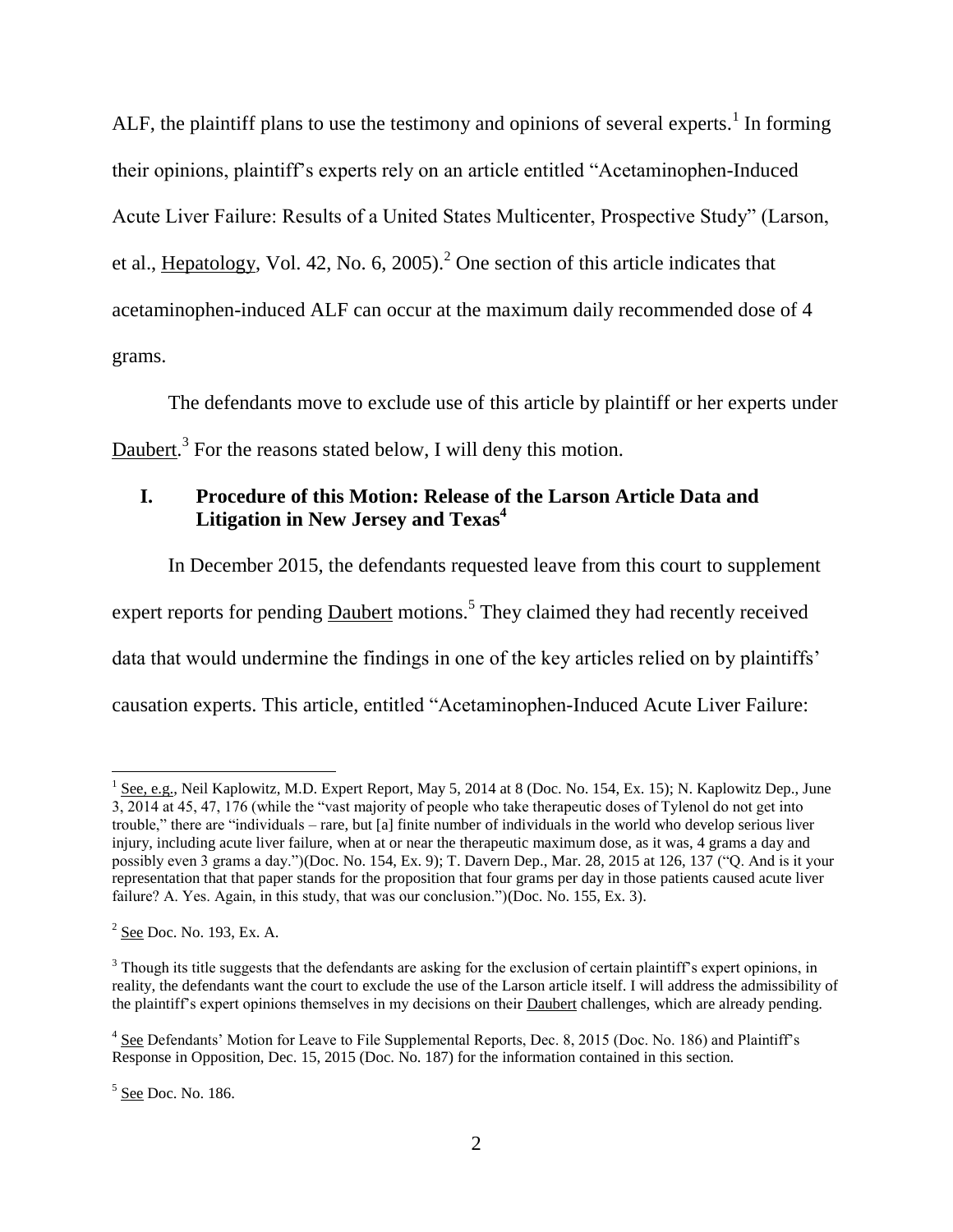Results of a United States Multicenter, Prospective Study" (hereinafter, "The Larson article"), was published in 2005 by the Acute Liver Failure Study Group (ALFSG). See Larson, et. al., Acetaminophen-Induced Acute Liver Failure: Results of a United States Multicenter, Prospective Study, Hepatology 2005; 42(6):1364-1372 (Doc. No. 193, Ex. A).

Unbeknowst to this court, the defendants had requested the data underlying the findings in the Larson article a year and half prior. <sup>6</sup> On March 25, 2014, Judge Carol Higbee, who was presiding over parallel New Jersey litigation, permitted the defendants to subpoena these documents to use during the deposition of William Lee, M.D. Dr. Lee is the principal investigator for the ALFSG and is a Professor of Internal Medicine at the University of Texas Southwestern Medical Center in Dallas, TX.<sup>7</sup> He is one of the nation's foremost authorities in drug induced liver injury (DILI) and has been involved with the FDA Advisory Committee meetings on the topic of acetaminophen-induced liver injury.<sup>8</sup> The plaintiff planned to call Dr. Lee as a third-party fact witness in the New Jersey litigation. He was not being retained as an expert or consultant for the plaintiff.

The defendants then instituted a separate proceeding in state court in Dallas, Texas because the ALFSG case data was maintained at the University of Texas Southwestern (UTSW). <sup>9</sup> Dr. Lee and UTSW, represented by the Texas Attorney General's Office,

 $\overline{a}$ 

 $6$  This was the first time I was informed of the proceedings happening in Texas.

 $^7$  See William Lee, M.D. Dec., May 10, 2016 at  $\P$  $\overline{ }$  7, 10 (Doc. No. 220)(filed under seal).

 $8$  See, e.g., William Lee, M.D. Dec., May 10, 2016 at  $\P$  7, 19, 26 (Doc. No. 220)(filed under seal); W. Lee Dep., Apr. 14, 2016 at 31-35 (Doc. No. 216, Ex. 3).

<sup>&</sup>lt;sup>9</sup> Proceedings were also initiated in South Carolina related to another ALFSG center, the Medical University of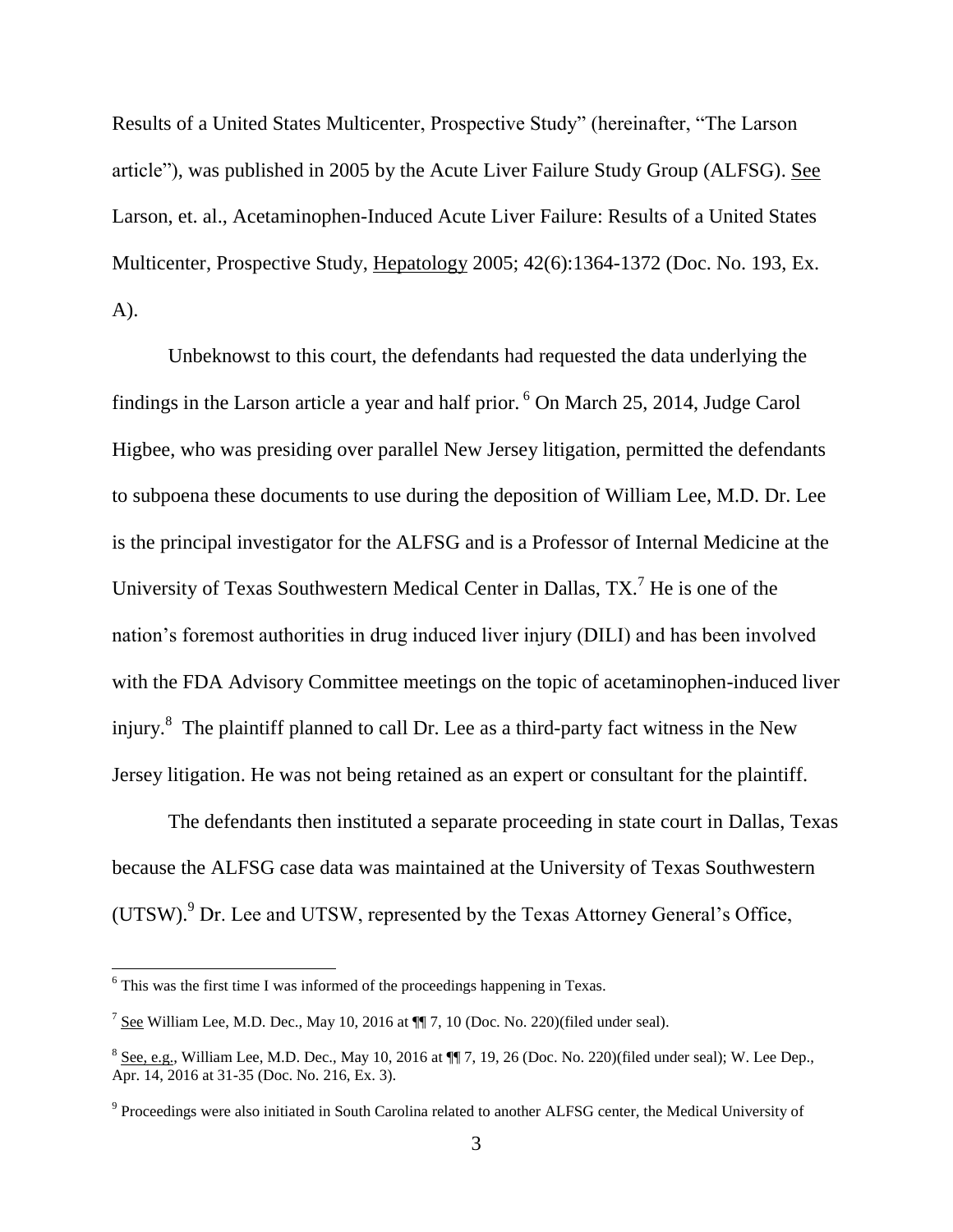opposed production of the ALFSG data.<sup>10</sup> On October 9, 2014, after hearing argument, the Texas presiding judge ordered UTSW to produce the requested documents. UTSW began producing the documents on a rolling basis in early November 2014. Two Rule 11 Agreements were put in to place to safeguard patients' confidential health information.

The bulk of the information was produced between October 2014 and September  $2015$ .<sup>11</sup> The last production of documents occurred in late November 2015. The defendants filed their motion for leave to supplement their reports here in early December.<sup>12</sup> They claimed the data received from the ALFSG undermined the Larson article's finding that acetaminophen-induced ALF could be caused by recommended doses. The defendants argued that their "ability to present highly relevant data and opinions to the jury" would be "critically impaired" if they were not permitted to submit expert opinions on the "newly disclosed" data and that their due process rights would be violated.<sup>13</sup> They contended the new data showed the article's methodology was flawed.

 $\overline{a}$ 

South Carolina. The two centers cooperated and information was produced from UTSW.

 $10$  Initially, the defendants requested all of the ALFSG data from Dr. Lee. Through counsel at the Texas Attorney General's office, he opposed production of any information and asserted that he personally did not have possession of ALFSG's data. The defendants then sought the information from UTSW, which moved to quash the subpoena. The ALFSG and Dr. Lee opposed this production because of concerns about the confidentiality of patient information. See W. Lee Dep., Apr. 14, 2016 at 128-29 (Doc. No. 216, Ex. 3). The plaintiff opposed this request in New Jersey. Judge Nelson Johnson, who was assigned the New Jersey cases after Judge Higbee was elevated to the appellate bench, denied this request.

<sup>&</sup>lt;sup>11</sup> The request to Judge Higbee occurred during pre-trial proceedings in  $Ly$ les v. McNeil, et al., the first of the New Jersey cases to be scheduled for trial. During the Texas litigation of this issue, the Lyles case settled. Judge Nelson Johnson took over supervision of the New Jersey Tylenol cases, after Judge Higbee was elevated to the appellate bench. Because of the timing of production, the ALFSG Larson data was not considered during Jackson v. McNeil, et al.—the first New Jersey case that was tried in September 2015 before Judge Johnson.

 $12$  See Doc. No. 186.

 $13$  Doc. No. 186 at 2.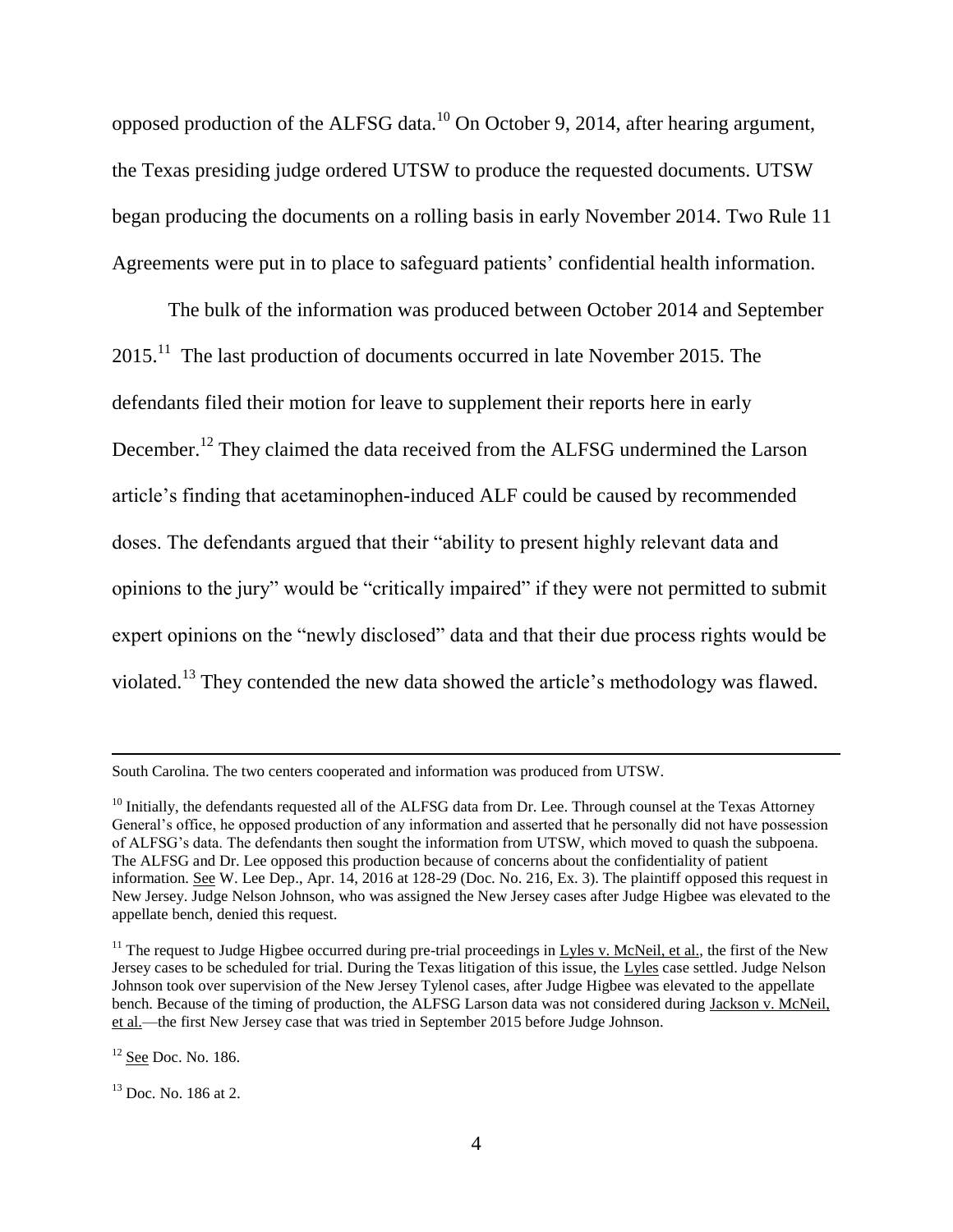The plaintiff opposed the motion.<sup>14</sup> The plaintiff argued that the motion was "little" more than a late in the day side show" to delay the first bellwether trial set in this MDL. After hearing argument from the parties in January, I granted the defendants leave to supplement their expert opinions.<sup>15</sup> I wanted to ensure that this issue was fully explored. The defendants submitted their supplemental reports and moved to exclude the Larson article. In response, the plaintiff moved to strike the defense experts' supplemental reports, arguing that *those* reports were flawed under Daubert.

After motions practice, I scheduled argument on the ALFSG motions for April.

The defendants requested that argument be postponed until July.<sup>16</sup> I denied this request.

The parties argued these motions on April 27, 2016 at a monthly status conference.

#### **II. The ALFSG and the "Larson article"**

The Larson article was authored by several members of the ALFSG. The lead author on this article was Dr. Anne Larson.<sup>17</sup> Dr. Lee and plaintiff's expert Dr. Timothy

l

<sup>&</sup>lt;sup>14</sup> See Doc. No. 187.

<sup>&</sup>lt;sup>15</sup> I denied the defendants' request for the experts to be re-deposed. The defendants filed the same motion in parallel New Jersey litigation. Judge Johnson allowed the parties to re-depose experts on the ALFSG data. The defendants requested that the depositions be cross-noticed in a March 7, 2016 letter to the court; the plaintiff did not object to this request. I allowed the parties to cross-notice these depositions in this litigation, at their request.

The defendants have since supplemented the record with the transcripts of those depositions that were taken. Though I denied their request for these depositions, I did review those transcripts in making my decision.

<sup>&</sup>lt;sup>16</sup> The defendants argued that not all of the expert depositions had been taken. The parties would then be unable to argue the motions in May or June because they would be preparing for trial in the parallel litigation in New Jersey. When the defendants filed this late-in-the-game motion, they had assured me that this issue would not delay trying the Terry/Hayes case. Pushing argument back to July would likely have caused delays in the trial schedule already in place. Since then, the defendants' arguments have been mooted. They have supplemented the record with depositions not available at the time of argument, which I have reviewed.

<sup>&</sup>lt;sup>17</sup> See Larson, et. al., Acetaminophen-Induced Acute Liver Failure: Results of a United States Multicenter, Prospective Study, Hepatology 2005; 42(6):1364-1372, 1364 (Doc. No. 193, Ex. A); Anne Larson, M.D. Dec., Mar. 17, 2016 at ¶ 2 (Pl. Response to Def. Motion to Exclude, Ex. 2, under seal).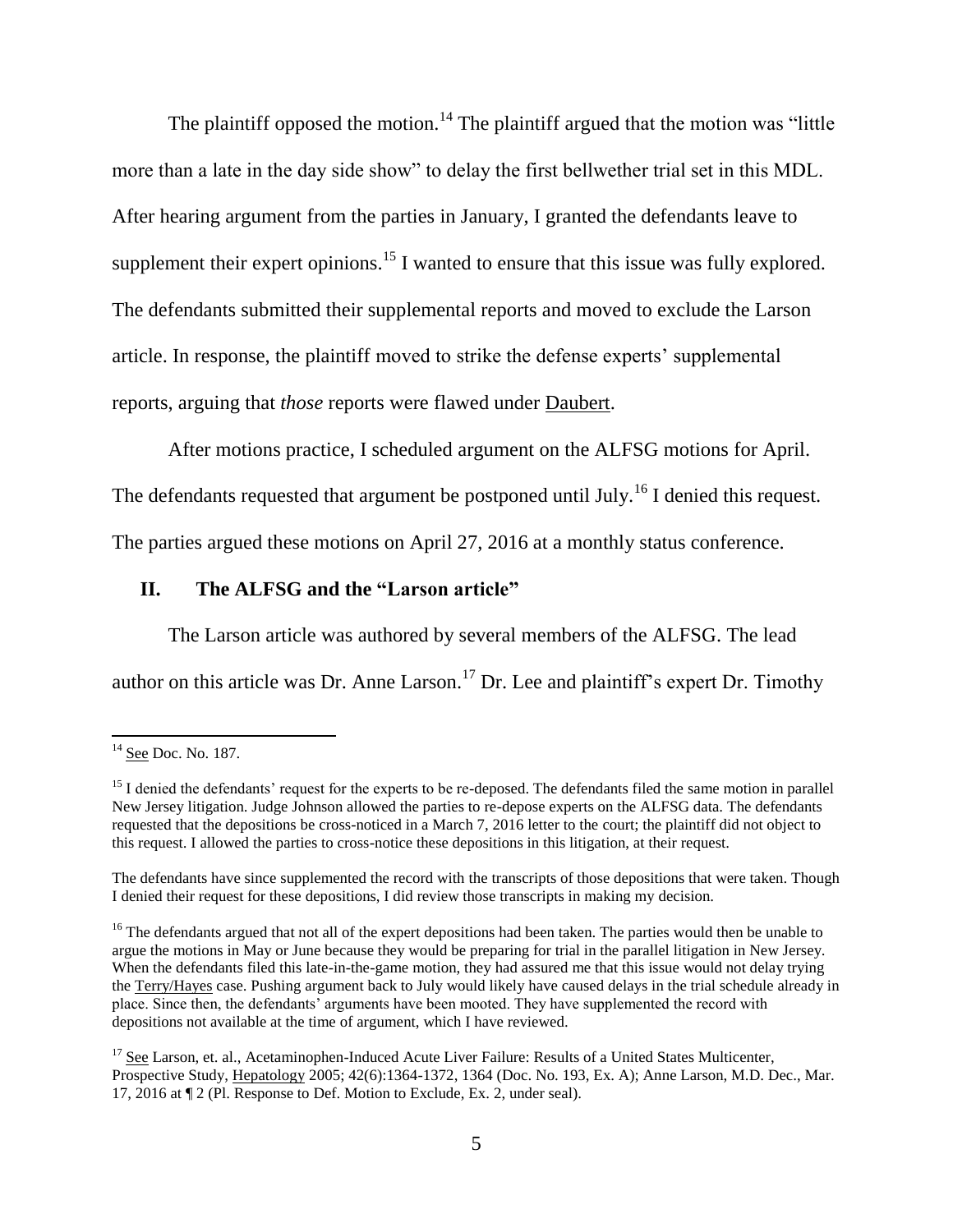Davern are also named authors.<sup>18</sup> The ALFSG is the leading research group in the United States on ALF in adults. It is comprised of more than forty physicians, researchers, and medical professionals from over twenty medical centers and teaching institutions in the United States.<sup>19</sup> It was established in 1997 to study the relatively rare disease of ALF. To accomplish this goal, the ALFSG collects data and biosamples at its sites. For almost twenty years, the ALFSG has been funded by the U.S. Food and Drug Administration (FDA) and the National Institute of Health (NIH).<sup>20</sup> During that period, it has published more than sixty peer-reviewed publications. Data from the ALFSG registry has been relied on by the FDA, NIH, and other medical professionals. $^{21}$ 

Close to 130,000 pages of documents were produced from the ALFSG. The defendants take issue with just over a hundred of those pages. In their supplemental expert reports, the defendants focused on 19 of the 275 cases discussed in the Larson article. 22

<sup>21</sup> See W. Lee Dep., Apr. 14, 2016 at 29 (Doc. No. 216, Ex. 3).

l

<sup>&</sup>lt;sup>18</sup> See Larson, et. al., Acetaminophen-Induced Acute Liver Failure: Results of a United States Multicenter, Prospective Study, Hepatology 2005; 42(6):1364-1372, 1364 (Doc. No. 193, Ex. A).

<sup>&</sup>lt;sup>19</sup> See The ALFSG website, http://www.utsouthwestern.edu/labs/acute-liver/overview/. See also William Lee, M.D. Dec., May 10, 2016 at ¶ 21 (Doc. No. 220)(filed under seal); A. Larson Dep., Apr. 22, 2016 at 16 (Doc. No. 216, Ex. 6). The number of medical centers involved in the ALFSG has fluctuated between fourteen and twenty-three sites.

<sup>&</sup>lt;sup>20</sup> The ALFSG is funded by the FDA through a clinical grant. This grant was later provided through a "cooperative" agreement" with NIDDK/NIH. See Patricia Robuck, Ph.D., M.P.H., Dec., Mar. 16, 2016 at ¶¶ 3-4, 7 (Pl. Response to Def. Motion to Exclude, Ex. 3, under seal). See also William Lee, M.D. Dec., May 10, 2016 at ¶¶ 22, 25 (Doc. No. 220)(filed under seal); W. Lee Dep., Apr. 14, 2016 at 23-24 (Doc. No. 216, Ex. 3); A. Larson Dep., Apr. 22, 2016 at 18 (Doc. No. 216, Ex. 6).

<sup>&</sup>lt;sup>22</sup> Larson, et. al., Acetaminophen-Induced Acute Liver Failure: Results of a United States Multicenter, Prospective Study, Hepatology 2005; 42(6):1364-1372 (Doc. No. 193, Ex. A).

The materials produced included, among other things, case report forms (CRFs) for all 275 cases discussed in the article and spreadsheets related to the Larson article, as well as Manuals of Operations of the ALFSG governing the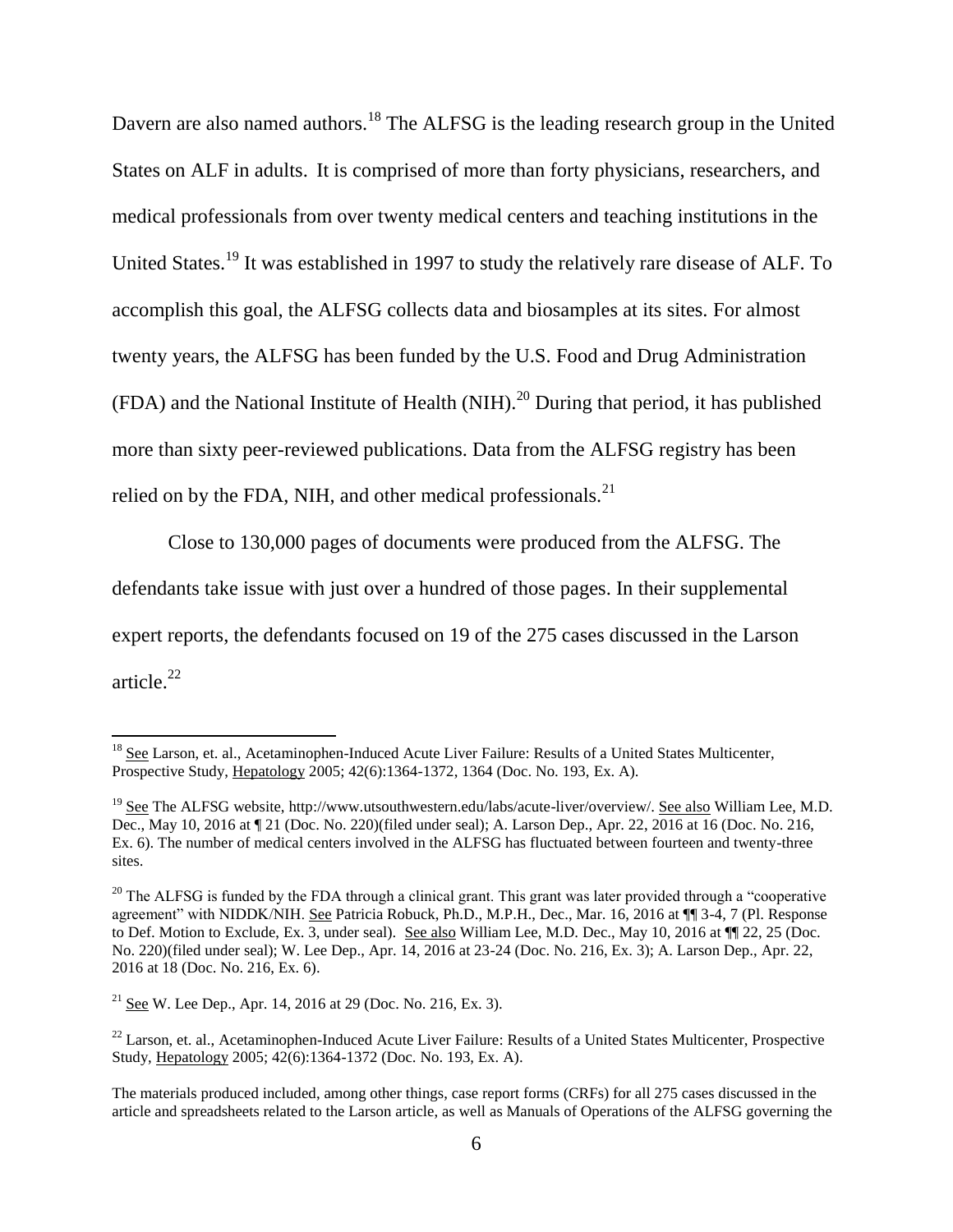The Larson article was a descriptive epidemiological study of over six hundred patients who experienced ALF at the ALFSG's twenty-two tertiary centers nationwide for a period of 6 years (from 1998 to 2003).<sup>23</sup> The purpose of the study was to look at incidence, risk factors, and outcomes of acetaminophen-induced  $ALF<sup>24</sup>$ . The study found, among other things, that 19 patients reported taking 4 grams or less of acetaminophen per day.<sup>25</sup> This observation was significant because it indicated that acetaminophen-induced ALF may occur at the maximum daily recommended dose of acetaminophen  $(4 g)^{26}$ . The article also indicated that those 19 patients more often used or abused alcohol than the other study patients.<sup>27</sup> The article further found that acetaminophen has a "narrow

 $\overline{\phantom{a}}$ 

<sup>25</sup> See Larson, et. al., Acetaminophen-Induced Acute Liver Failure: Results of a United States Multicenter, Prospective Study, Hepatology 2005; 42(6):1364-1372, 1368 (Doc. No. 193, Ex. A).

<sup>26</sup> See Larson, et. al., Acetaminophen-Induced Acute Liver Failure: Results of a United States Multicenter, Prospective Study, Hepatology 2005; 42(6):1364-1372, 1364 (Doc. No. 193, Ex. A). The maximum daily recommended dose of acetaminophen has since been lowered to 3 grams per day.

collection of data used for the publication of the Larson study. The defendants culled through the documents produced to find those 19 cases. They then submitted an affidavit from Dr. Lee confirming that these cases were, in fact, the 19 low-dose cases in question. The parties have provided me with a copy of the 19 low-dose case data.

<sup>&</sup>lt;sup>23</sup> See Larson, et. al., Acetaminophen-Induced Acute Liver Failure: Results of a United States Multicenter, Prospective Study, Hepatology 2005; 42(6):1364-1372, 1364-1366 (Doc. No. 193, Ex. A). See also William Lee, M.D. Dec., May 10, 2016 at ¶ 31 (Doc. No. 220)(filed under seal); W. Lee Dep., Apr. 14, 2016 at 184-85 (Doc. No. 216, Ex. 3); Anne Larson, M.D. Dec., Mar. 17, 2016 at ¶¶ 7, 22 (Pl. Response to Def. Motion to Exclude, Ex. 2, under seal).

<sup>&</sup>lt;sup>24</sup> See Larson, et. al., Acetaminophen-Induced Acute Liver Failure: Results of a United States Multicenter, Prospective Study, Hepatology 2005; 42(6):1364-1372, 1364-65 (Doc. No. 193, Ex. A). See also William Lee, M.D. Dec., May 10, 2016 at ¶ 14 (Doc. No. 220)(filed under seal); A. Larson Dep., Apr. 22, 2016 at 51 (Doc. No. 216, Ex. 6).

<sup>&</sup>lt;sup>27</sup> See Larson, et. al., Acetaminophen-Induced Acute Liver Failure: Results of a United States Multicenter, Prospective Study, Hepatology 2005; 42(6):1364-1372, 1370 (Doc. No. 193, Ex. A)("Because the subjects with ALF reporting use of  $\leq 4$  g acetaminophen per day were often alcohol abusers (65%) and the amount of daily alcohol consumed was greater than that reported by patients who admitted to taking ≤4 g acetaminophen per day (data not shown), ethanol may still serve as an important co-factor in these lower-dose subjects.").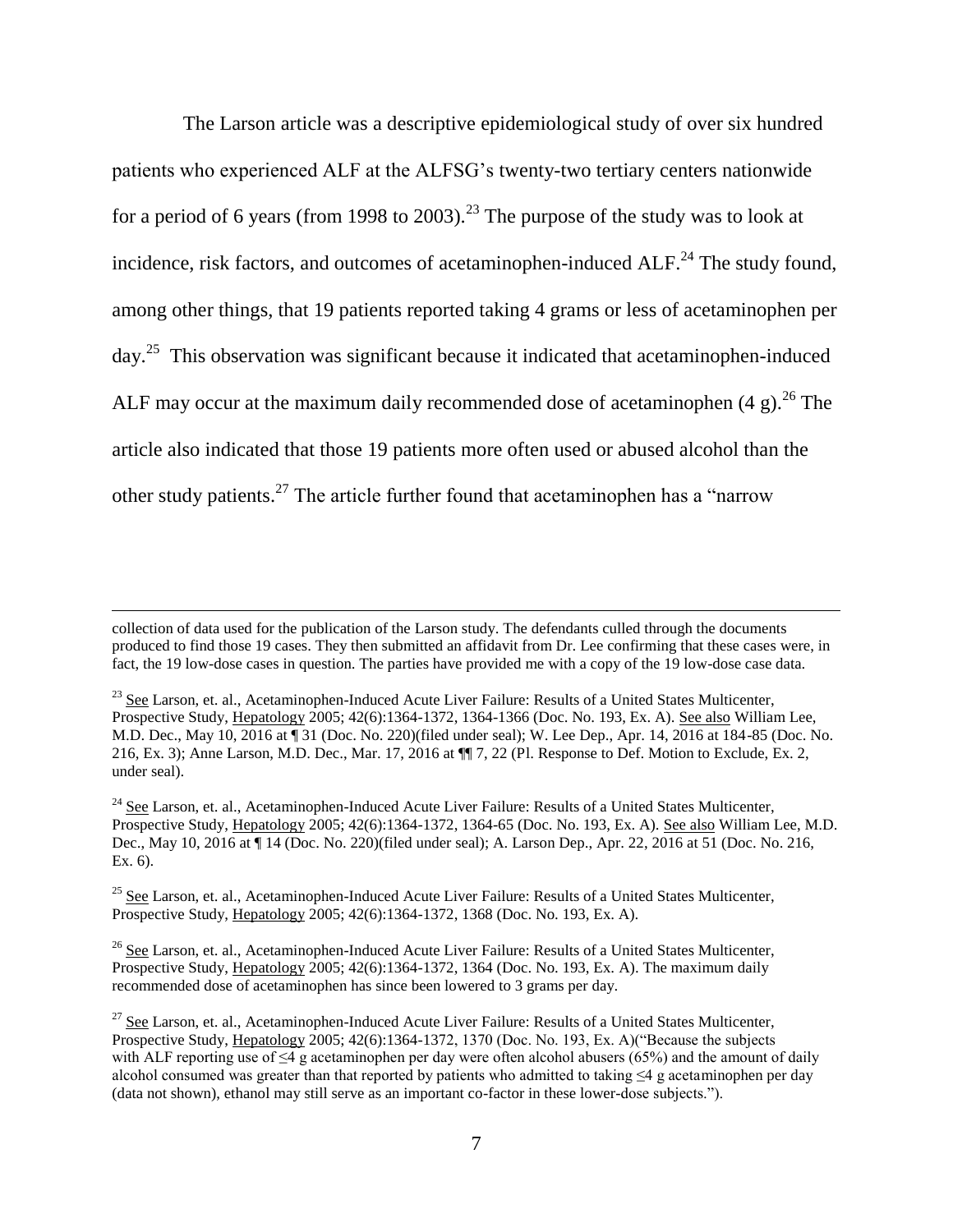therapeutic margin," such that even 7.5 g/day may cause liver failure.<sup>28</sup> However, the article admitted that "precise information on dosing is often difficult to acquire in some of these patients."<sup>29</sup> The article disclosed, as is common in ALF cases, that written consent was obtained from patients' next of kin because, by definition of having ALF, the patients were considered encephalopathic (i.e., of an altered mental state).<sup>30</sup>

In order for ALF cases to be included in the study, patients needed to meet certain criteria: (1) a history of potentially toxic acetaminophen ingestion (i.e.,  $>4$  g/day, the maximum dose recommended on the package) within 7 days of presentation; (2) detection of any level of acetaminophen in the serum; or (3) a serum alanine aminotransferase (ALT) >1,000 IU/L with a history of acetaminophen ingestion, irrespective of the acetaminophen level.<sup>31</sup> Before including patients in the study, the study investigators excluded patients with competing causes of ALF, such as acute hepatitis A and B, hepatic ischemia, autoimmune hepatitis, and Wilson disease.<sup>32</sup>

 $\overline{a}$ 

 $^{28}$  See Larson, et. al., Acetaminophen-Induced Acute Liver Failure: Results of a United States Multicenter, Prospective Study, Hepatology 2005; 42(6):1364-1372, 1370 (Doc. No. 193, Ex. A)("Our data suggest that there is a narrow therapeutic margin and that consistent use of as little as 7.5 g/day may be hazardous.").

<sup>&</sup>lt;sup>29</sup> See Larson, et. al., Acetaminophen-Induced Acute Liver Failure: Results of a United States Multicenter, Prospective Study, Hepatology 2005; 42(6):1364-1372, 1365 (Doc. No. 193, Ex. A).

<sup>&</sup>lt;sup>30</sup> See Larson, et. al., Acetaminophen-Induced Acute Liver Failure: Results of a United States Multicenter, Prospective Study, Hepatology 2005; 42(6):1364-1372, 1370 (Doc. No. 193, Ex. A).

<sup>&</sup>lt;sup>31</sup> See Larson, et. al., Acetaminophen-Induced Acute Liver Failure: Results of a United States Multicenter, Prospective Study, Hepatology 2005; 42(6):1364-1372, 1365 (Doc. No. 193, Ex. A). See also Anne Larson, M.D. Dec., Mar. 17, 2016 at ¶ 24 (Pl. Response to Def. Motion to Exclude, Ex. 2, under seal); William Lee, M.D. Dec., May 10, 2016 at ¶ 33 (Doc. No. 220)(filed under seal).

<sup>&</sup>lt;sup>32</sup> See Larson, et. al., Acetaminophen-Induced Acute Liver Failure: Results of a United States Multicenter, Prospective Study, Hepatology 2005; 42(6):1364-1372, 1365 (Doc. No. 193, Ex. A). See also Anne Larson, M.D. Dec., Mar. 17, 2016 at ¶ 23 (Pl. Response to Def. Motion to Exclude, Ex. 2, under seal). William Lee, M.D. Dec., May 10, 2016 at ¶ 32 (Doc. No. 220)(filed under seal).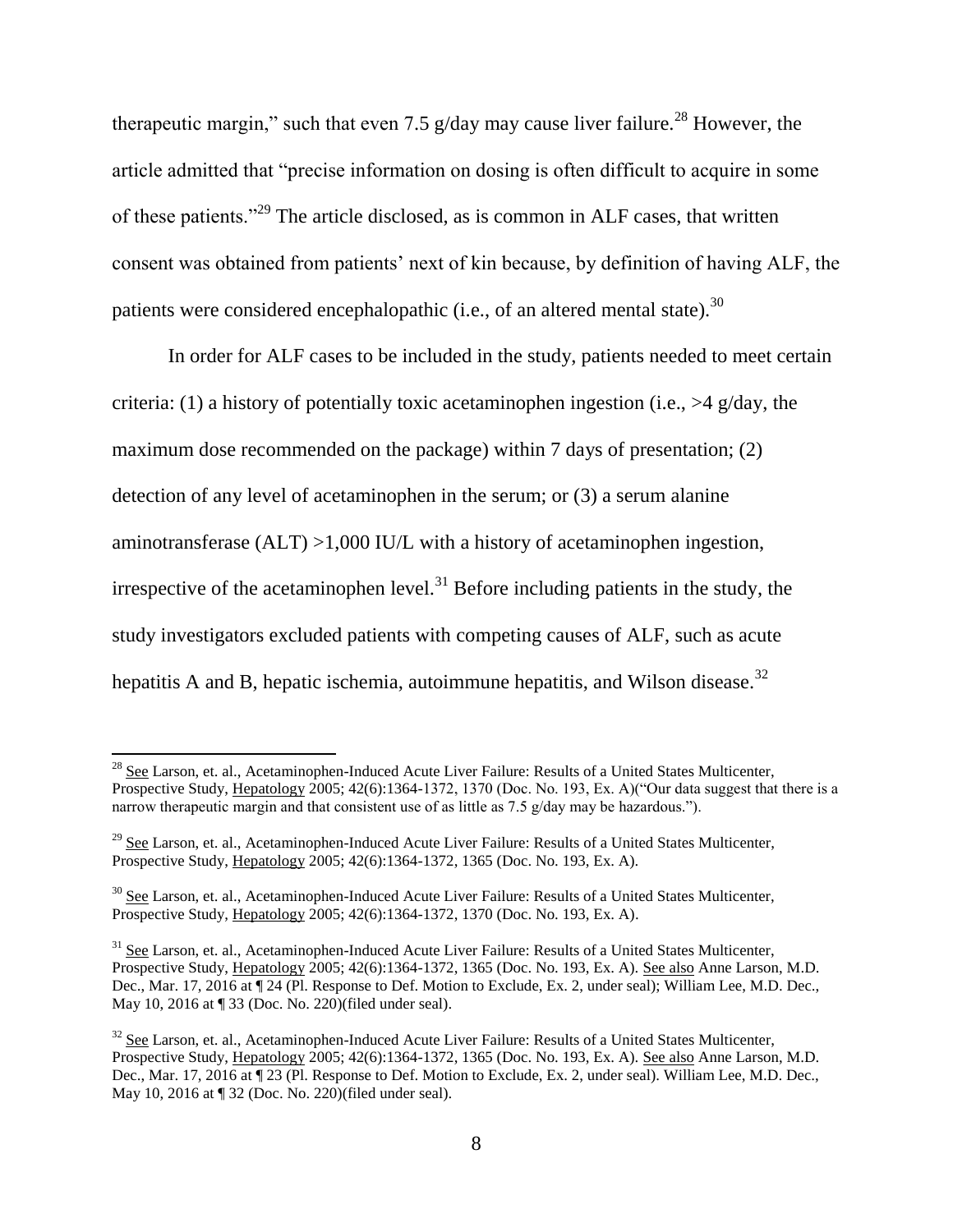Since its publication, the Larson article has been relied on by FDA Advisory Committees and cited by scientists and medical professionals discussing acetaminopheninduced liver injury.<sup>33</sup>

### **III. The Reliability of Defendants' Supplemental Opinions on the Larson 19 "Low-Dose" Cases**

To support their motion, the defendants have submitted three supplemental reports prepared by their experts. These supplemental reports are the only evidence the defendants provide to support their motion to exclude the Larson article, beyond the data and article itself.

The plaintiff has moved to strike the defendants' supplemental expert reports under Daubert. She argues that the defense experts' opinions on the Larson article are unreliable and unhelpful. Because the defense experts' opinions are a key part of their motion to exclude the Larson article, I will first address the plaintiff's motion to strike.

# **A. Plaintiff's Motion to Strike Defendants' Opinions Regarding the 19 Low-Dose Cases**

The defendants' supplemental expert reports all assert that the ALFSG's methodology in analyzing the 19 low-dose cases was unreliable. They support this conclusion by offering four main criticisms: 1) the patients' reported dose history is inaccurate,  $34$  2) the patients' diagnosis of acetaminophen-induced ALF is inaccurate,  $35$  3)

 $\overline{a}$ 

 $33$  See, e.g., 71 Fed. Reg. 77347 (Dec. 26, 2006)(2006 Proposed Rule on Liver Warnings)(Pl. Resp. to Mot. To Exclude, Ex. 9, filed under seal); 74 Fed. Reg. 19406 (Apr. 29, 2009)(Pl. Resp. to Mot. To Exclude, Ex. 16, filed under seal); CDER Working Group Executive Summary and Recommendations, Feb. 26, 2008 (Pl. Resp. to Mot. To Exclude, Ex. 12, filed under seal).

<sup>34</sup> See, e.g., J. Brent Supp. Ex. Rep., Jan. 28, 2016 at 16 (Doc. No. 193, Ex. D)("Given the patient's severe alcohol abuse, the uncertainty of her dosing history, the body burden, and the apparent use of extra acetaminophencontaining medication, this patient should not have been included in Larson et al. (2005) as a case of ALF due to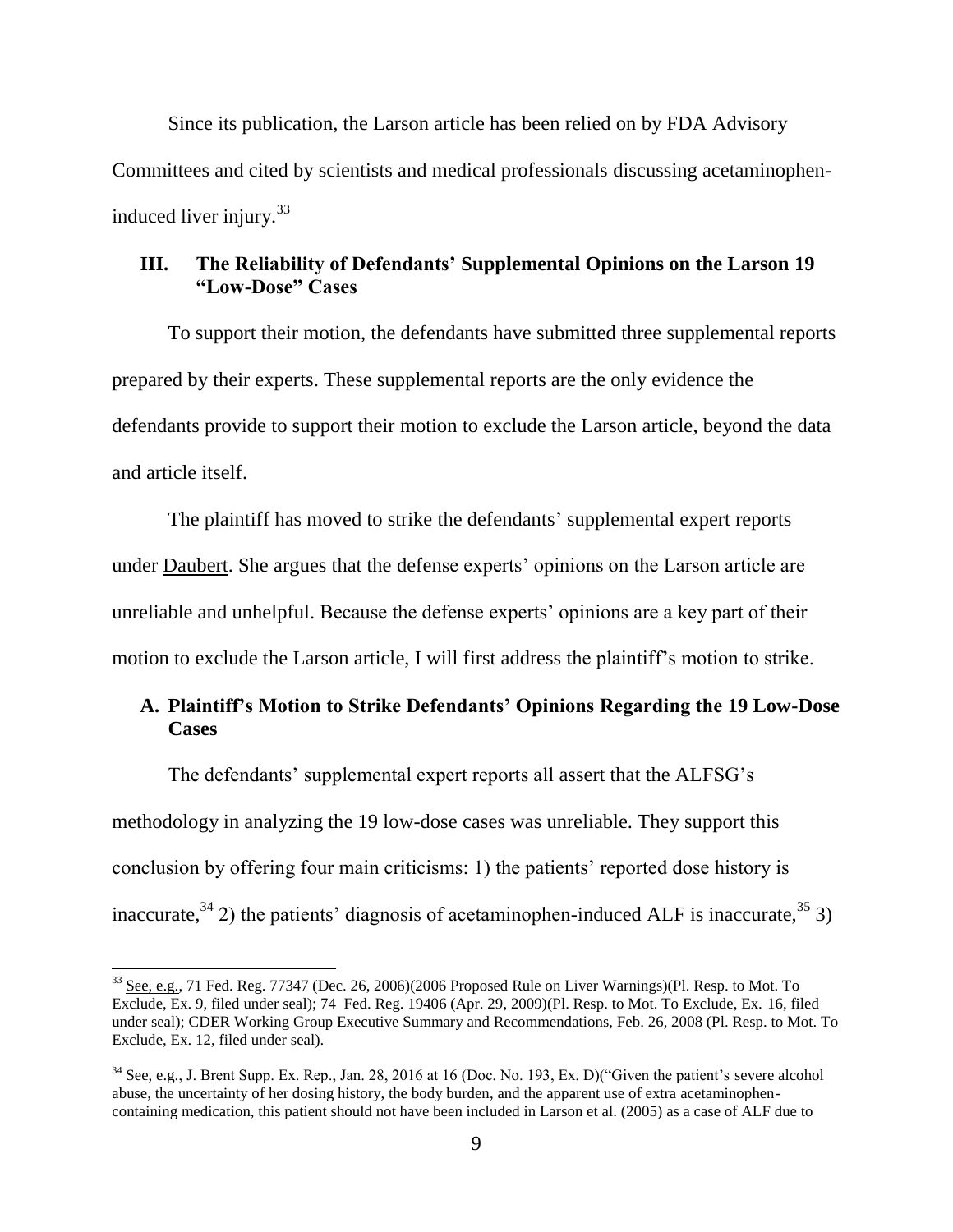the patients had reported histories of alcohol and/or illegal drug use,  $36$  and 4) the patients' cases were mishandled in one way or another (i.e., the ALFSG's analysis was "sloppy"). <sup>37</sup> Based on these criticisms, all three experts opine that *none* of the 19 cases can be considered reliable and should have been excluded from the Larson article's findings.<sup>38</sup> District court judges are tasked with "ensuring that an expert's testimony both

 $\overline{a}$ 

<sup>36</sup> See, e.g., J. Brent Supp. Ex. Rep., Jan. 28, 2016 at 11 (Doc. No. 193, Ex. D)("Given the clearly noted uncertainty in this patient's dosing and the history of chronic severe alcohol abuse making the history unreliable, this patient should not have been included in Larson et al. (2005) as a case of ALF due to acetaminophen ingestion of less than or equal to 4 grams per day."); S. Flamm Supp. Ex. Rep., Jan. 28, 2016 at 3 (Doc. No. 193, Ex. C)("Because an alternative cause, cocaine, was not ruled out as the etiology of the patient's condition, this case cannot confidently be classified as a case of acetaminophen-induced ALF. This case should instead have been classified as indeterminate."); R. Brown Supp. Ex. Rep., Jan. 28, 2016 at 4 (Doc. No. 193, Ex. B)("The data in this CRF do not support classifying this patient as a case of acute liver failure from the ingestion of  $\leq 4$  grams per day of acetaminophen, and an alternative cause of the patient's condition, cocaine use leading to hepatic ischemia, was not ruled out.").

 $37$  See, e.g., J. Brent Supp. Ex. Rep., Jan. 28, 2016 at 7-8 (Doc. No. 193, Ex. D)("Because there are multiple medications detected in the toxicology screen that were not reported, the patient was encephalopathic, and she had a history of alcohol abuse, a reliable dosing history was unlikely."); S. Flamm Supp. Ex. Rep., Jan. 28, 2016 at 5 (Doc. No. 193, Ex. C)("Because of the history provided by the wife that the patient overdosed, the history provided by the son that this may have been a 'suicide gesture,' the dose of Lortab listed was the 'prescribed dose' rather than the ingested dose, and the discrepancies between the medication histories and toxicology screen, this case should not have been designated ALF resulting from ingestion of 'low-dose' acetaminophen."); R. Brown Supp. Ex. Rep., Jan. 28, 2016 at 6-7 (Doc. No. 193, Ex. B)("Given the discrepant histories provided by his wife and son (which likely are more accurate), the calculated total body burden, and the inconsistencies within the data forms, the acetaminophen dosing information is unreliable and likely significantly underestimates the total dose.").

 $38$  See J. Brent Supp. Ex. Rep., Jan. 28, 2016 (Doc. No. 193, Ex. D); S. Flamm Supp. Ex. Rep., Jan. 28, 2016 (Doc. No. 193, Ex. C); R. Brown Supp. Ex. Rep., Jan. 28, 2016 (Doc. No. 193, Ex. B).

acetaminophen ingestion of less than or equal to 4 grams per day."); S. Flamm Supp. Ex. Rep., Jan. 28, 2016 at 5 (Doc. No. 193, Ex. C)("If she did have ALF, the fact that the medication list does not match the toxicology screen, and the calculated body burden of acetaminophen of approximately 23 grams at the time ingestion, proves that the medication and dosing histories are inaccurate."); R. Brown Supp. Ex. Rep., Jan. 28, 2016 at 4 (Doc. No. 193, Ex. B)("Given her significant alcohol abuse and the absence of any information on her ingestion of any acetaminophen containing products, the acetaminophen dosing information is unreliable. The data in this CRF do not support classifying this patient as a case of acute liver failure from the ingestion of  $\leq 4$  grams per day of acetaminophen.").

 $35$  See, e.g., J. Brent Supp. Ex. Rep., Jan. 28, 2016 at 13 (Doc. No. 193, Ex. D)("Because of the uncertainty in the dose history, the inability to rule out alternative causes, and the laboratory detection of two medications not included on the medication list obtained by history, this patient should not have been included in Larson et al. (2005) as a case of ALF due to acetaminophen ingestion of less than or equal to 4 grams per day."); S. Flamm Supp. Ex. Rep., Jan. 28, 2016 at 6 (Doc. No. 193, Ex. C)("In light of her alcohol abuse and the potential presence of cirrhosis, her use of opiates and benzodiazepines, and the unreliable acetaminophen dosing history recorded on the forms, this case should not have been designated as ALF resulting from ingestion of 'low-dose' acetaminophen."); R. Brown Supp. Ex. Rep., Jan. 28, 2016 at 4 (Doc. No. 193, Ex. B)("For this case, the more likely diagnosis is liver failure secondary to hepatic ischemia.").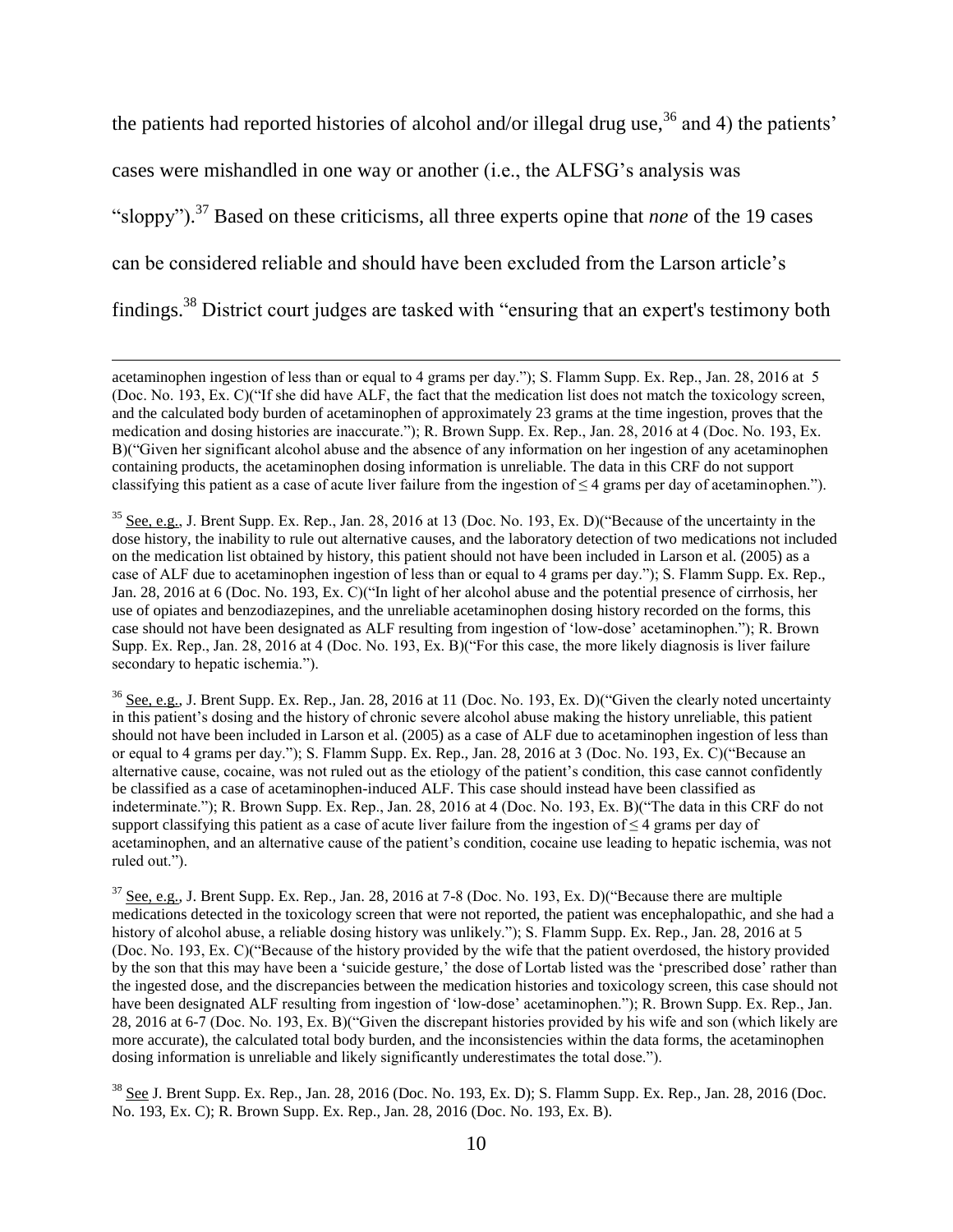rests on a reliable foundation and is relevant to the task at hand." Daubert v. Merrell Dow Pharmaceuticals, Inc., 509 U.S. 579, 597 (1993). The plaintiff challenges both the reliability of the defense experts' supplemental opinions and their relevance or "helpfulness" under Daubert.

# **B. Defense Experts' Dose Prediction Methodology is Unreliable<sup>39</sup>**

The defense experts opine that the majority of the 19 cases include an inaccurate dosing history. They support this conclusion by using a two-step methodology, which they claim determines what the patients' dosing history was. <sup>40</sup> First, they determined the "body burden" of the patient at the time their blood sample was taken in the study. This "body burden" formula is a pharmacokinetic calculation to determine how much acetaminophen is in the bloodstream at the time blood was drawn.<sup>41</sup> It is sometimes used in clinical practice to help physicians determine when or how much antidote a patient may need in the event that the acetaminophen has caused liver failure.<sup>42</sup> This formula is

 $39$  For an overview of how acetaminophen is understood to cause liver toxicity, how it is treated, and more information about terms discussed in this memorandum, see L. James, Acetaminophen: Pathology and Clinical Presentation of Hepatotoxicity, Chapter 20 in Drug-Induced Liver Disease (N. Kaplowitz & L. D. Deleve, Eds.)(3<sup>rd</sup> Ed.)(2013).

 $^{40}$  See J. Brent Supp. Ex. Rep., Jan. 28, 2016 at 4-5 (Doc. No. 193, Ex. D); S. Flamm Supp. Ex. Rep., Jan. 28, 2016 at 3 (Doc. No. 193, Ex. C); R. Brown Supp. Ex. Rep., Jan. 28, 2016 at 4-13 (Doc. No. 193, Ex. B). I note that Dr. Brown does not explain his methodology in this regard; he simply uses it within his analysis of the 19 cases.

 $41$  Pharmacokinetics is defined as the study of the time course of absorption, distribution, metabolism, and excretion of drugs. See American Society of Health-System Pharmacists, "Introduction to Pharmacokinetics and Pharmacodynamics," available at http://www.ashp.org/doclibrary/bookstore/p2418-chapter1.aspx (last visited May 6, 2016).

<sup>&</sup>lt;sup>42</sup> See J. Brent Dep., Mar. 30, 2016 at 58 (Doc. No. 206, Ex. D)("O. So that's all I'm trying to be clear about. The use of the nomogram is to determine whether n acetylcysteine should be given to a patient and can only be used reliably for a patient who's taken a single ingestion at a known time, correct? A. With the -- except in the case of the qualifier that I just mentioned. Q. I'm just talking about the use of the nomogram. A. Yes.").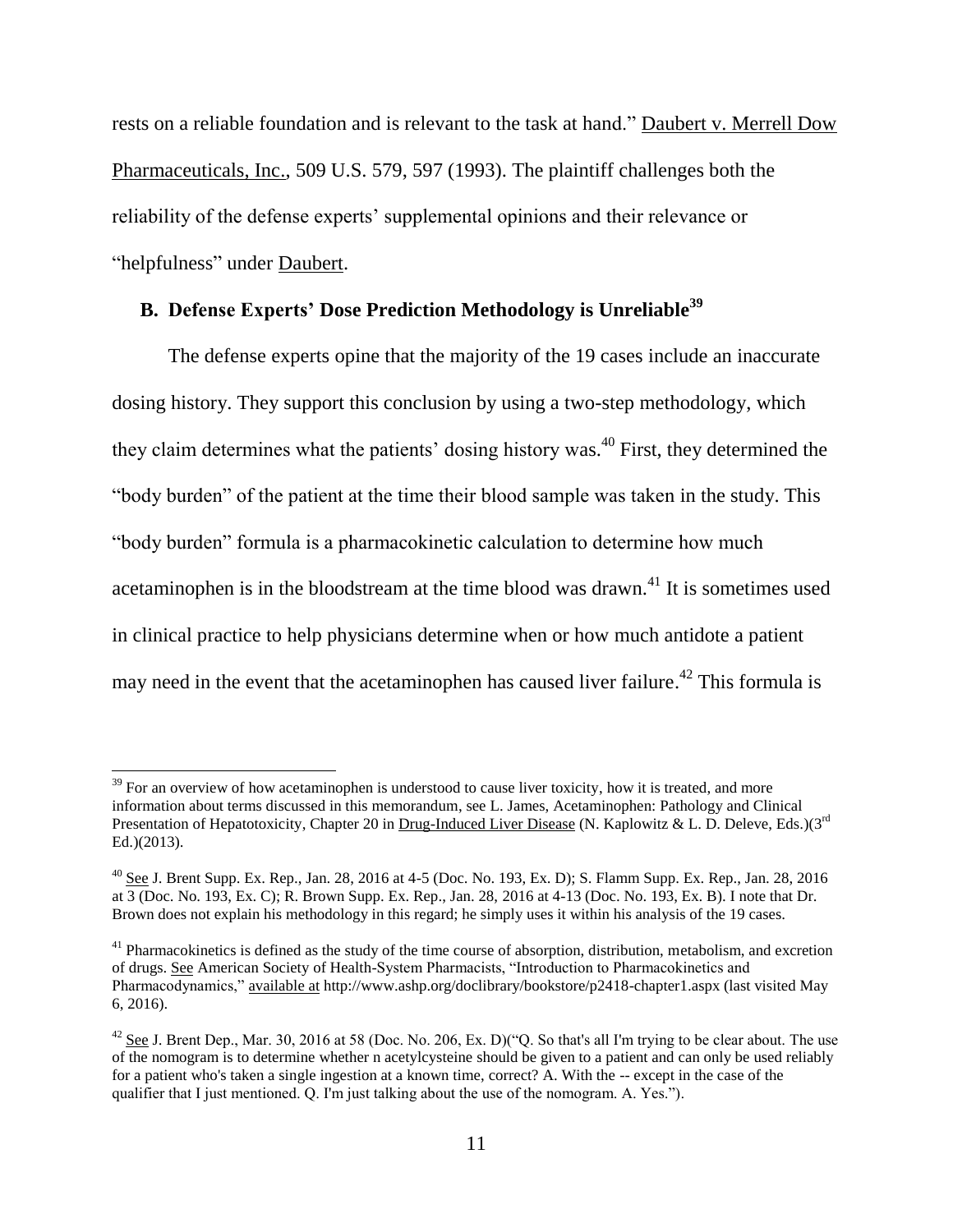more often used in research settings to understand how acetaminophen is processed and metabolized by the body.<sup>43</sup>

After calculating the amount of acetaminophen in the patients' bloodstream using the "body burden," the defense experts then used a "half-life" formula to calculate backwards how much acetaminophen should have been in the patients' bloodstreams at the time they reported to have taken their last ingestion of acetaminophen. The "half-life" formula is a pharmacokinetic calculation to determine the rate at which a drug is metabolized by the body.<sup>44</sup> In the case of acetaminophen, its half-life may vary depending on how quickly the liver is processing the acetaminophen toxins. If the liver is healthy, acetaminophen should have a half-life of two hours.<sup>45</sup> However, if it is damaged

 $\overline{a}$ 

 $^{43}$  See S. Flamm Dep., Apr. 8, 2016 at 101 (Doc. No. 206, Ex. E)("Q. Is body burden a calculation that is routinely found in patients' medical records with acetaminophen ingestion and hepatotoxicity? A. Is it routinely found in the medical records? I would say no. Q. Is it a calculation, body burden, that is on the protocols that you all use at Northwestern? A. For some medications, yes. Q. But not for acetaminophen? A. It's not on a protocol for acetaminophen. Q. Is it -- it's not generally used, is it, in Northwestern? …A. For acetaminophen it's not generally used in clinical practice.") and at 117 (stating same). See also A. Larson Dep., Apr. 22, 2016 at 172-74 (Doc. No. 216, Ex. 6)("Q. Have you ever calculated a body burden for any drug? A. No. Q. Do you know how to? A. Yes. Q. How do you do it? A Well, I would have to look it up because I haven't used it in a long time, but it's not something normally used. Q. Normally used by who? A. By hepatologists. Q. Are there clinicians in hospitals who do calculate body burdens for drugs? A. Not that I know of. Q. You have not ever spoken to an emergency room doctor who had to calculate a body burden for a patient? A. They have never-- no.... It's been reported in literature."); S. Flamm Dep., Apr. 8, 2016 at 171-72 (Doc. No. 206, Ex. E)("Q. And your body burden was not used in 2005, even though you put it in this report now. So, this is where I am having a hard time. You've included this body burden calculation, which clearly is not used in clinical practice in scientific medicine in 2005, was it? True? A. In research setting it's used by me…. I absolutely would use this in a research setting to try to determine this. Absolutely I would."); W. Lee Dep., Apr. 14, 2016 at 202 (Doc. No. 216, Ex. 3)("Q. And does body burden tell us the amount of drug in the body following metabolism after the last dose? A. No.") and at 204 ("Q…Have you any basis to dispute the equation set forth in the Goodman and Gilman textbook for calculating body burden? A. I don't believe that it -- I think it's an oversimplification.").

<sup>44</sup> See S. Flamm Dep., Apr. 8, 2016 at 285-86 (Doc. No. 206, Ex. E).

<sup>&</sup>lt;sup>45</sup> See A. Larson Dep., Apr. 22, 2016 at 178-79 (Doc. No. 216, Ex. 6); F. Schiodt, et al., "The value of plasma acetaminophen half-life in antidote-treated acetaminophen overdosage," Clinical Pharmacology & Therapeutics, April 2002, 221-225, 221 (Doc. No. 206, Ex. R).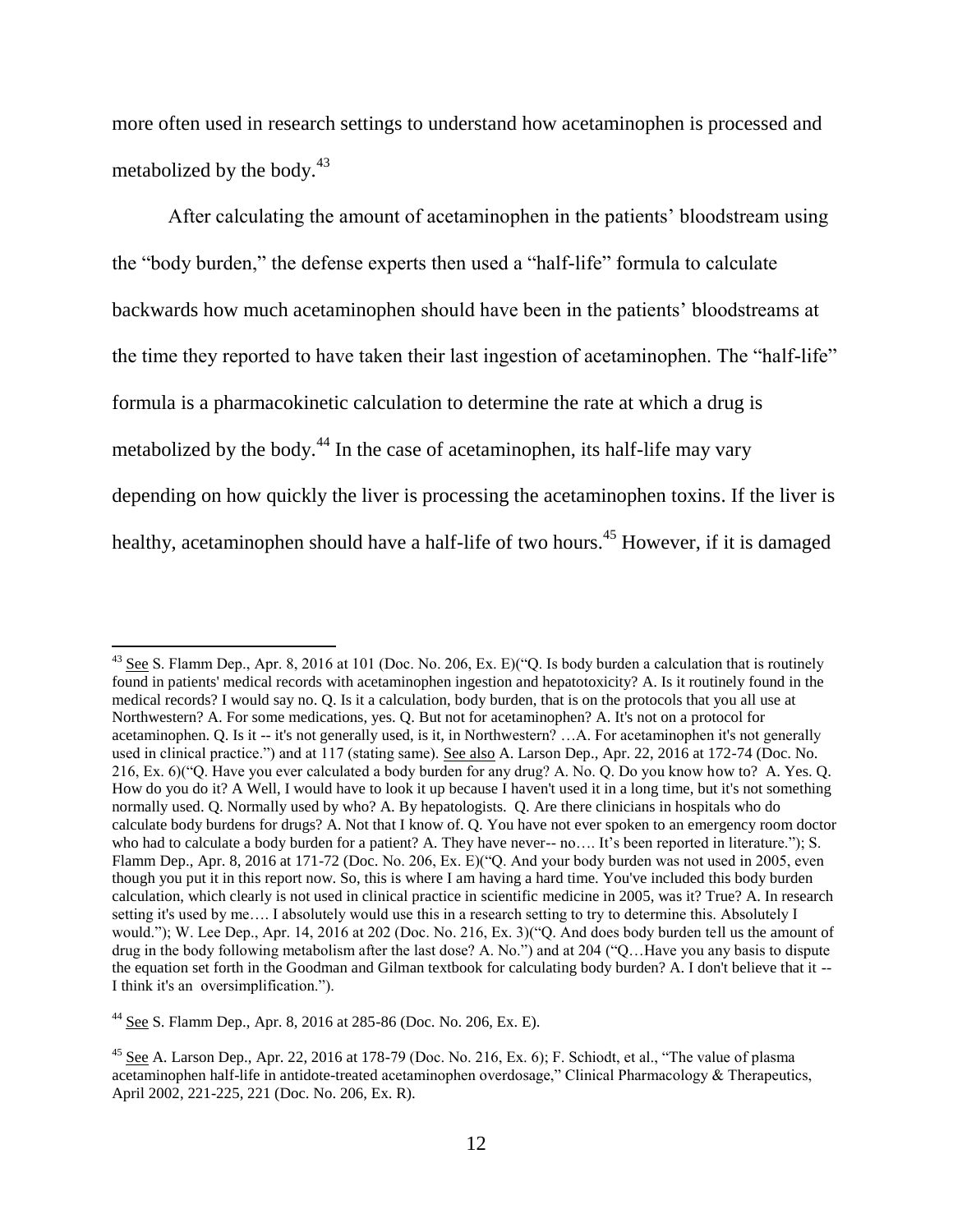or failing, acetaminophen's half-life can be upwards of 12 to 24 hours.<sup>46</sup> The "half-life" calculation is also one that may be used to help physicians determine how much antidote a patient experiencing acetaminophen-induced ALF may need to be given.<sup>47</sup> If the halflife takes longer, this often correlates with more liver damage, hence the need for longer treatment of the antidote.<sup>48</sup> It is sometimes used in a clinical setting but more often used in research to understand how acetaminophen is processed.<sup>49</sup>

After going through these two steps, the defense experts claim that their calculations represented the amount of acetaminophen in the patients' bodies at the time they last took a dose. They claim this calculation shows that the dosing history in most of the 19 cases was above what the patients reported.

#### **1. Reliability under Daubert**

 $\overline{a}$ 

The plaintiff argues that the formula used by defense experts to predict dose—the "body burden half-life" formula"—is unreliable. They point out that this formula has never been published, tested, or used in clinical practice.

<sup>&</sup>lt;sup>46</sup> See F. Schiodt, et al., "The value of plasma acetaminophen half-life in antidote-treated acetaminophen overdosage," Clinical Pharmacology & Therapeutics, April 2002, 221-225, 223, 224 (Doc. No. 206, Ex. R).

 $47$  See, e.g., F. Schiodt, et al., "The value of plasma acetaminophen half-life in antidote-treated acetaminophen overdosage," Clinical Pharmacology & Therapeutics, April 2002, 221-225, 223 (Doc. No. 206, Ex. R).

<sup>48</sup> See F. Schiodt, et al., "The value of plasma acetaminophen half-life in antidote-treated acetaminophen overdosage," Clinical Pharmacology & Therapeutics, April 2002, 221-225, 222-24 (Doc. No. 206, Ex. R).

<sup>&</sup>lt;sup>49</sup> See R. Dart, B. Rumack, "Central Nervous System Agents," Acetaminophen, Sec. 8, Chap. 126, 723-738, 731 in Medical Toxicology (3rd Ed.)(2004)(Doc. No. 206, Ex. O)(explaining purpose of nonogram); S. Flamm Dep., Apr. 8, 2016 at 122 (Doc. No. 206, Ex. E)("[Determining dose is] [u]sually not important clinically. You see a patient that you think might have acetaminophen toxicity and you treat them. You treat them with N-acetylcysteine [antidote]. There is no downside to it. So, in a clinical setting it's often not germane. Where it becomes germane is more in a research setting where you're trying to ascertain question -- answer -- ascertain data and answer questions where it becomes more important.") and at 137 ("As I said earlier, in clinical practice, it doesn't matter what the dose is. It matters in research studies. [D]ose doesn't matter for that patient in clinical practice. You want to know what the diagnosis is and then you give the patient N-acetylcysteine, which is the antidote for acetaminophen.").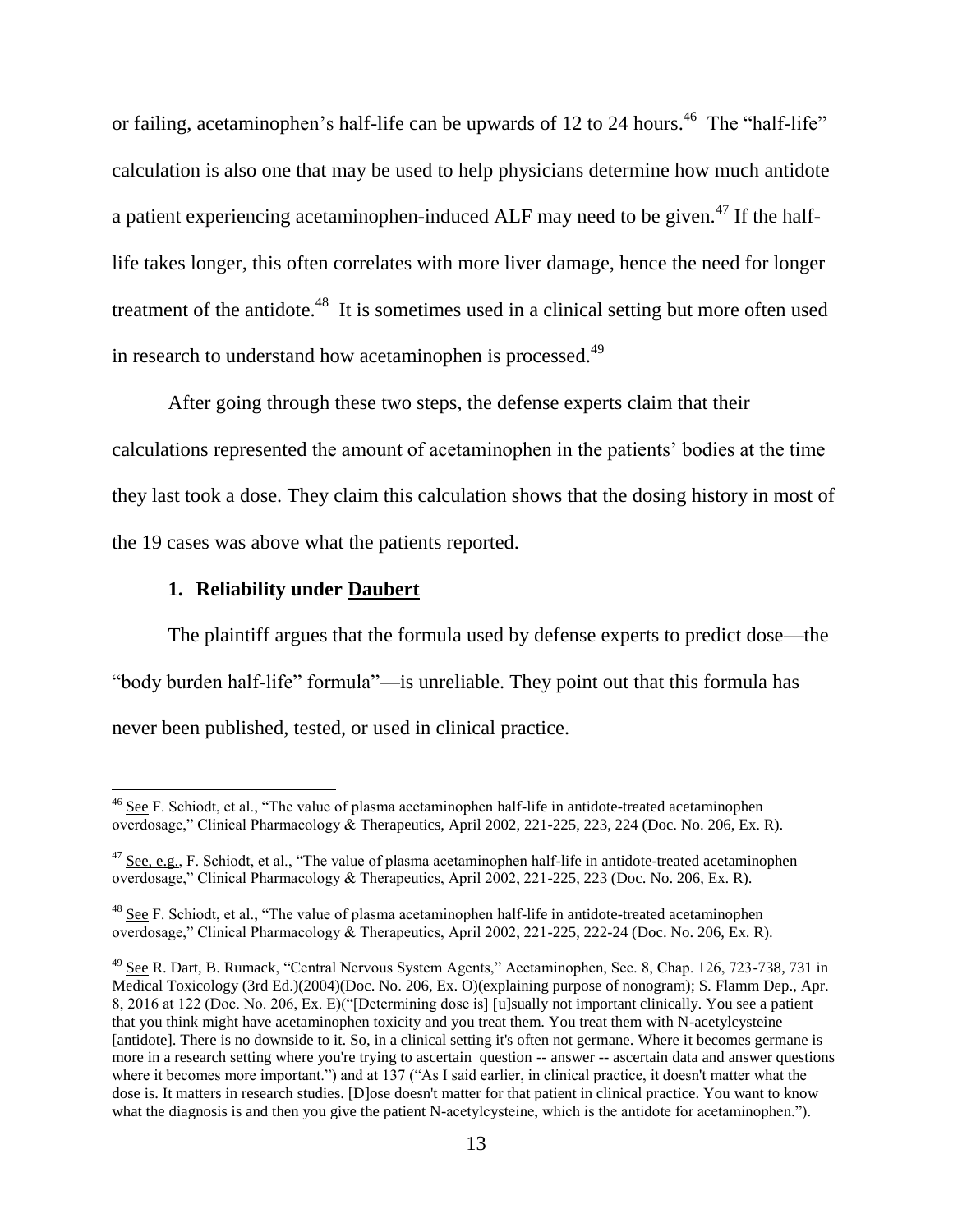Under Daubert and Rule 702, an expert's opinion must be "based on the 'methods and procedures of science' rather than on 'subjective belief or unsupported speculation.'" In re Paoli, 35 F.3d at 742 (quoting Daubert, 509 U.S. 579, 591 (1993)). "Daubert requires the district court to act as 'gatekeeper' and to assure that the scientific methodology upon which the expert opinion is founded is reliable, i.e., that the expert's conclusion is based on good grounds (the methods and principles of science)." In re Paoli R.R. Yard PCB Litigation, 35 F.3d 717, 732 (3d Cir. 1994). "Expert evidence can be both powerful and quite misleading because of the difficulty in evaluating it." Daubert v. Merrell Dow Pharmaceuticals, Inc., 509 U.S. 579, 595 (1993)(quoting Weinstein, Rule 702 of the Federal Rules of Evidence is Sound; It Should Not Be Amended, 138 F.R.D. 631, 632 (1991)). "Because of this risk, the judge in weighing possible prejudice against probative force under Rule 403 of the present rules exercises more control over experts than over lay witnesses." Id. (quoting Weinstein, Rule 702 of the Federal Rules of Evidence is Sound; It Should Not Be Amended, 138 F.R.D. 631, 632 (1991)).

Daubert instructed the district court to look at several factors in determining whether methodology is reliable:

- 1) whether it can be tested;
- 2) whether the theory or technique has been subjected to peer review and publication;
- 3) the known or potential rate of error;
- 4) the existence and maintenance of standards controlling the technique's operation; and

14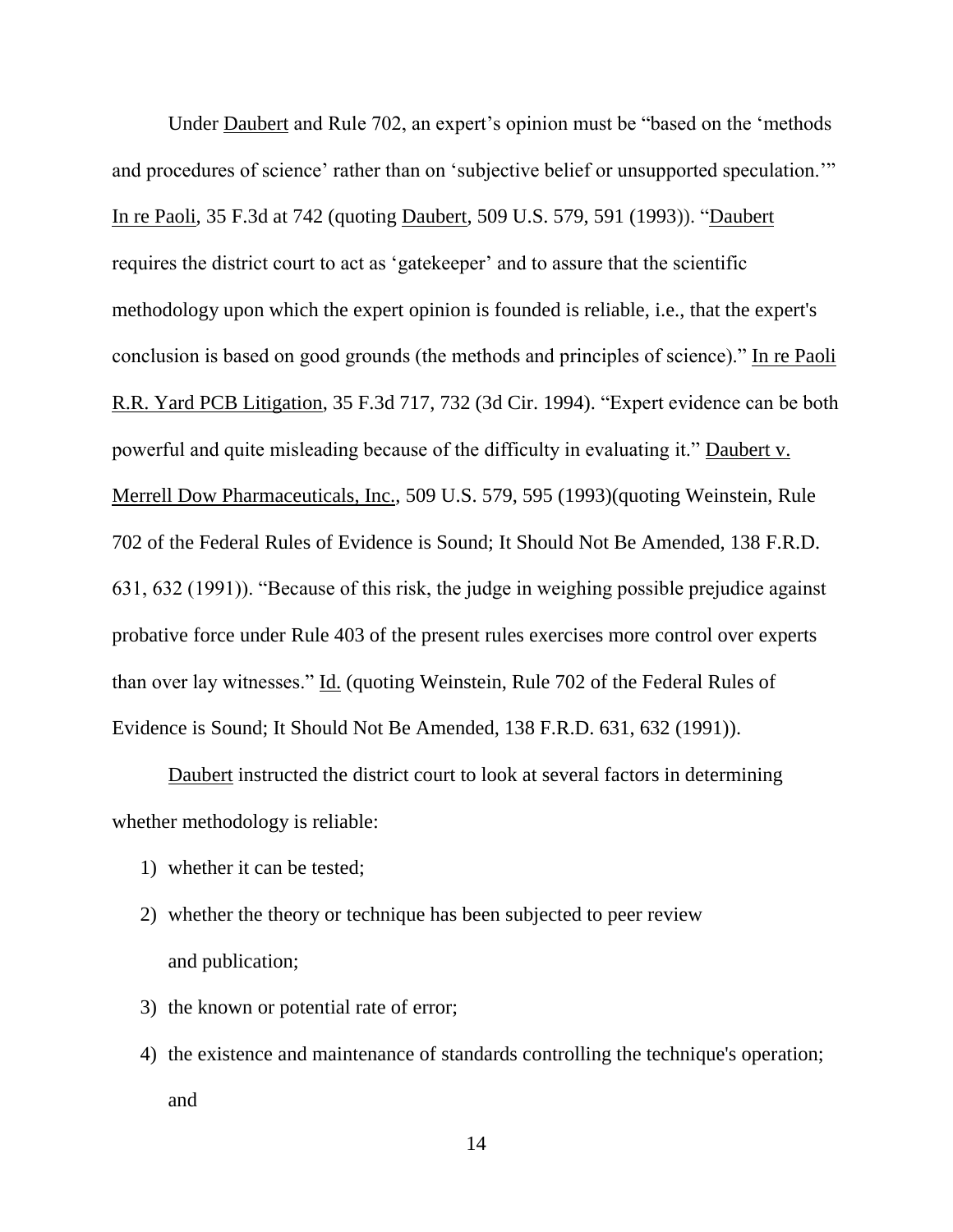5) whether the methodology is generally accepted in the scientific community.

Daubert, 509 U.S. at 592-95. See also In re Paoli, 35 F.3d at 742 (discussing Daubert reliability factors). This inquiry is a flexible one. Id. Judges within this Circuit should also consider how and when the methodology is used outside of litigation. In re Paoli, 35 F.3d at 742 (discussing reliability factors under Daubert and Third Circuit caselaw). The proponent of the contested evidence or methodology bears the burden to show by a preponderance of the evidence that it is reliable.<sup>50</sup> See id. at  $743-44$ .

#### **2. Applying Daubert to the "Body Burden Half-life" Methodology**

While the "body burden" formula and the "half-life" formula are methods which had been found to be reliable in the scientific community, there is no evidence to show that using them together to determine dosing history—as the defense experts have used them—is a reliable methodology. See In re Paoli, 35 F.3d at 748 ("If the expert's reliance on [certain data] to draw conclusions…constitutes a methodological flaw, it is a methodological 'flaw' consisting of relying on data not of a type reasonably relied upon by experts.").

This "body burden half-life" methodology is not generally accepted by the scientific community. The defendants have offered no evidence that this method has been

 $50$  Technically, the defendants are challenging the article as a source of information on which plaintiff's experts can rely in forming their opinions at trial. Rule 703 discusses the admissibility of the facts or data on which experts rely. See FED. R. EVID. 703 ("An expert may base an opinion on facts or data in the case that the expert has been made aware of or personally observed. If experts in the particular field would reasonably rely on those kinds of facts or data in forming an opinion on the subject, they need not be admissible for the opinion to be admitted. But if the facts or data would otherwise be inadmissible, the proponent of the opinion may disclose them to the jury only if their probative value in helping the jury evaluate the opinion substantially outweighs their prejudicial effect."). The reliability requirement for Rule 702 and 703 invoke the same principles and considerations. See In re Paoli, 35 F.3d at 748.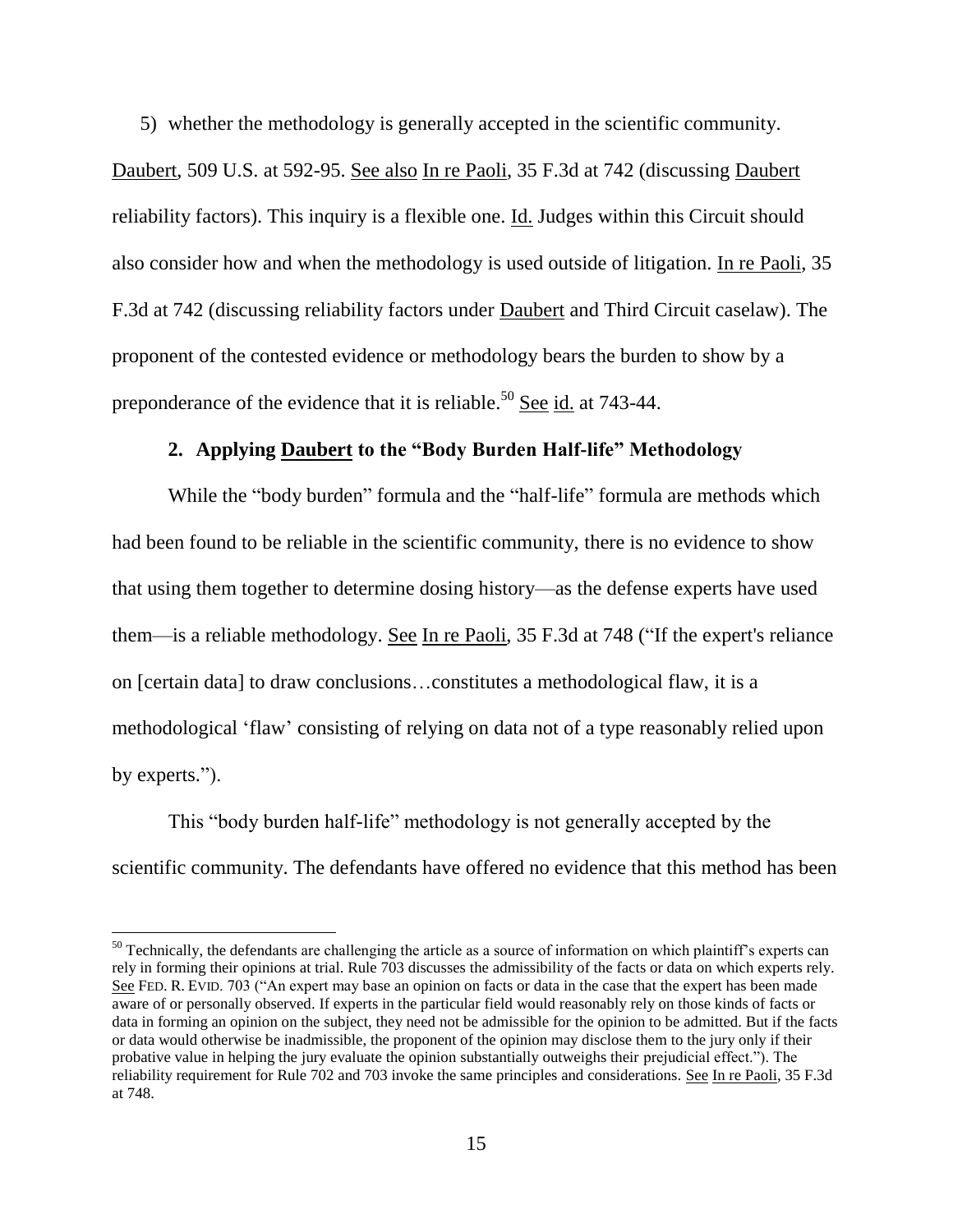used in a clinical setting.<sup>51</sup> Instead, the defense experts admit that the only time they have used this "body burden half-life" methodology has been for this litigation. See In re Paoli, 35 F.3d at 742; S. Flamm Dep., Apr. 8, 2016 at 149 (Doc. No. 206, Ex. E)("[W]e don't do this in clinical practice. This is only as a result of this litigation. We don't do that kind of a thing especially with chronic ingestion."). There is no evidence that a regulatory agency, such as the FDA or NIH, has used, cited, or approved this methodology to determine dosing. <sup>52</sup>

There is no evidence that McNeil or Johnson & Johnson have used this methodology before in their internal research.<sup>53</sup> None of the defense experts have written a paper using this methodology.<sup>54</sup> Though Dr. Flamm and Dr. Brown are current or former members of the ALFSG, they have never presented this dosing-determinate

<sup>51</sup> See S. Flamm Dep., Apr. 8, 2016 at 121-22 (Doc. No. 206, Ex. E)("Q. Have you ever suggested it to your colleagues at Northwestern? A. In a clinical setting? Q. Yes. A. No. Q. And none of your colleagues use it in clinical setting, do they? A. I'm not aware that any do. Usually not important clinically. You see a patient that you think might have acetaminophen toxicity and you treat them. You treat them with N-acetylcysteine. There is no downside to it. So, in a clinical setting it's often not germane. Where it becomes germane is more in a research setting where you're trying to ascertain question -- answer -- ascertain data and answer questions where it becomes more important. Q. And -- A. So, it's more in a research setting than a clinical setting.") and at 125 ("Again, in clinical practice it's just not something you use, so it's not something that I 9 would be using on a day-to-day basis."). See also id. at 150, 182, 184.

 $52$  See S. Flamm Dep., Apr. 8, 2016 at 106-07 (Doc. No. 206, Ex. E.)("O. Okay. You're not aware of the FDA ever utilizing this half-life/body burden method in order to try and calculate or confirm dose in a chronic acetaminophen dosing situation, are you? A. I'm not aware that the FDA has done it."), at 147 (same), and at 176 (same).

<sup>&</sup>lt;sup>53</sup> See S. Flamm Dep., Apr. 8, 2016 at 147 (Doc. No. 206, Ex. E)("O. And the counsel for McNeil have not provided you with any documents to demonstrate that McNeil has in fact proposed to the FDA or to anybody the use of this body burden/half-life formula that you use in your article. True?...A. True.").

<sup>54</sup> See S. Flamm Dep., Apr. 8, 2016 at 149 (Doc. No. 206, Ex. E). See also Anne Larson, M.D. Dec., Mar. 17, 2016 at ¶ 37(d)(Pl. Response to Def. Motion to Exclude, Ex. 2, under seal); William Lee, M.D. Dec., May 10, 2016 at ¶ 48(c)(Doc. No. 220)(filed under seal).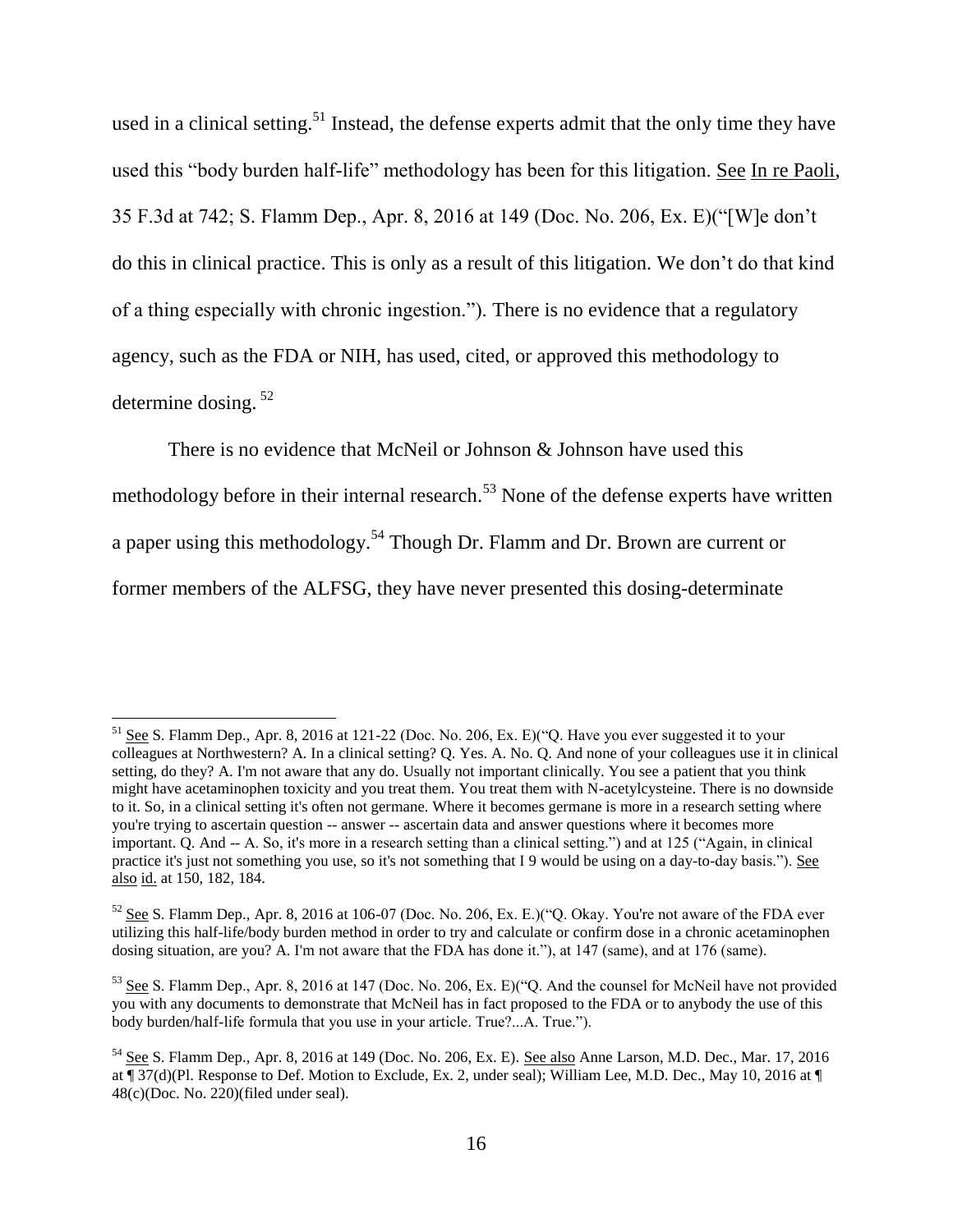methodology to their colleagues at the ALFSG as either a new procedure or a way to critique/test previous findings.<sup>55</sup> The methodology has never been tested or validated.<sup>56</sup>

Furthermore, the plaintiff points out why this methodology has not been used in this way: the assumption of a simple "half-life" is not appropriate for chronic dosing or multiple doses taken over multiple days.<sup>57</sup> If a person does take too much acetaminophen and liver failure results, the person may not realize that they are experiencing liver failure.<sup>58</sup> The symptoms of liver failure are often similar to those of many common illnesses.<sup>59</sup> As a result, ingested doses taken after the liver has failed may not be

 $\overline{\phantom{a}}$ 

<sup>56</sup> See R. Brown Dep., Apr. 20, 2016 at 294 (Pl. Motion to Strike, Ex. 6); W. Lee Dep., Apr. 14, 2016 at 56-57 (Doc. No. 216, Ex. 3); S. Flamm Dep., Apr. 8, 2016 at 102 (Doc. No. 206, Ex. E)("Q…Rumack's body burden calculation has never been validated. You've admitted that. True?...A. In studies it's never been validated.").

<sup>57</sup> See William Lee, M.D. Dec., May 10, 2016 at ¶ 48(c)(Doc. No. 220)(filed under seal); Anne Larson, M.D. Dec., Mar. 17, 2016 at  $\P$  37(c)(Pl. Response to Def. Motion to Exclude, Ex. 2, under seal).

<sup>&</sup>lt;sup>55</sup> See Anne Larson, M.D. Dec., Mar. 17, 2016 at ¶ 37(d)(Pl. Response to Def. Motion to Exclude, Ex. 2, under seal); William Lee, M.D. Dec., May 10, 2016 at  $\P$  44(A), (C)(Doc. No. 220)(filed under seal); A. Larson Dep., Apr. 22, 2016 at 28-29, 36-37, 39-40, 78-79 (Doc. No. 216, Ex. 6); W. Lee Dep., Apr. 14, 2016 at 58 (Doc. No. 216, Ex. 3)("Q. Okay. At any time either before or after the Larson paper was published, did Dr. Brown ever contact you as a colleague in the normal course of his scientific endeavors to suggest that the paper was improperly done or ask you to see the data? A. No. Q. After the publication and outside of litigation, did Dr. Brown ever ask to see the Larson data so that he could look at the data himself? A. No. Q. Other than in litigation, has Dr. Brown ever criticized your research or methodology for the Larson paper in any medical or scientific form? A. No.) and at 63 ("Q. Okay. And I'm going back to Dr. Flamm and his criticism of the Acute Liver Failure Study Group. Other than in litigation as a consultant for McNeil in litigation, has Dr. Flamm ever criticized your research or methodology in any scientific or medical form? A. No. Q. Has he written any editorial in any journal questioning the conclusions of the Acute Liver Failure Study Group, including the Larson paper? A. No. Q. As an AFSLG [sic] investigator, did he ever call you to discuss any scientific criticism that he had regarding the Larson paper? A. No."); P. Robuck Dep., Apr. 18, 2016 at 20, 132, 170 (Doc. No. 216, Ex. 4); S. Flamm Dep., Apr. 8, 2016 at 122 (Doc. No. 206, Ex. E)("Q. Have you ever suggested to the Acute Liver Failure Study Group that as part of the case review form they should include your body burden/half-life calculation? A. No.").

<sup>58</sup> See R. Dart, B. Rumack, "Central Nervous System Agents," Acetaminophen, Sec. 8, Chap. 126, 723-738 in Medical Toxicology (3rd Ed.)(2004)(Doc. No. 206, Ex. O)("The treatment of patients with repeated administration of acetaminophen over a day or more of time is still evolving. The acetaminophen nomogram cannot be used in these cases. Emerging research suggest that patients in whom liver injury is going to develop from repeated dosing already manifest that injury at the time of presentation.").

<sup>59</sup> See, e.g., R. Dart, B. Rumack, "Central Nervous System Agents," Acetaminophen, Sec. 8, Chap. 126, 723-738, 730 in Medical Toxicology (3rd Ed.)(2004)(Doc. No. 206, Ex. O)(explaining how symptoms of acute overdose include abdominal pain, nausea, vomiting).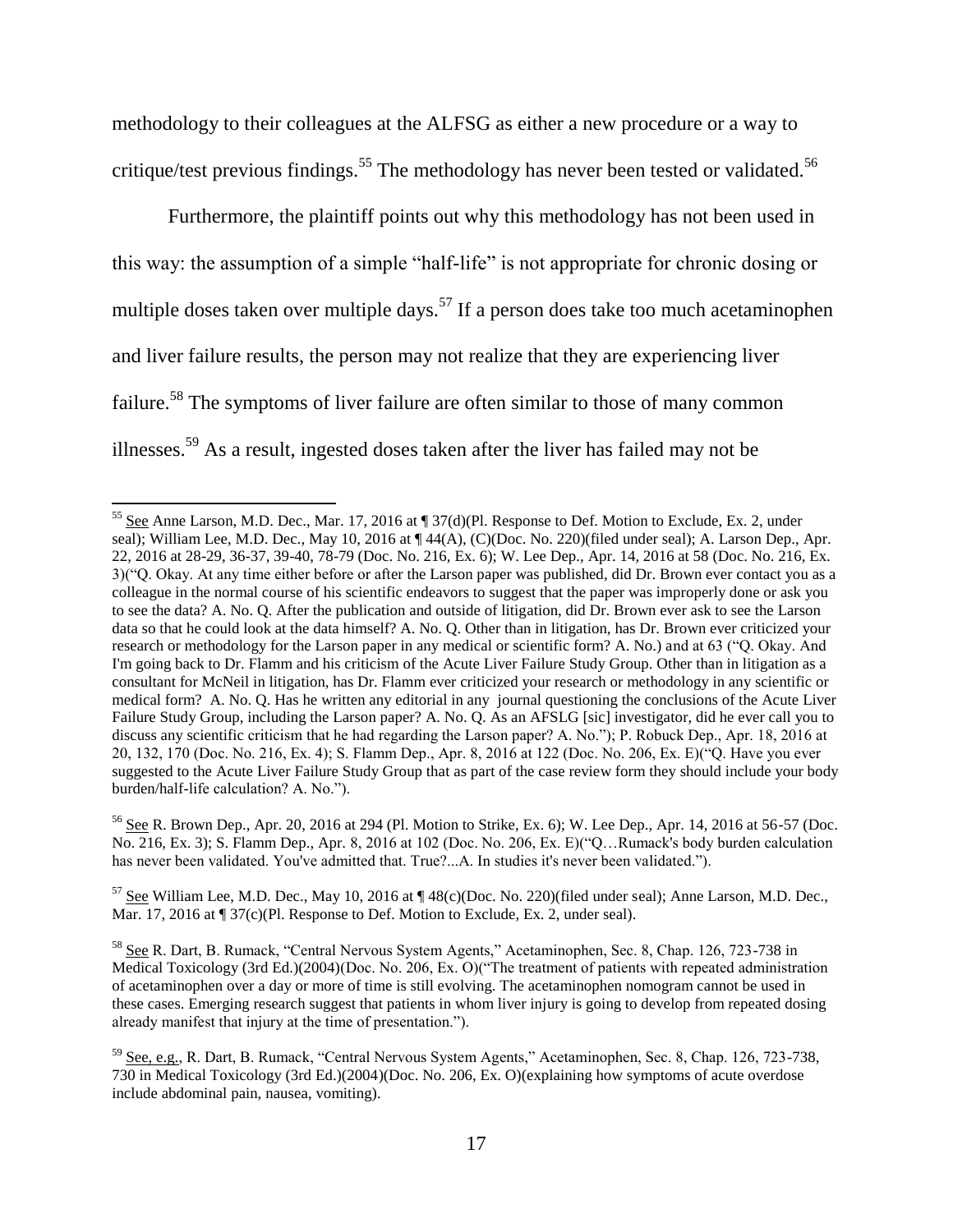processed at all. Since it is not always clear in hindsight when the liver has failed, it is difficult for an accurate "half-life" calculation to be created for chronic dosing.

For this reason, this "half-life" formula—when it is used—is only appropriate for patients who took large amounts of a single dose (i.e., suicide attempts). $60$  The literature applying "half-life" to determine dosage clearly states that this formula is only reliable for single ingestions. <sup>61</sup>

l

See also W. Lee Dep., Apr. 14, 2016 at 210-12 (Doc. No. 216, Ex. 3)("Q. Now, who is Barry Rumack? Let's go back 7 to that Exhibit 6. A. He -- I think he started out life as a pediatrician, but he spent some time in the UK and the United -- so did I. And in the UK in those early days -- and he's -- he's an older guy, as I am -- that was where more paracetamol cases were found -- that's acetaminophen, of course. And so he studied it a bit over there, and he came up with the so-called 'Rumack nomogram.'… He published the nomogram based upon scientific data that he holds -- A. Yes. Yes. What year was that that he published the nomogram. Q. Probably in the '70s, correct? A. Yes. Q. And that nomogram that you referenced is used -- was used at UTSMC, correct? A. Not very often. Q. No? Not in the emergency room? A. That -- I don't know. I'm not an emergency room doctor. They -- they may use it more than -- more than I think. But it's not valuable very often. Q. The -- the nomogram is used when the patient's brought in -- first brought into the hospital in -- in a potential single overdose case, correct? A. Yes. And they have to be a single overdose….They have to be a single overdose and the time of ingestion has to be known. Q. And -- A. Most cases that we see do not have either the exact time of ingestion. So it -- it -- or -- or what -- and as -- as we've talked about with the unintentional cases, there's a lot of cases that are not a single time point. At least 50 percent are not a single time point. So -- so the average hepatologist doesn't have much use for the Rumack nomogram, but I'm not --I'm not an ED doctor. I -- it may be more commonly used there. Q. In other words, there may be clinicians of other stripes who use the nomogram more than a hepatologist. Fair? A. That's correct.") and at 368-69 (discussing same).

<sup>61</sup> See James, et al., "Pharmacokinetics of Acetaminophen-Protein Adducts in Adults with Acetaminophen Overdose and Acute Liver Failure," Drug Metabolism and Disposition, Vol. 37, No. 8, 1779-1784, 1782 (2009)(Doc. No. 206, Ex. S)("The Rumack nomogram, based on the measurement of APAP concentrations in peripheral blood relative to the reported time of overdose, is used in the clinical setting (e.g., emergency departments) to assess the risk of developing toxicity following acute APAP overdose. It is the cornerstone of evaluation and management for patients with *single*, *time-point ingestions who present within 24 h of APAP overdose* (Rumack et al., 1981; Rumack, 2002). However, beyond the acute stages of APAP toxicity, or in patients with unclear histories regarding the time of the overdose or ingestions at multiple time points, the utility of the Rumack nomogram is limited." (emphasis added)).

 $60$  This methodology was based on something called the Rumack-Matthews nonogram. See S. Flamm Dep., May 5, 2015 at 265 (Pl. Motion to Strike, Ex. 1). The nomogram, however, was not intended to be used for multiple or chronic dosing. See S. Flamm Dep., Apr. 8, 2016 at 261 (Doc. No. 206, Ex. E)("Q. Who is Dr. Rumack, to your knowledge? A. Dr. Rumack is a widely-known toxicologist who has published numerous articles in acetaminophen toxicity and liver failure and in fact is the author of the Rumack nomogram, which is used for body burden analysis and when to use N-acetylcysteine in patients with acetaminophen-related hepatotoxicity after a *single-point* ingestion. Very well-known man in the field." (emphasis added)); J. Brent Dep., Mar. 30, 2016 at 57 (Doc. No. 206, Ex. D)("Q….You would agree with that, that the Rumack nomogram cannot be used for patients taking multiple doses of acetaminophen over multiple days, correct? A. That's correct, unless -- unless the level is -- with the one exception, with the level being high based on the time since the last dose, but that's not what it's designed to do, and that's not the way we generally use it. Q. Okay. So let me try that again. You would agree that the Rumack nomogram is to be used only in patients who have taken a single-point ingestion of acetaminophen at a known time, true? A. Based on -- with the addition of that qualifier that I just gave, yes, that's true.").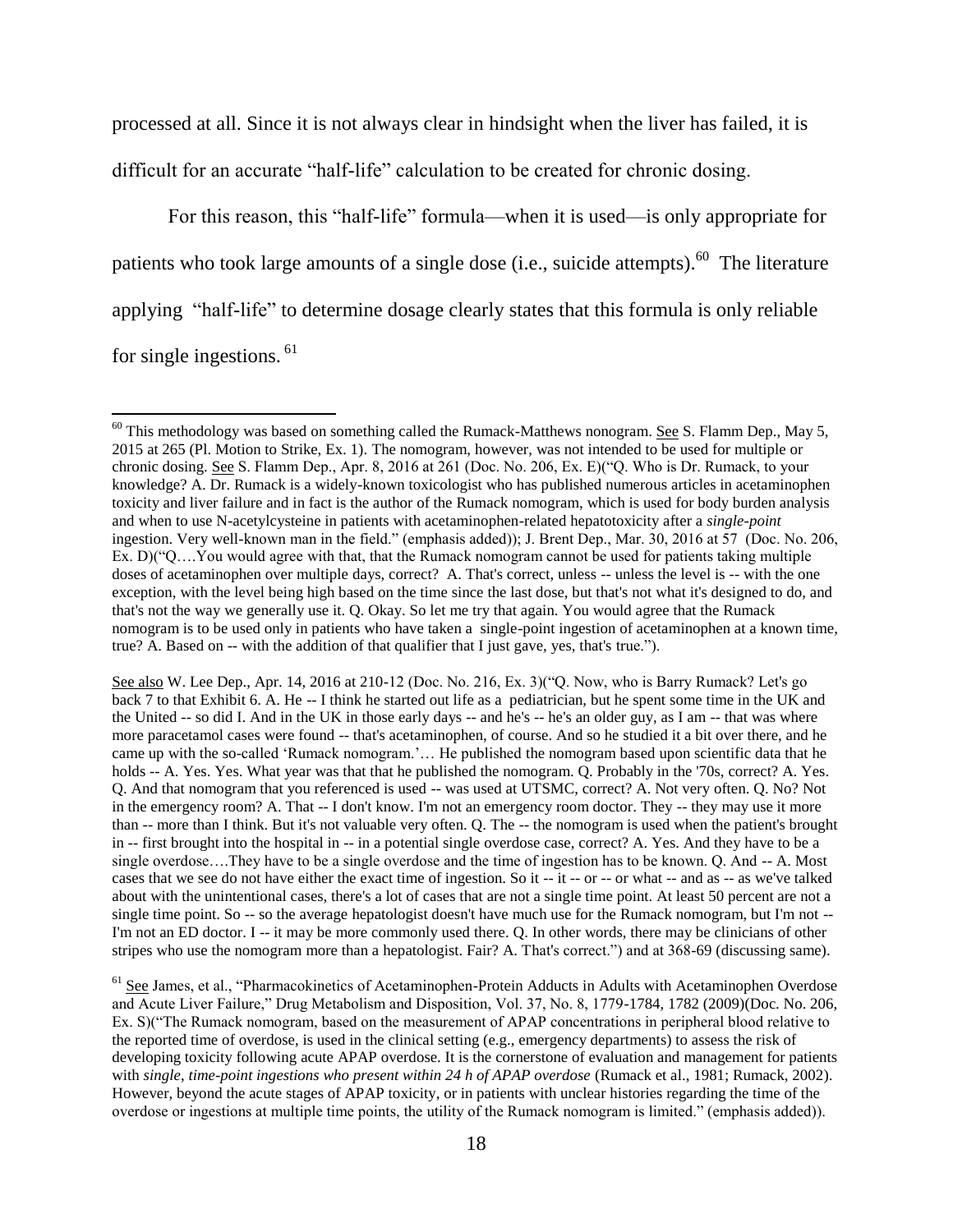The defense experts assume a "half-life" of 11 or 12 hours.<sup>62</sup> However, the

literature shows that "half-life" can be highly variable and unpredictable—ranging

 $\overline{\phantom{a}}$ 

anywhere from 2 hours to over 24 hours depending on the level of liver damage a person

During his deposition, Dr. Flamm pointed to a paper by Dr. Barry Rumack, which he claimed used this methodology for chronic dosing. However, the paper itself clearly states the methodology was only intended to be used for single ingestions. See B. Rumack, Acetaminophen Hepatotoxicity: The First 35 Years, Clinical Toxicology, 40(1), 3-20 (2002), at 4-5 (Doc. No. 206, Ex. N)("The nomogram was only intended to guide an early clinical decision irrespective of the patient's half-life following a single acute overdose and was not intended to provide information in chronic ingestions."); S. Flamm Dep., Apr. 8, 2016 at 108-09 (Doc. No. 206, Ex. E). See also S. Flamm Dep., Apr. 8, 2016 at 261 (Doc. No. 206, Ex. E)("Q. Who is Dr. Rumack, to your knowledge? A. Dr. Rumack is a widelyknown toxicologist who has published numerous articles in acetaminophen toxicity and liver failure and in fact is the author of the Rumack nomogram, which is used for body burden analysis and when to use N-acetylcysteine in patients with acetaminophen-related hepatotoxicity after a *single-point* ingestion. Very well-known man in the field." (emphasis added)).

Another article cited by Dr. Flamm also indicated that the nonogram was only intended for single doses. See R. Dart, B. Rumack, "Central Nervous System Agents," Acetaminophen, Sec. 8, Chap. 126, 723-738, 736 in Medical Toxicology (3rd Ed.)(2004)(Doc. No. 206, Ex. O)("The treatment of patients with repeated administration of acetaminophen over a day or more of time is still evolving. The acetaminophen nomogram cannot be used in these cases. Emerging research suggest that patients in whom liver injury is going to develop from repeated dosing already manifest that injury at the time of presentation.").

The third article to which Dr. Flamm points is one by C.K. Gelotte, a McNeil employee, along with several other McNeil employees. See S. Flamm Dep., Apr. 8, 2016 at 284 (Doc. No. 206, Ex. E); Gelotte, et al., "Disposition of Acetaminophen at 4, 6, and 8 g/day for 3 days in Healthy Young Adults, Clinical Pharmacology & Therapeutics, Mar. 21, 2007 (Doc. No. 206, Ex. Q). The Gelotte article, however, notes that "no nonogram exists to guide risk assessment and treatment of [] cases [involving multiple doses]." Id. at 2. The article goes on to say that the patients involved in the study accumulated less toxins in their bodies by taking at or just above the recommended dose than previously thought. Id. at 6. However, it recognized that this was "a completely novel finding." Id. Given the number of un-biased sources which recognize the limitation of the nomogram for multiple dosing, this article is not helpful.

 $62$  See S. Flamm Supp. Ex. Rep., Jan. 28, 2016 at 3-11 (Doc. No. 193, Ex. C); S. Flamm Dep., Apr. 8, 2016 at 273-74 (Doc. No. 206, Ex. E)("Q. And did they then publish what the range of half-lives looks like in acute liver failure from acetaminophen hepatotoxicity? A. Yes, they did. Q. And what was the range in patients with -- what was the median, let's use that, for patients with acute liver failure who survived? A. 11.2 hours. Q. And what number did you use for half-life in your supplemental expert report where you didn't have the ability to calculate an actual halflife, what number did you use as an estimate for those patients? A. 12 hours. I picked a little higher number which would bias against -- which would bias against my analysis or bias against overestimating how much a patient may have taken. Q. And is a 12-hour half-life, based upon your own clinical experience, not an unreasonable estimate for a patient who has acute liver failure due to acetaminophen hepatotoxicity? A. I think it's very reasonable, supported in the literature."); J. Brent Supp. Ex. Rep., Jan. 28, 2016 at 4-5, 9-17 (Doc. No. 193, Ex. D); J. Brent Dep., Mar. 30, 2016 at 26, 180-83 (Doc. No. 206, Ex. D)(using 11 or 12 hour half-life); R. Brown Supp. Ex. Rep., Jan. 28, 2016 at 4-13 (Doc. No. 193, Ex. B)(most often using 12 hours but at times using other half lives).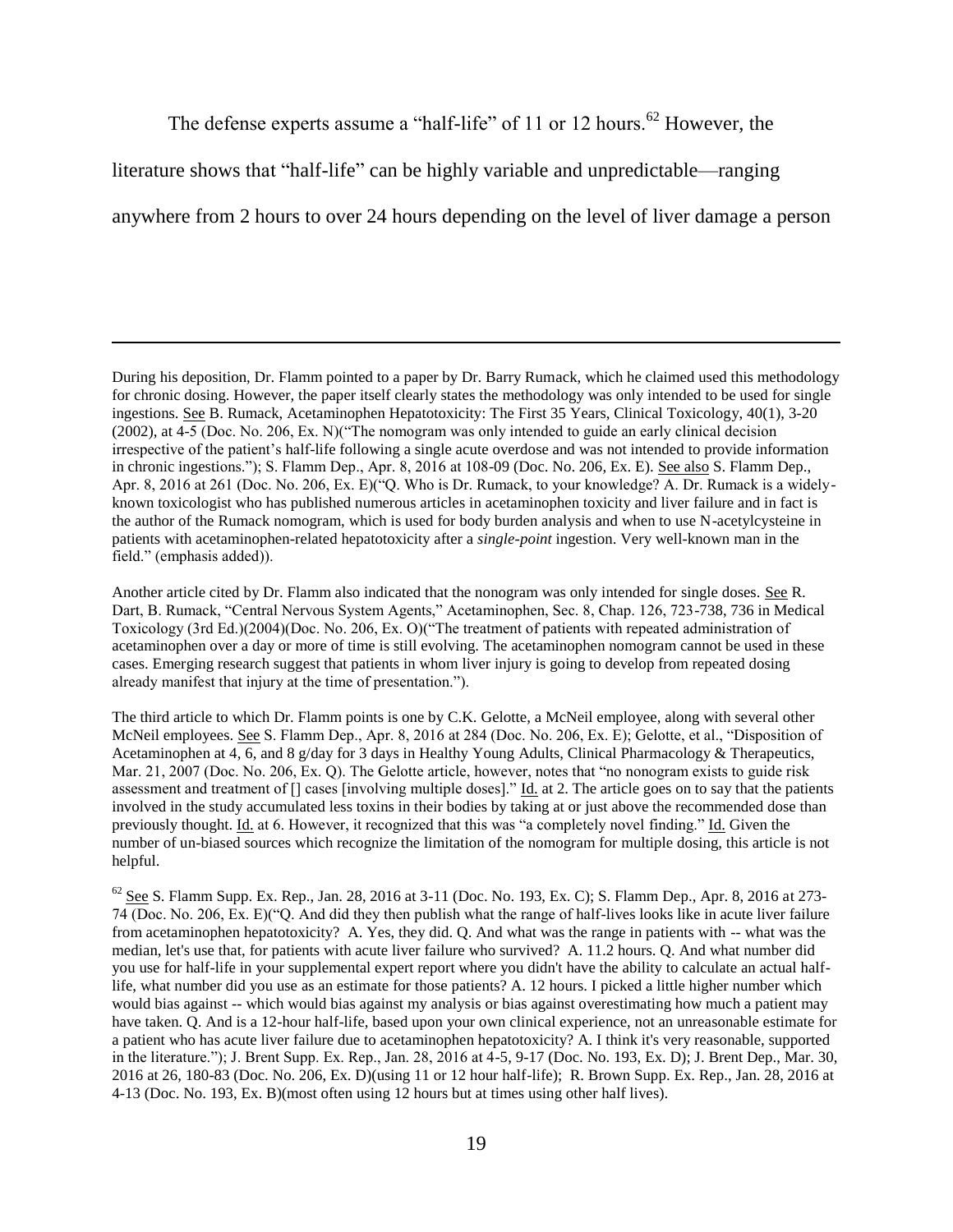is experiencing.<sup>63</sup> The defense experts' assumption about half-life is speculative at best and wholly misleading at worst.

The defendants have provided no evidence that this "body burden half-life" methodology has been used to determine patient dosing where chronic dosing is involved.<sup>64</sup> There are no publications—peer-reviewed or otherwise—which offer the use of this methodology as a way to determine dosing history in patients taking multiple dosing.<sup>65</sup>

 $\overline{a}$ 

See also W. Lee Dep., Apr. 14, 2016 at 221-23 (Doc. No. 216, Ex. 3)(explaining the variability of the half-life) and at 227 ("A. Yes. The only comment I wanted to make is that in the Schiodt paper, the range of half-lives of the ALF patients is from five hours to 87 and 119 hours. So anytime you make an assumption of 12 hours, that's a specific assumption. The median was actually 20 -- nearer to 20 hours for the acetaminophen half-life. So it's variable and unpredictable."); A. Larson Dep., Apr. 22, 2016 at 181 (Doc. No. 216, Ex. 6)("Q…Is the use of a 12-hour half-life, as an estimate for acetaminophen half-life, in an acute liver failure patient, a reasonable estimate in light of the data in [the Schiodt] study?...A: No. Q Why is that? A Because it ranged from 11 to 26, depending on whether they survived or not.").

<sup>64</sup> See S. Flamm Dep., Apr. 8, 2016 at 102 (Doc. No. 206, Ex. E)("Q…Rumack's body burden calculation has never been validated. You've admitted that. True?...A. In studies it's never been validated. Q. Right. And it's never been used by any of the hepatologists or the pharmacologists with respect to acetaminophen chronic dosing. True? A. I don't know. In a research setting I would use it."). Dr. Brent claims that it is used "all the time" in the case of chronic dosing for acetaminophen. See J. Brent Dep., Mar. 30, 2016 at 174-77 (Doc. No. 206, Ex. D). However, he is unable to point to any article which states this methodology is common practice for acetaminophen-induced ALF.

 $65$  See S. Flamm Dep., Apr. 8, 2016 at 102 (Doc. No. 206, Ex. E)( $^{\circ}$ Q. Did you cite in your report to any references in the peer-reviewed medical literature for the use of this formula in the context of patients who had ingested acetaminophen multiple times and presented in acute liver failure? A. I made no citations at all in this report."), at 146 ("Q. Has that study ever been validated in clinical medicine or science as a predictor of dose in a chronic dosing situation?...A. I mean the concept of body burden and repeated dosing has been discussed in many articles. But I have not seen validation of that particular issue in acetaminophen in a study."), at 162 (same), and at 172-73 (same); J. Brent Dep., Mar. 30, 2016 at 58 (Doc. No. 206, Ex. D)("Q. Okay. But it isn't an article where 9 they were estimating body burden as you did in your supplemental expert report? A. It's the same concept. Obviously, they weren't doing it for exactly the same reason, so no, but it's the same concept. Q. Actually, in that article, they didn't have to estimate dose because they monitored the dose? A. That's correct. Q. So that's not at all what you did in your supplemental report, correct? A. Right. But it's the same concept of using body burden that way.").

 $^{63}$  See B. Rumack, Acetaminophen Hepatotoxicity: The First 35 Years, Clinical Toxicology, 40(1), 3-20 (2002), at 7, 15 (Doc. No. 206, Ex. N)(explaining that half-life can be 2 hours for therapeutic doses but upwards of 60 hours for hepatotoxic patients); F. Schiodt, et al., "The value of plasma acetaminophen half-life in antidote-treated acetaminophen overdosage," Clinical Pharmacology & Therapeutics, April 2002, 221-225, 222-24 (Doc. No. 206, Ex. R)(discussing how the half-life range was from .8 to 119.7 hours, explaining that survivors of ALF had halflives ranging from 6.9 to 119.7 hours) and at 225 ("In conclusion, our study showed that the acetaminophen half-life is well correlated with the degree of liver damage in patients treated with *N*-acetylcysteine and that the most prolonged half-lives were observed in patients with acute liver failure.").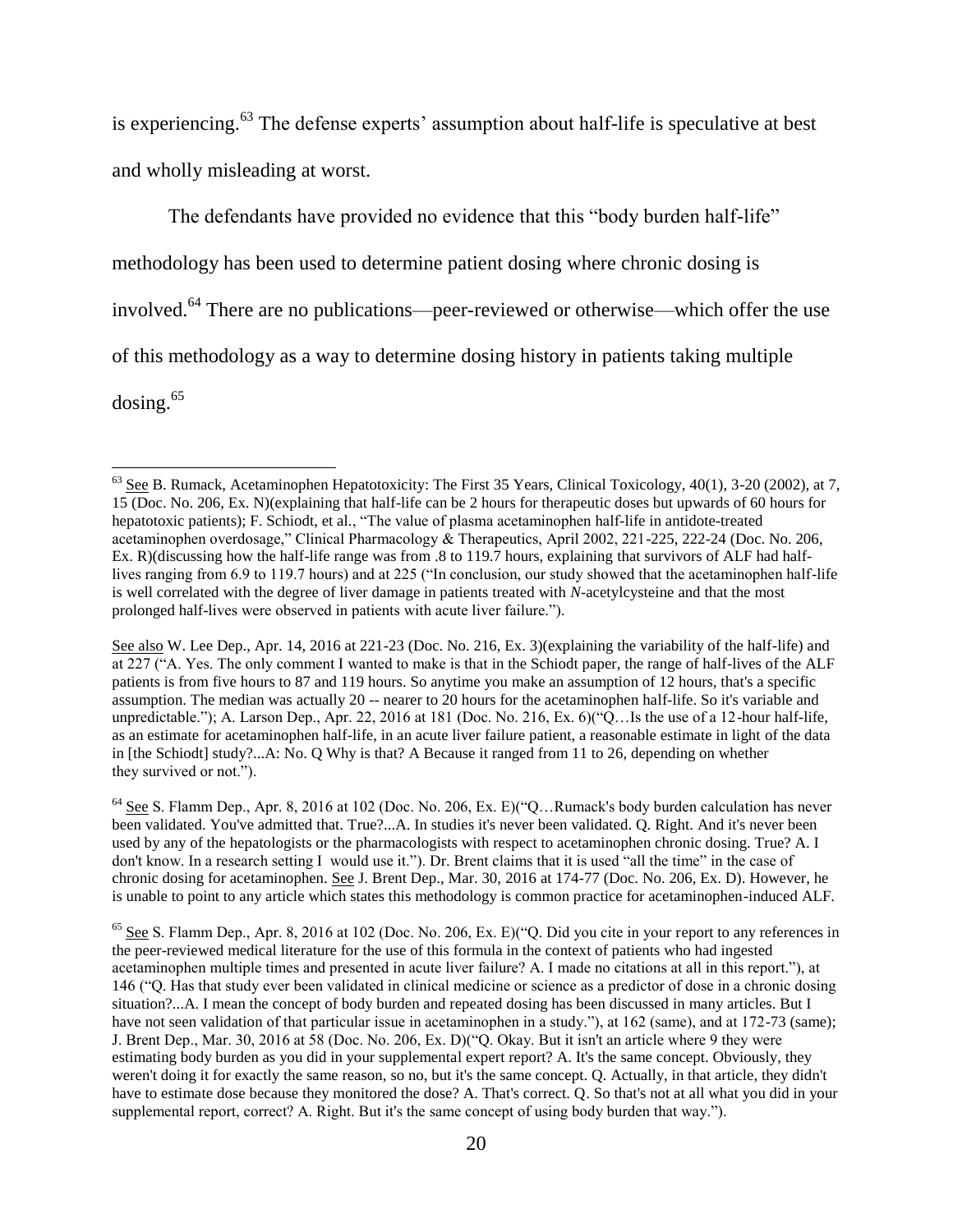Lastly, the defense experts fail to account for the inconsistent result of their "body burden half-life" formula in one low-dose case in which the patient was hospitalized while receiving acetaminophen.<sup>66</sup> Patient 12-010 was hospitalized for several days. During that time she was administered 12 grams or so of an opiate/acetaminophen combination (Vicodin ES) at a dose of less than 4 grams/day.<sup>67</sup> This dosing in a hospital setting—by a third-party carefully monitoring the patient—is a situation in which accurate dosing would be expected.<sup>68</sup> Nonetheless, this patient developed ALF and was transferred from that local hospital on the sixth day to Washington University in St. Louis to receive a liver transplant. The patient's liver was biopsied and showed drug toxicity. The Larson article investigators determined the cause of the ALF to be acetaminophen only. Despite all of this, all three defense experts still opine that the dosing history for this patient was unreliable based on their dubious "body burden half-life" calculations.

The defendants have the burden to show their experts' methodology is reliable.<sup>69</sup> The defendants have not met that burden in regards to the "body burden half-life"

 $\overline{a}$ 

<sup>66</sup> See W. Lee Dep., Apr. 14, 2016 at 363-65 (Doc. No. 216, Ex. 3)(discussing hospital case and adduct/dose correlation); Anne Larson, M.D. Dec., Mar. 17, 2016 at 11 (Pl. Response to Def. Motion to Exclude, Ex. 2, under seal)(same); William Lee, M.D. Dec., May 10, 2016 at 26-27 (Doc. No. 220)(filed under seal).

 $67$  See A. Larson Dep., Apr. 22, 2016 at 91-93 (Doc. No. 216, Ex. 6)(discussing hospital case).

<sup>68</sup> See J. Brent Supp. Ex. Rep., Jan. 28, 2016 at 4 (Doc. No. 193, Ex. D)("Hence, reports about dose should be presumed unreliable unless they are obtained from a reliable source, such as a primary care giver who can document the quantity, frequency, and size of the pills or tablets taken.").

 $<sup>69</sup>$  My decision to exclude the defense experts' opinions is based on the fact that they have not met their burden</sup> under Daubert to show these opinions are reliable and/or helpful. However, I note where the plaintiff also offers testimony by their experts and members of the ALFSG—who are experts in acetaminophen-induced liver injury that this combined "body burden half-life" methodology has not been used, published, or tested. See William Lee, M.D. Dec., May 10, 2016 at ¶ 48(c)(Doc. No. 220)(filed under seal); W. Lee Dep., Apr. 14, 2016 at 105-113 (Doc. No. 216, Ex. 3); A. Larson Dep., Apr. 22, 2016 at 76-78 (Doc. No. 216, Ex. 6)("Q In a case where people take multiple doses over multiple days, is that, in your experience, a valid methodology for estimating overdose? A No, it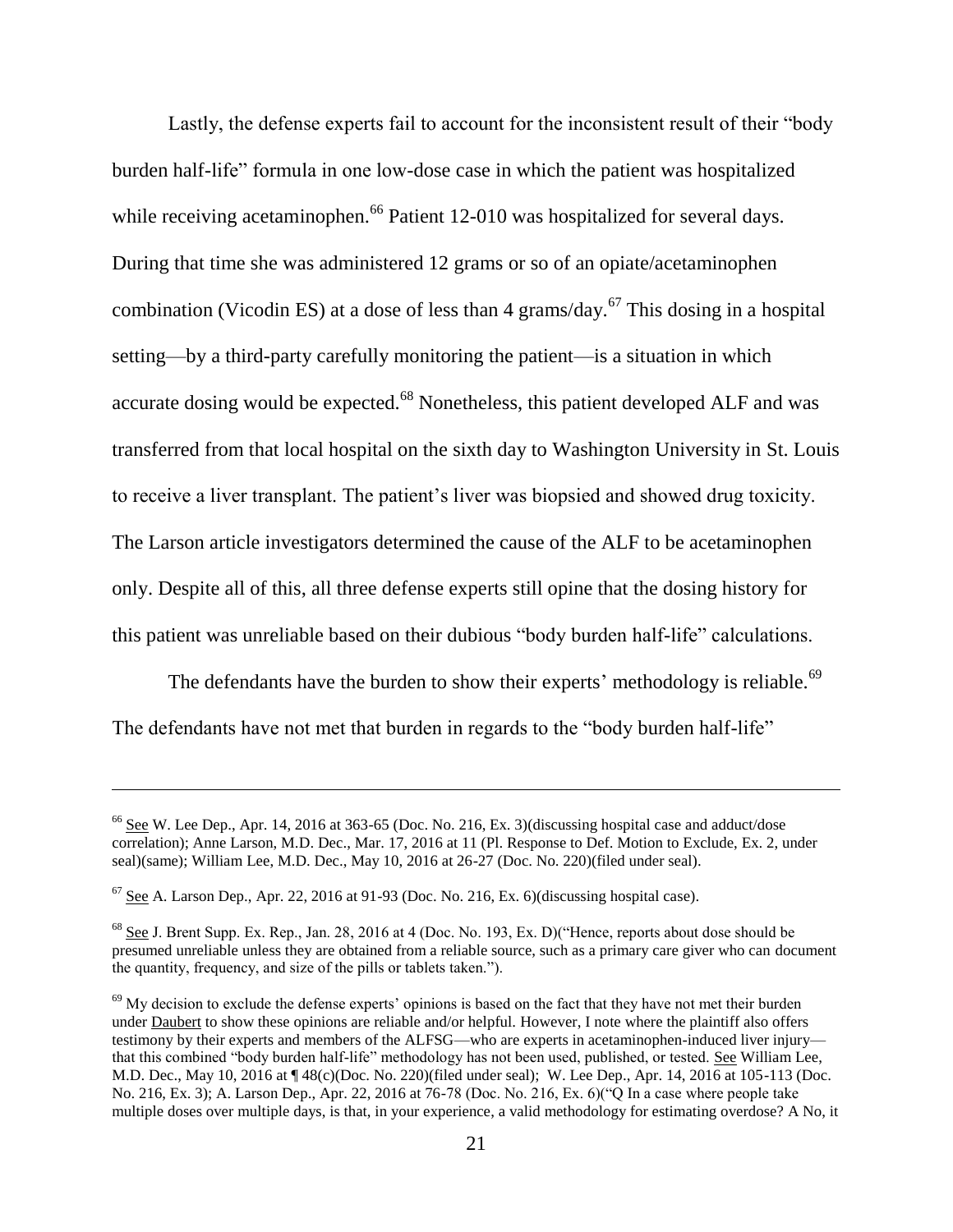methodology used by its experts. In fact, this methodology is unreliable.<sup>70</sup> Defendants'

expert opinions about dose history will be excluded.

 $\overline{a}$ 

# **C. Defense Experts' Opinions on Flaws in Larson Methodology Would Not be Helpful to the Jury<sup>71</sup>**

The plaintiff also argues that the defense experts' opinions on the 19 cases would

not be "helpful" to the jury. Rule 702 requires that an expert opinion may be used "[i]f

scientific, technical, or other specialized knowledge will assist the trier of fact to

understand the evidence or to determine a fact in issue." FED. R. EVID. 702.

 $70$  The plaintiff also questions defendants' methodology regarding their post-hoc diagnosis of the 19 cases. She argues that the defense experts' failure to request adduct testing results on the 19 cases is a flaw in their methodology, rendering it unreliable. See William Lee, M.D. Dec., May 10, 2016 at ¶ 48(d)(Doc. No. 220)(filed under seal)("Neither McNeil, nor its experts, requested acetaminophen adduct data from the ALFSG before issuing their reports on the 19 low-dose Larson patients, even though this is a widely accepted test for acetaminophen causation and we have published that most of our patients have undergone such testing."); W. Lee Dep., Apr. 14, 2016 at 116 (Doc. No. 216, Ex. 3).

This adduct testing is a common procedure in establishing acetaminophen as the cause of liver injury. See S. Flamm Dep., Apr. 8, 2016 at 89 (Doc. No. 206, Ex. E.)("Q. And the assays are now considered to be the gold standard for acetaminophen causation as it relates to acute liver failure. True?... A. Yes."); William Lee, M.D. Dec., May 10, 2016 at ¶ 48(d)(Doc. No. 220)(filed under seal); A. Larson Dep., Apr. 22, 2016 at 46 (Doc. No. 216, Ex. 6).

The plaintiff has a valid point. However, I will not exclude the defendants' diagnosis analysis on this basis alone. As I explain below, the defendants' post-hoc diagnosis analysis should be excluded under Daubert more so because it is not helpful and/or confusing.

is not. Q Why? A I believe that that was designed for single-dose calculations."). See also N. Kaplowitz Supp. Ex. Report at 5-6, Mar. 18, 2016 (Pl. Motion to Strike, Ex. 8); A. Larson Dec. at ¶37(d)(Pl. Motion to Strike, Ex. 9)("I have not seen the calculation employed by McNeil's experts used in any peer-reviewed article to calculate the chronic dose taken by a patient."); T. Davern Supp. Ex. Report, Mar. 18, 2016 at 8 (Pl. Motion to Strike, Ex. 10)("The McNeil experts frequently used calculations of the body burden of acetaminophen to discredit the estimates of acetaminophen dosing in the CRFs. These calculations make several assumptions, are overly simplistic, and have not been validated for patients with multiple timepoint/staggered ingestions and with liver failure."); L Plunkett Supp. Ex. Report, Mar. 15, 2016 (Pl. Motion to Strike, Ex. 11); R. Tackett Report, Mar. 18, 2016 (Pl. Motion to Strike, Ex. 12).

 $71$  The plaintiff also points out that Dr. Brown, who was asked to leave ALFSG, has irreconcilable bias. See Patricia Robuck, Ph.D., M.P.H., Dec., Mar. 16, 2016 at ¶ 12 (Pl. Response to Def. Motion to Exclude, Ex. 3, under seal); P. Robuck Dep., Apr. 18, 2016 at 130-31 (Doc. No. 216, Ex. 4); William Lee, M.D. Dec., May 10, 2016 at ¶ 44(A) (Doc. No. 220)(filed under seal); W. Lee Dep., Apr. 14, 2016 at 56-57, 381-82 (Doc. No. 216, Ex. 3)(discussing Dr. Brown's departure from the ALFSG); A. Larson Dep., Apr. 22, 2016 at 36-37 (Doc. No. 216, Ex. 6). I do not see this fact disqualifying him from rendering an opinion on the work of the ALFSG. However, this point is most certainly appropriate for the plaintiff to bring out on cross-examination of Dr. Brown and for the jury to hear, if appropriate.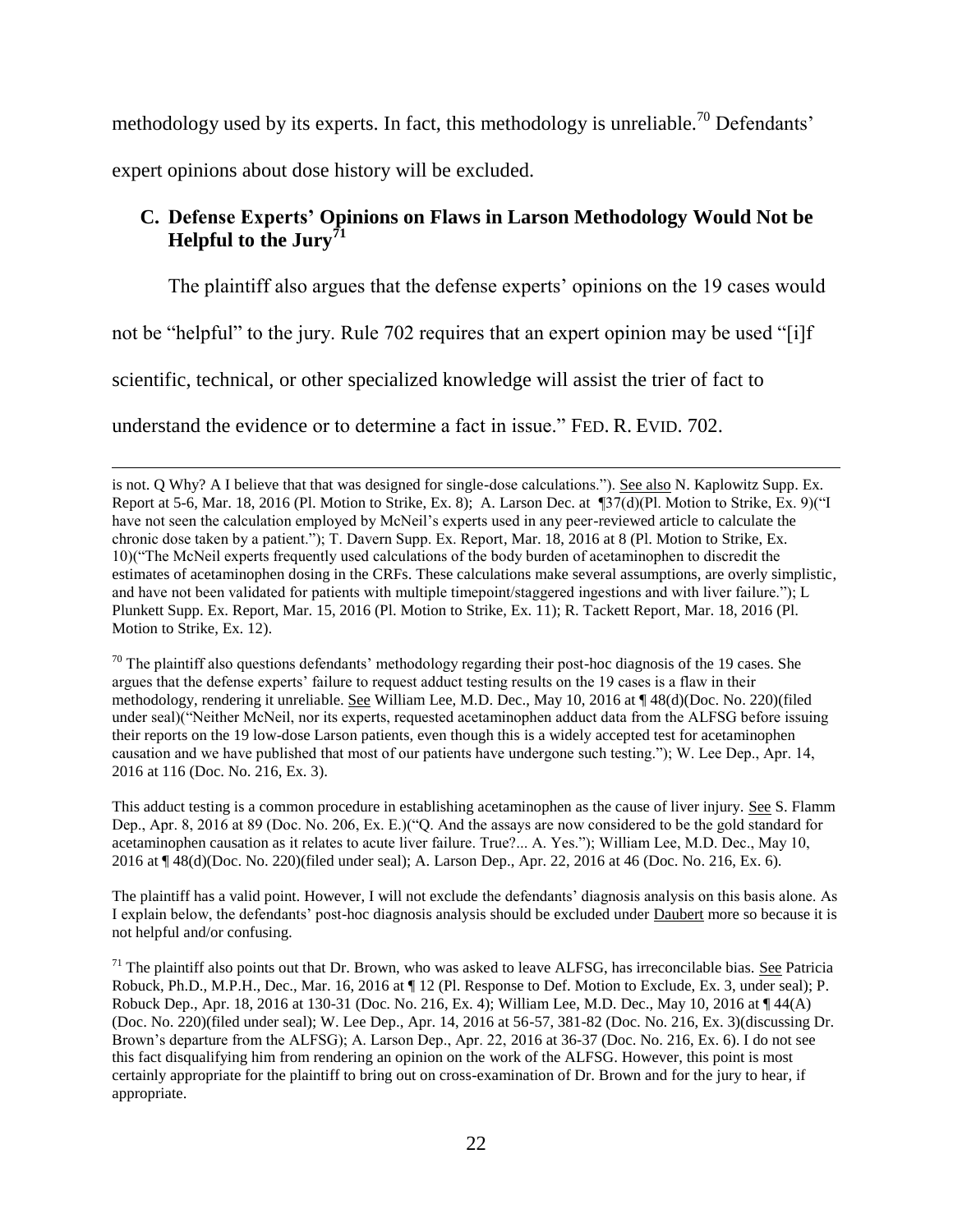The Larson article acknowledges the limitations or "failings" identified by the defendants' experts' critiques. The article clearly states that patients' reported dosing histories may be inaccurate. The article clearly indicates that the majority of the 19 cases involved use or abuse of alcohol. The defense experts' critiques in these respects offer nothing additional to the evidence in the record. In examining whether the plaintiff's expert opinions are valid, the court, in deciding its Daubert motions, can look at the plain language of the Larson article.<sup>72</sup> No supplemental expert report is needed. If plaintiff's experts are permitted to testify about this subject, the defendants can easily crossexamine those experts using the article itself. If Dr. Lee or Dr. Larson is called to testify as a third-party fact witness, the defendants can use the article and its underlying data to cross-examine them on any flaws in their conclusions and methodology. Offering the defense experts' opinions on this point simply adds an unnecessary layer that could confuse the issue.

Next, the plaintiff argues that the defense experts' opinions on alternate diagnoses are not helpful. I agree. The defense experts do not opine that the ALFSG's diagnosis procedures were flawed or that the Larson article authors did not rule out alternate

 $72$  The critique that dose histories may be inaccurate or incomplete is not a new point. See, e.g., R. Dart, B. Rumack, "Central Nervous System Agents," Acetaminophen, Sec. 8, Chap. 126, 723-738, 729 in Medical Toxicology (3rd Ed.)(2004)(Doc. No. 206, Ex. O)(explaining why retrospective reports often find therapeutic doses of acetaminophen causing liver injury while prospective studies do not find the same, noting that the difference is "inadequate, incomplete, or frankly conflicting data" and how other literature has noted this as well); Davern, et al., Measurement of Serum Acetaminophen-Protein Adducts in Patients with Acute Liver Failure, Gastroenterology 2006: 130: 687-694, 687 (discussing how in intentional acetaminophen overdose cases patients may not recall how much they took) and at 691 ("However, those overdose patients with the most severe injury and the poorest prognoses (typically unintentional cases) present late for medical care when acetaminophen levels are often undetectable and a reliable history may not be obtained owing to altered mentation."). See also J. Brent Supp. Ex. Rep., Jan. 28, 2016 at 3 (Doc. No. 193, Ex. D)("The problem of unreliable dose histories has been widely noted and discussed in the medical literature, as described in published articles cited, with full references, in my earlier reports.").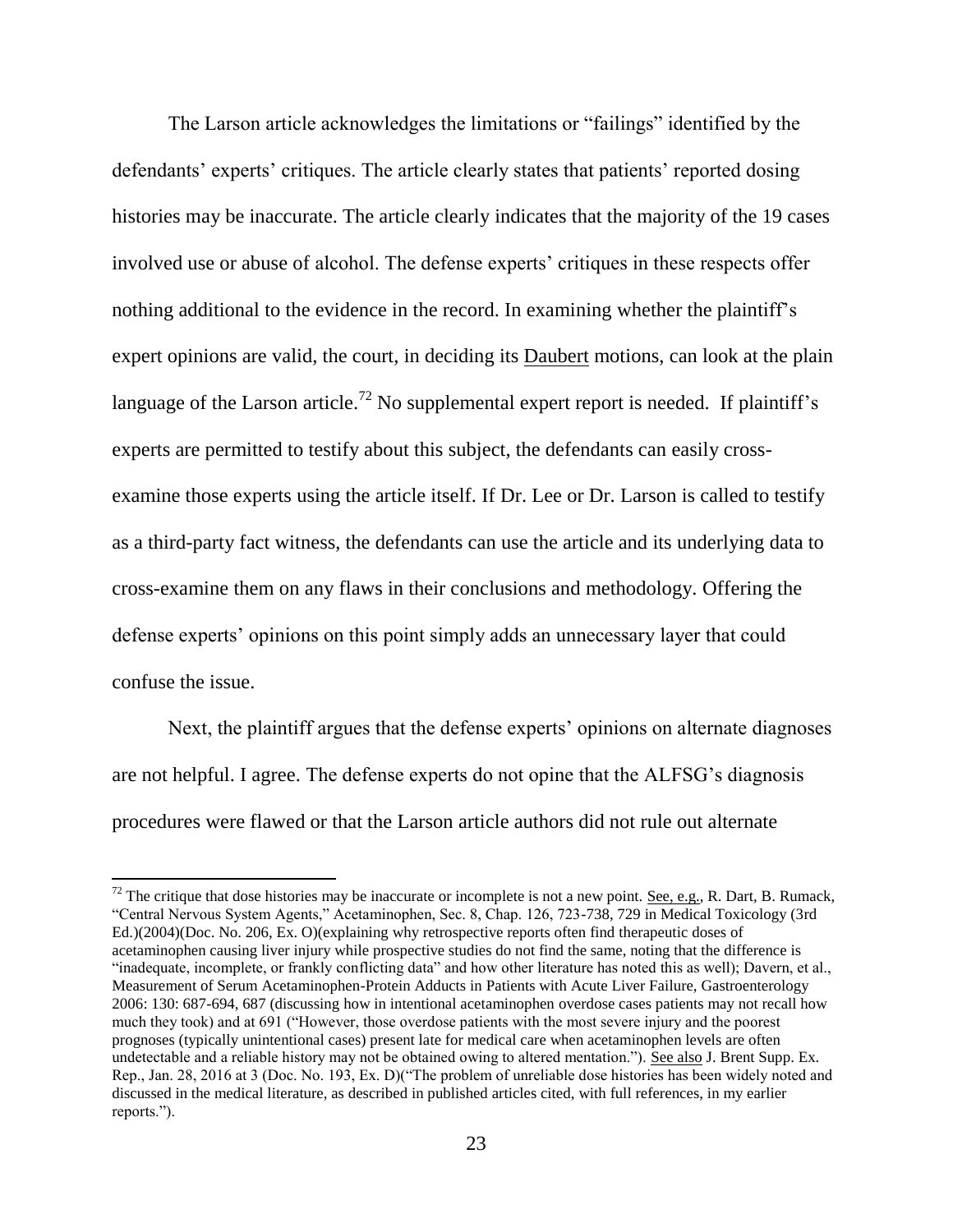causes. An opinion of this sort would be helpful if it showed that the methodology used to diagnosis patients included a flaw, that was not disclosed in the article or that was only apparent in seeing the raw data. This is not the opinion defense experts offer.<sup>73</sup>

"The judge should only exclude the evidence if the flaw is large enough that the expert lacks 'good grounds' for his or her conclusions." In re Paoli, 35 F.3d at 746. The defendants have pointed out no flaw in methodology large enough to warrant the exclusion of the Larson article.

Instead, the defense experts simply review the patients' case report forms and draw their own conclusions on what the patients' diagnoses should have been.<sup>74</sup> Diagnosis is imprecise and imperfect.<sup>75</sup> Medical experts disagree all the time about the cause of a patient's condition. Anyone analyzing a case post-hoc will be able to find errors and question a diagnosis after-the-fact.

When the defense experts do address the validity of the Larson article's methodology, they simply nit-pick the data. They do not find any overarching

 $73$  Any points the defense experts do make about the ALFSG researchers' methodology in terms of diagnosis are speculative. As I explain below, the plaintiff offers evidence of what the researchers did do to rule out alternate causes. In doing so, the plaintiff meets her burden in showing that the article's methodology in this respect is reliable.

 $^{74}$  See J. Brent Dep., Mar. 30, 2016 at 26, 186 (Doc. No. 206, Ex. D)("Q. Did you perform a posthoc analysis of the Larson 2005 low-dose data? A. No, I didn't do any analysis. I just took the information that was there and commented on it.").

<sup>&</sup>lt;sup>75</sup> See J. Brent Dep., Mar. 30, 2016 at 139 (Doc. No. 206, Ex. D)("Q. So in the day-to-day practice of real medicine, when a physician has a patient and is trying to determine whether or not their liver failure is caused by acetaminophen, they're using an accepted methodology known as differential diagnosis; is that fair? A. Accepted in medicine, although there is no degree of certainty implicit in this concept of differential diagnosis. It's basically making your best opinion based on the evidence you have. Now, you know, is that -- diagnoses are wrong all the time, and the reason for that is because it's basically an anecdotal experiment. And so, you know, sometimes diagnoses are made with a fairly high degree of certainty if it's based on good data. Other times it's highly, highly speculative. But that's what you have to do in medicine.").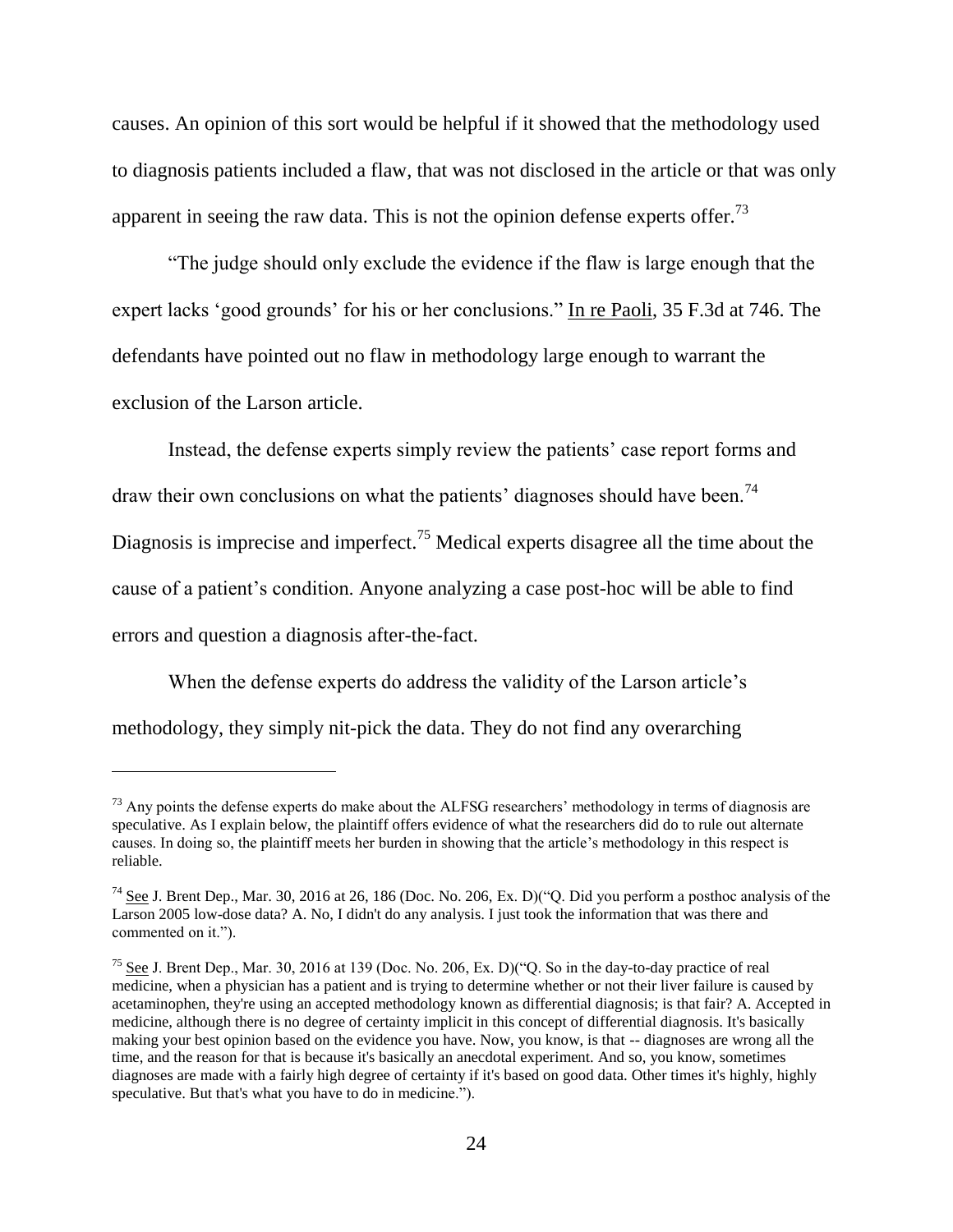inconsistency in the Larson methodology or some pattern that only a scientist might understand as flawed.<sup>76</sup> Instead, they look at the forms, interpret notations negatively, and conclude from various "inconsistencies" that all the data in the case forms must be flawed.<sup>77</sup> In drawing these conclusions, however, they do nothing more than a facial review of the case forms. There is nothing scientific about this process; no scientific

 $^{76}$  Dr. Flamm even admits that he is not criticizing the standard ALFSG criteria used in the Larson paper. See S. Flamm Dep., Apr. 8, 2016 at 96-97 (Doc. No. 206, Ex. E.)("Q. Let me ask you this. You say Larson's criteria. Do you have any basis upon which to say Anne Larson created the case report forms? A. Larson, et al. The paper's criteria. Not the case report form criteria. The paper --the criteria there in Larson, et al., not Larson's. I should be specific. Thank you for correcting that. It wasn't Larson's criteria. It was the ALFSG criteria that Larson's paper described in the methodology. Q. Well, the ALFSG's criteria is set forth in the ALFSG manuals. True? A. Yeah, same criteria. Q. And the ALFSG manuals you know were put together collaboratively by the institutions that are involved. True? A. I'm not criticizing the criteria. What I'm explaining to you -- I'm not criticizing the criteria at all."), at 187-88 ("Q. Let's be clear. There is no separate criteria for the Larson paper. The Larson paper is using ALFSG -- A. The ALFSG criteria. Q. Thank you. Which you're a principal investigator of? A. Right. What's that have to do with it? Q. It has to do with it's your organization whose criteria is being used....A. I -- there is nothing wrong with the criteria."), and at 192 ("A. There is nothing wrong with the protocol. The protocol is fine. The analysis of the case report forms is a problem. The protocol was excellent. It passed peer review. It's excellent. I don't disagree with the -- I told you at the beginning. I will tell you again. The methodology is fine, the way the study was set up. My problem is with the analysis of the case report forms. Not anything wrong with the methodology."). He admits that Dr. Larson's methodologies—her criteria for inclusion in the study, her criteria for diagnosis, and her admission in the paper itself that dosing histories are difficult to obtain—are all "good science." See S. Flamm Dep., Apr. 8, 2016 at 183-84.

 $77$  The alleged "inconsistencies" include: noting that the "Medications list" (question 18) question on the form does not include an acetaminophen product while the "acetaminophen specific question" (question 19) identifies an acetaminophen product; pointing out that doses noted in the indications section and the acetaminophen section were not the same; highlighting how the patient's reported dose differs from that which his/her family reported; questioning the use of a circled "?" on some forms; noting that there was different handwriting on the forms; or pointing out that information may have been entered at different times.

As explained further below, notations or corrections made in the data were instead evidence that the ALFSG researchers were re-reviewing and double checking data—an indicia of reliable methods, not sloppy ones. See Anne Larson, M.D. Dec., Mar. 17, 2016 at ¶ 38 (Pl. Response to Def. Motion to Exclude, Ex. 2, under seal)("The '?' on Question 2 of the Admission form was incorrectly interpreted as my doubting the dose. Anything on the form with a 'circle' or a 'circle' with a '?' means to double-check or 'query' the information in the form against the medical records and correct if necessary. I did that and confirmed the dose."); William Lee, M.D. Dec., May 10, 2016 at ¶ 17 (Doc. No. 220)(filed under seal)("The '?' on Question 2 of the Admission form was incorrectly interpreted by McNeil's experts as the Investigator doubting the dose. Anything on the form with a 'circle' or a 'circle' with a '?' means a double-check or 'query' the information in the form against the medical records and correct if necessary. By way of example, there is a '?' with a 'circle' in Question 20 [of one case form] regarding the patient's height and the note was corrected to reflect cm's instead of inches."). See also A. Larson Dep., Apr. 22, 2016 at 105-06 (Doc. No. 216, Ex. 6)(discussing this notation); William Lee, M.D. Dec., May 10, 2016 at Exs. 7 and 8 (Doc. No. 220)(filed under seal)(examples of query forms).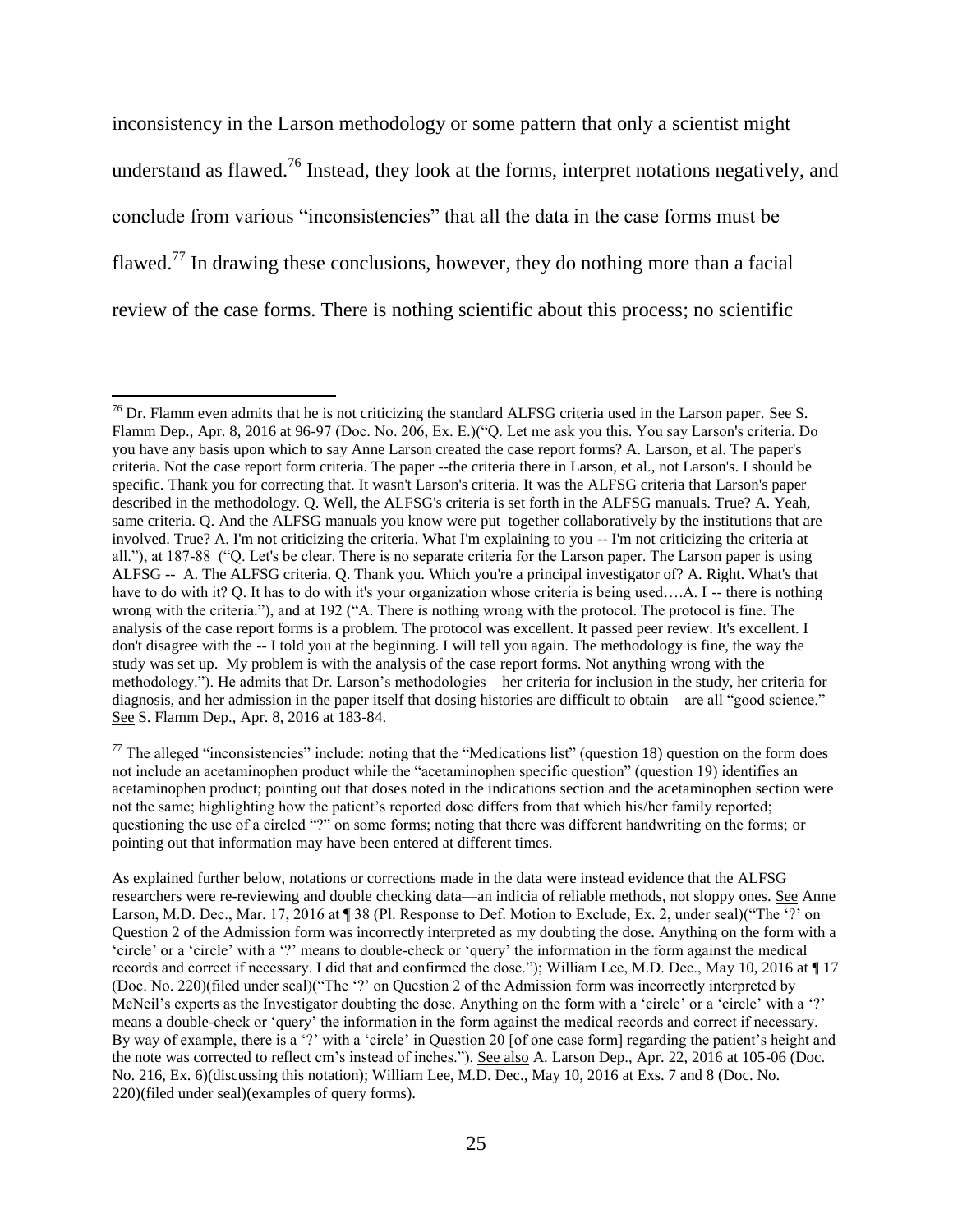expertise needed in rendering their "sloppy work" conclusions.<sup>78</sup> I can just as easily review the data in this way and draw my own conclusions about its reliability (as I do below).

A jury can just as easily determine how much weight to give this data if these facial "inconsistencies" are brought out on cross-examination of the Larson article authors.<sup>79</sup> No "expert" opinion is necessary in this regard. These opinions are not helpful.

# **D. The Defense Experts' Supplemental Opinions Would Also Be Misleading and/or Confusing**

The defense experts' opinions about the diagnosis of the 19 low-dose cases will likely be misleading, confusing, or overwhelming to the jury. See In re Paoli, 35 F.3d at 746-47; Daubert v. Merrell Dow Pharmaceuticals, Inc., 509 U.S. 579, 595

(1993)("Because of this risk, the judge in weighing possible prejudice against probative force under Rule 403 of the present rules exercises more control over experts than over lay witnesses." (quoting Weinstein, Rule 702 of the Federal Rules of Evidence is Sound; It Should Not Be Amended, 138 F.R.D. 631, 632 (1991)); FED. R. EVID. 403 ("The court may exclude relevant evidence if its probative value is substantially outweighed by a danger of one or more of the following: unfair prejudice, confusing the issues, misleading the jury, undue delay, wasting time, or needlessly presenting cumulative evidence."). While the methodology itself isn't necessarily complex, jurors likely will be given the

 $\overline{a}$ 

 $^{78}$  See S. Flamm Dep., Apr. 8, 2016 at 161 ("A....It's very to me inaccurate or --inaccurate is the wrong word. It's very sloppy to me.")(regarding whether certain medications were listed in one area of the case report form as opposed to another area), at 166 (again describing the handling of the 19 cases as "sloppy"), and at 189 (same); J. Brent Dep., Mar. 30, 2016 at 142-43 (Doc. No. 206, Ex. D)(describing the analysis as "shoddy").

 $79$  As explained below, the Larson article authors address these facial critiques. Their rebuttals offer plausible explanations for any seeming difference in notations, etc.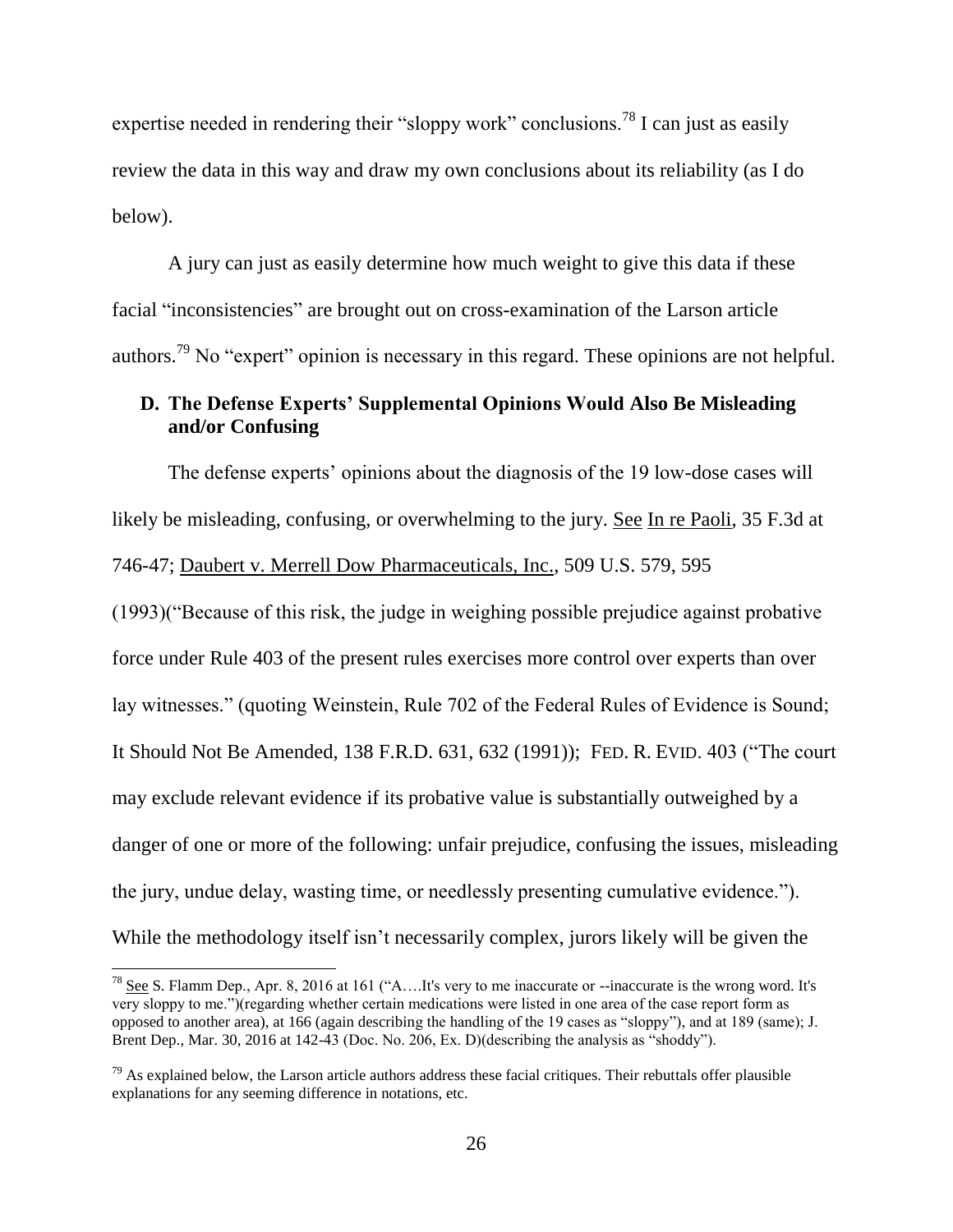impression that this sort of post-hoc analysis of data at trial is common and permissible.<sup>80</sup> They may give more weight to it than it deserves. See Daubert v. Merrell Dow Pharmaceuticals, Inc., 509 U.S. 579, 595 (1993)("Expert evidence can be both powerful and quite misleading because of the difficulty in evaluating it."); In re Paoli, 35 F.3d at 746-47.

The defendants' proposed expert testimony creates a risk that the trial will focus on the side-issue of whether the Larson article is valid. The minimal probative value it may offer would be substantially outweighed by the potential confusion or undue delay it would cause. If the validity of the Larson article is featured at trial, the plaintiff will likely then put on rebuttal evidence and testimony about the defendants' experts' methods, with the defendants then countering with their own rebuttal evidence. This situation will create (and, in fact, already has created) a trial within a trial.<sup>81</sup> The weaknesses of the Larson article can be explored through cross-examination of Dr. Lee, Dr. Davern, or any other authors of the article who will testify at trial. "Vigorous crossexamination, presentation of contrary evidence, and careful instruction on the burden of proof are the traditional and appropriate means of attacking shaky but admissible evidence." Daubert v. Merrell Dow Pharmaceuticals, Inc., 509 U.S. 579, 586 (1993). The defendants were, in fact, permitted to get the ALFSG data for this very reason—to cross-

 $80$  I note that a motion to exclude a 10-year-old peer-reviewed article based on later-obtained raw data is rare. I have found no analogous decision on such a motion in my research and the parties do not cite one either.

 $81$  See, e.g., Sarin v. Poojan, Inc., No. 3:08-cv-1077, 2010 WL 5463250, at  $*6$  (M.D. Pa. Dec. 29, 2010)(noting that if disputed evidence is allowed, "it will be a sideshow that distracts the jury and lengthens the trial"); Kirby v. J.C. Penney Corp., No. 2:08-cv-1088, 2009 WL 3572494, at \*3 (W.D. Pa. Oct. 26, 2009)("Time devoted to either justifying or refuting the conclusions of the EEOC made in the spring of 2008 would be nothing more than the proverbial trial within a trial, requiring undue delay, waste of time, and the needless presentation of cumulative Evidence.").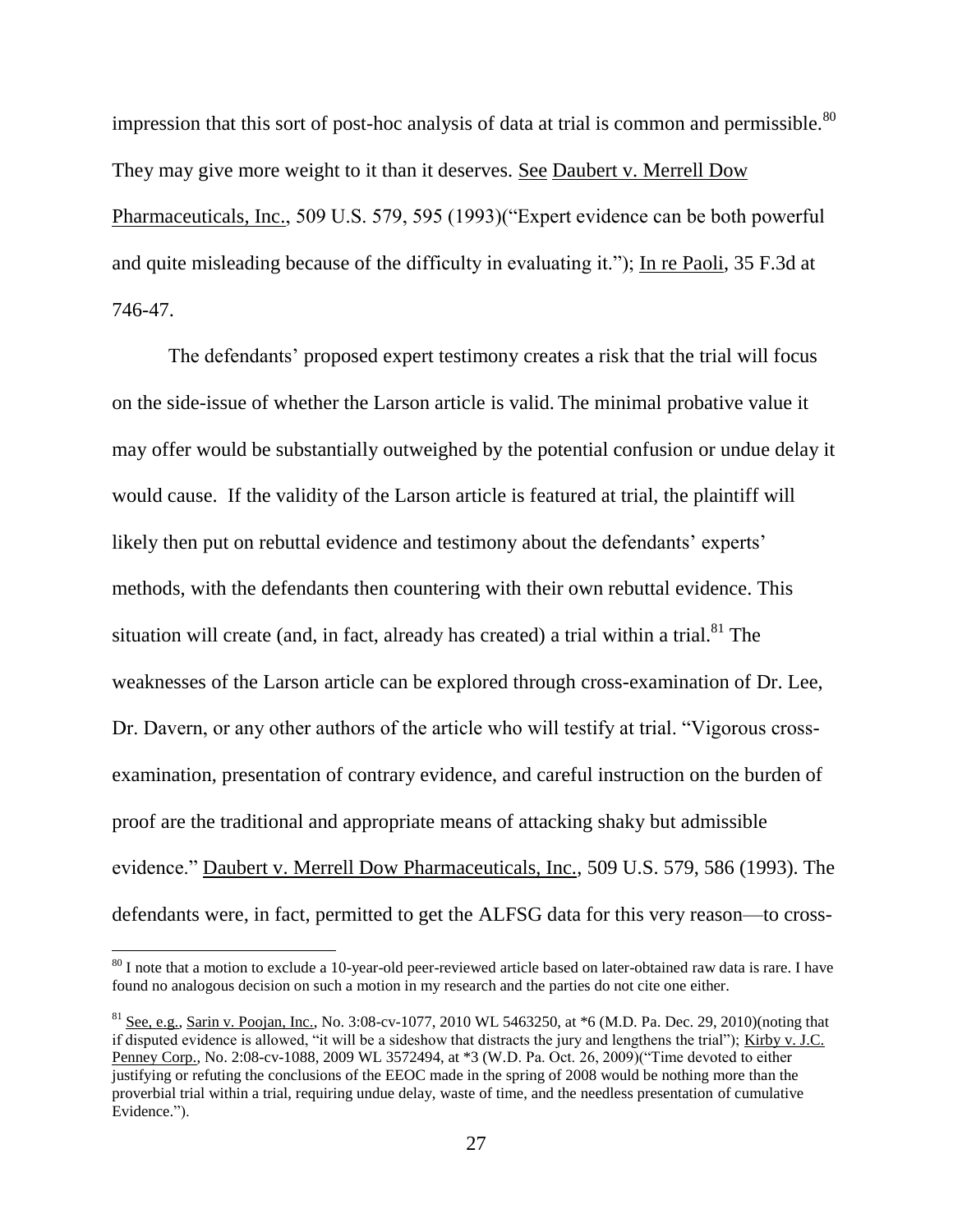examine Dr. Lee—*not* to assert a Daubert and evidentiary challenge to the Larson article or ALFSG's work generally.

The defense experts' recent post-hoc analysis of the 19 low-dose case forms would likely be misleading. The defense experts make assumptions about notations in the patient records, which are not necessarily true. For example, they assume that the notation of a circled question mark indicates an inaccurate dose. Yet, they have no basis for this assumption. Instead, this notation served as a reminder to study investigators and/or authors to double-check that a record was accurate. By all accounts, the data was double-checked. The article's authors, who do have knowledge of what those notations mean, could just as easily be asked about them on cross-examination without any speculation or misinterpretation.

For these reasons, the defendants' supplemental opinions on the Larson article will be excluded under <u>Daubert</u>, Rule 702, Rule 703, and Rule 403.<sup>82</sup>

<sup>&</sup>lt;sup>82</sup> The defense experts' opinions that the Larson article would not have passed peer-review or been published if the reviewers had seen the 19 low-dose case data will also be excluded. The defense experts provide no valid basis for this opinion. It is purely speculative. To the contrary, Dr. Flamm admits that reviewers typically do not receive case reports or raw data when they peer-review an article. See S. Flamm Dep., Apr. 8, 2016 at 33 (Doc. No. 206, Ex. E)("A. This is the first time I've ever received case report forms from any published paper to review."), at 35 ("A. This is the first time I've ever received case report forms in any part of my life. And so, yes, this is the first time I've had the opportunity to write such a report."), and at 76 ("A. I have never been provided case report forms."), and at 247 ("A. When you -- I've been a peer reviewer for all 20 years since I've been here for journals, including New England Journal of Medicine and the Annals of Internal Medicine, you know, important journals. And what happens is you get a paper and that's all you get. You get a paper and you're asked to comment on it and you criticize it. You either accept or reject it or accept it with modifications. And the way you analyze that paper is you analyze the methodology, you analyze the results. You analyze the way the discussion is carried out and the conclusions that the authors make. What you never -- I've never received once, despite having done this hundreds of times, any case report forms. That is taken as a given that the analysis of the case report forms are done with high quality. So, you can criticize the methodology very accurately because it's written there. You can criticize the way the results are reported and analyzed and the discussion is carried out. But you really can't -- you don't have access to the primary data. That is a matter of, in a way, trust from the site [sic] that is or the authors or the group of people that are writing the paper.").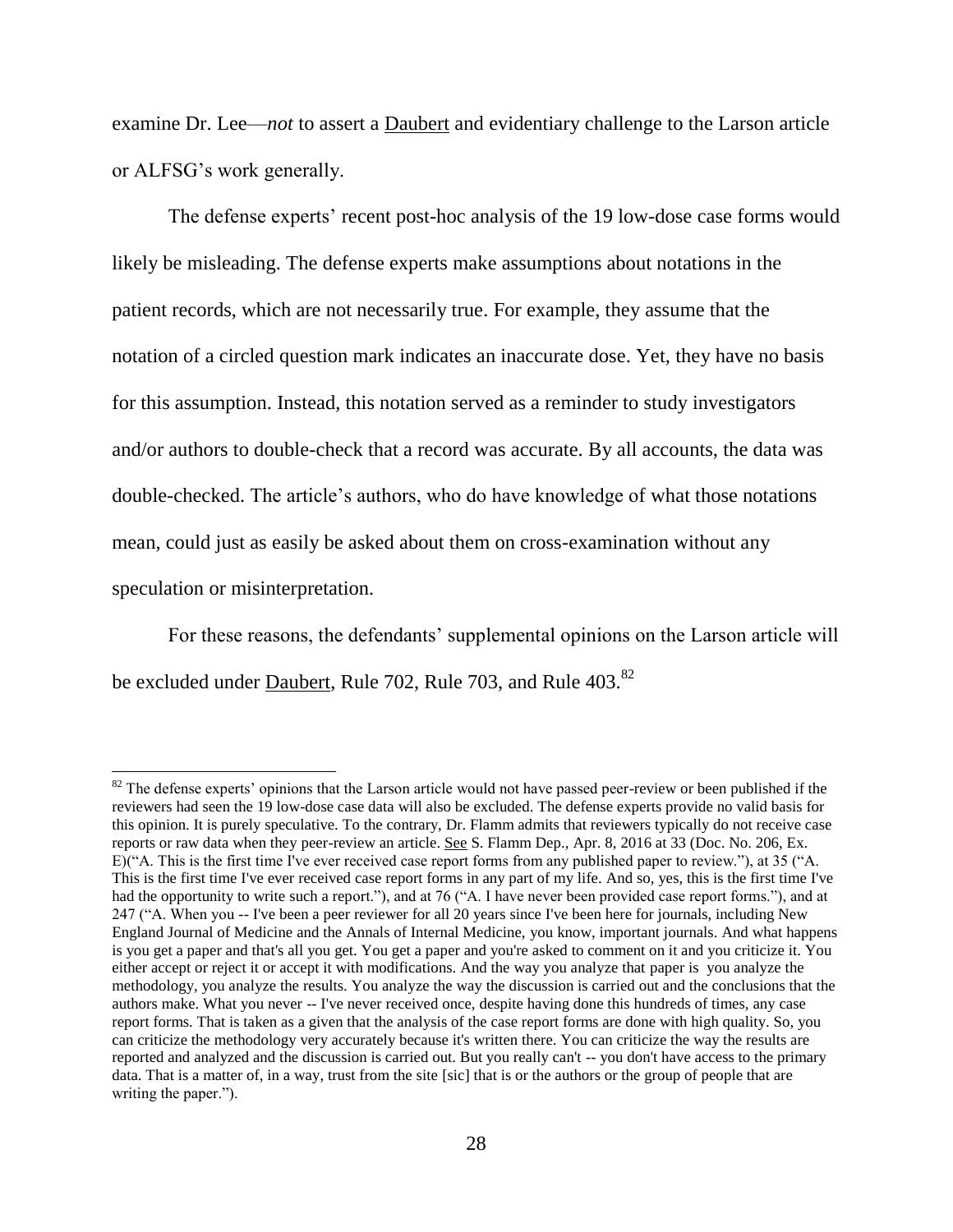#### **IV. Defendants' Motion to Exclude Use of the Larson Article**

This does not end the analysis. The defendants have challenged the validity of the

Larson article. The plaintiff now bears the burden of showing its reliability. See In re

Paoli, 35 F.3d at 743-44. On its face, the Larson article already has numerous indicia of

being a reliable source:

 $\overline{a}$ 

- 1) It was conducted prior to and outside this litigation;  $83$
- 2) Its methodology and criteria for case inclusion were peer-reviewed and approved through a grant by the NIH and the NIDDK; $^{84}$
- 3) It was peer-reviewed before publication by autonomous scientists from a wellknown medical journal on hepatology (the study of the liver);<sup>85</sup>

<sup>&</sup>lt;sup>83</sup> The Larson article was also designed with input and data from Drs. Brown and Flamm, members of the ALFSG who curiously deferred their "criticisms" until they became involved as paid experts in this case. See In re Paoli, 35 F.3d at 742 (explaining how opinions made only for the purpose of litigation are given less weight in admissibility analysis by the court).

<sup>&</sup>lt;sup>84</sup> This is standard criteria for ALFSG studies. See https://www.niddkrepository.org/studies/aalf/ (stating "Eligibility criteria for patients with ALF include: Altered mentation of any degree (encephalopathy); Evidence of moderately severe coagulopathy (INR  $\geq$  1.5); Presumed acute illness onset of less than 26 weeks; Informed consent from patient's next of kin); Anne Larson, M.D. Dec., Mar. 17, 2016 at  $\P$  37(a)(Pl. Response to Def. Motion to Exclude, Ex. 2, under seal); William Lee, M.D. Dec., May 10, 2016 at ¶¶ 34, 48(a) (Doc. No. 220)(filed under seal). See also P. Robuck Dep., Apr. 18, 2016 at 116-26, 140 (Doc. No. 216, Ex. 4).

 $85$  See Anne Larson, M.D. Dec., Mar. 17, 2016 at  $\P$  25 (Pl. Response to Def. Motion to Exclude, Ex. 2, under seal); A. Larson Dep., Apr. 22, 2016 at 64 (Doc. No. 216, Ex. 6). The defendants downplay the fact that the Larson article was peer-reviewed and published. They claim that this process would be unable to detect the errors in procedure they have found because the peer-reviewers were not privy to the raw data underlying the Larson article. However, as Dr. Flamm admitted, the peer-review process typically does not involve a review of raw data. See S. Flamm Dep., Apr. 8, 2016 at 33 (Doc. No. 206, Ex. E)("A. This is the first time I've ever received case report forms from any published paper to review."), at 35 ("A. This is the first time I've ever received case report forms in any part of my life. And so, yes, this is the first time I've had the opportunity to write such a report."), and at 76 ("A. I have never been provided case report forms."), and at 247 ("A. When you -- I've been a peer reviewer for all 20 years since I've been here for journals, including New England Journal of Medicine and the Annals of Internal Medicine, you know, important journals. And what happens is you get a paper and that's all you get. You get a paper and you're asked to comment on it and you criticize it. You either accept or reject it or accept it with modifications. And the way you analyze that paper is you analyze the methodology, you analyze the results. You analyze the way the discussion is carried out and the conclusions that the authors make. What you never -- I've never received once, despite having done this hundreds of times, any case report forms. That is taken as a given that the analysis of the case report forms are done with high quality. So, you can criticize the methodology very accurately because it's written there. You can criticize the way the results are reported and analyzed and the discussion is carried out. But you really can't -- you don't have access to the primary data. That is a matter of, in a way, trust from the site that is or the authors or the group of people that are writing the paper.").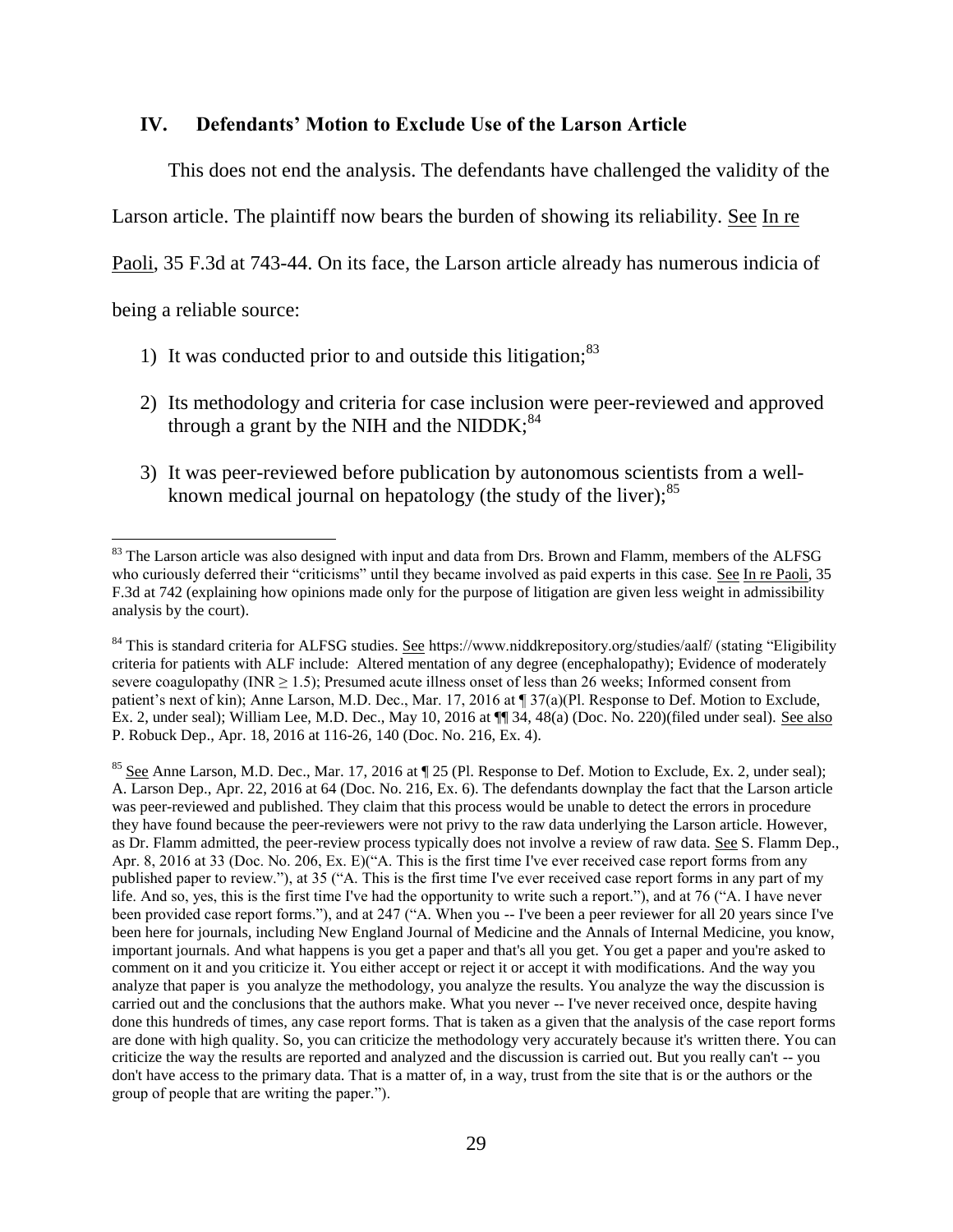4) It was also peer-reviewed by the NIDDK/NIH; $^{86}$ 

 $\overline{\phantom{a}}$ 

- 5) After publication, it was widely vetted, accepted, and cited by regulatory agencies such as the FDA and the medical community; $^{87}$  and
- 6) No other members of the medical or scientific community have publicly criticized its design or execution since it was published over a decade ago.<sup>88</sup>

 $87$  See, e.g., 71 Fed. Reg. 77347 (Dec. 26, 2006)(2006 Proposed Rule on Liver Warnings)(Pl. Resp. to Mot. To Exclude, Ex. 9, filed under seal); 74 Fed. Reg. 19406 (Apr. 29, 2009)(Pl. Resp. to Mot. To Exclude, Ex. 16, filed under seal); CDER Working Group Executive Summary and Recommendations, Feb. 26, 2008 (Pl. Resp. to Mot. To Exclude, Ex. 12, filed under seal). While it is true that publication does not correlate with reliability, "submission to the scrutiny of the scientific community is a component of 'good science,' in part because it increases the likelihood that substantive flaws in methodology will be detected." Daubert, 509 U.S. at 593.

The fact that the Larson article has been funded, cited, and relied upon by the FDA and its advisory committees/groups gives a further nod to its inherent reliability. See Ambrosini v. Labarraque, 101 F.3d 129, 138-139 (D.C. Cir. 1996)(explaining how expert's testimony before the FDA was an indication that his methods were considered scientifically valid); Hollander v. Sandoz Pharms. Corp., 289 F.3d 1193, 1215 n. 20 (10th Cir. 2002) (explaining how typically the review of a study by an agency is often more rigorous than simply peer-review).

<sup>88</sup> See W. Lee Dep., Apr. 14, 2016 at 64-65 (Doc. No. 216, Ex. 3)("Q. Now, you mentioned before that the NIH and the FDA had funded the work of the Acute Liver Failure Study Group. Did the -- you mentioned that the FDA asked you to present data from the Acute Liver Failure Study Group in 2010 to 2009 to its advisory committee, is that true? A. That's correct. Q. Okay. At any time did any FDA scientist or medical professional ever criticize the work of the Acute Liver Failure Study Group or in particular the Larson paper? A. No. Q. At any time in the past 20 years, has the -- any scientist or medical professional at the National Institutes of Health or the United States Food and Drug Administration criticized the work of the ASFLG [sic] in general? A. ALFSG. Q. ALFSG. A. No."); A. Larson Dep., Apr. 22, 2016 at 20-21, 28-29, 64 (Doc. No. 216, Ex. 6).

<sup>&</sup>lt;sup>86</sup> The ALFSG is funded by the FDA through a clinical grant and cooperative agreement with the NIDDK/NIH. This grant was peer-reviewed. As part of this review process, a project officer for the FDA/NIH would perform site visits to review data, case report forms, standard operating procedures, and manuals of operation, among other things. In addition, an NIH scientist oversaw and critiqued the science of the ALFSG's activities. NIH also appointed an independent "Data Safety Monitoring Board" for ALFSG, which independently and confidentially reviewed the data generated by the ALFSG. At ALFSG Steering Committee meetings (a group separate from the Data Safety Monitoring Board), officers from the FDA/NIH were often present and could ask Dr. Lee questions on individual casa data being presented. ALFSG's data was also audited by the NIH and the FDA, to ensure that the information collected by the case report forms was properly transcribed into data collection spreadsheets. The NIH reviewed publications put out by the ALFSG as well, because the group was grant funded. See Patricia Robuck, Ph.D., M.P.H. Dec., Mar. 16, 2016 at ¶¶ 3-4, 7-10, 12, 14-15 (Pl. Response to Def. Motion to Exclude, Ex. 3, under seal); P. Robuck Dep., Apr. 18, 2016 at 21, 31-33, 42, 57-60, 91, 103-04, 116-21, 123-28 (Doc. No. 216, Ex. 4). See also William Lee, M.D. Dec., May 10, 2016 at  $\P$  25 (Doc. No. 220)(filed under seal); W. Lee Dep. at 24 (Doc. 216, Ex. 3)("Q. How often does NIH review the grant for Acute Liver Failure Study Groups? A. We have, basically in the last three cycles, gotten five years of funding, so we have to go back every five years for renewal. Q. And when you go back, is it a process that you have to submit a lot of substantive information to get refunded? A. There's several steps. You have to go through an external advisory committee to the NIH that reviews what you've performed to date even before you're allowed to submit a grant. And then once you submit the grant, it undergoes a second review, again, by independent investigators with some expertise in the area, but no obvious conflicts of interest with us. And then they give a recommendation to the NIH. Q. Okay. So it's a -- would it be fair to say that it's basically a peer reviewed process of your entire program? A. Yes."); A. Larson Dep., Apr. 22, 2016 at 18-19 (Doc. No. 216, Ex. 6).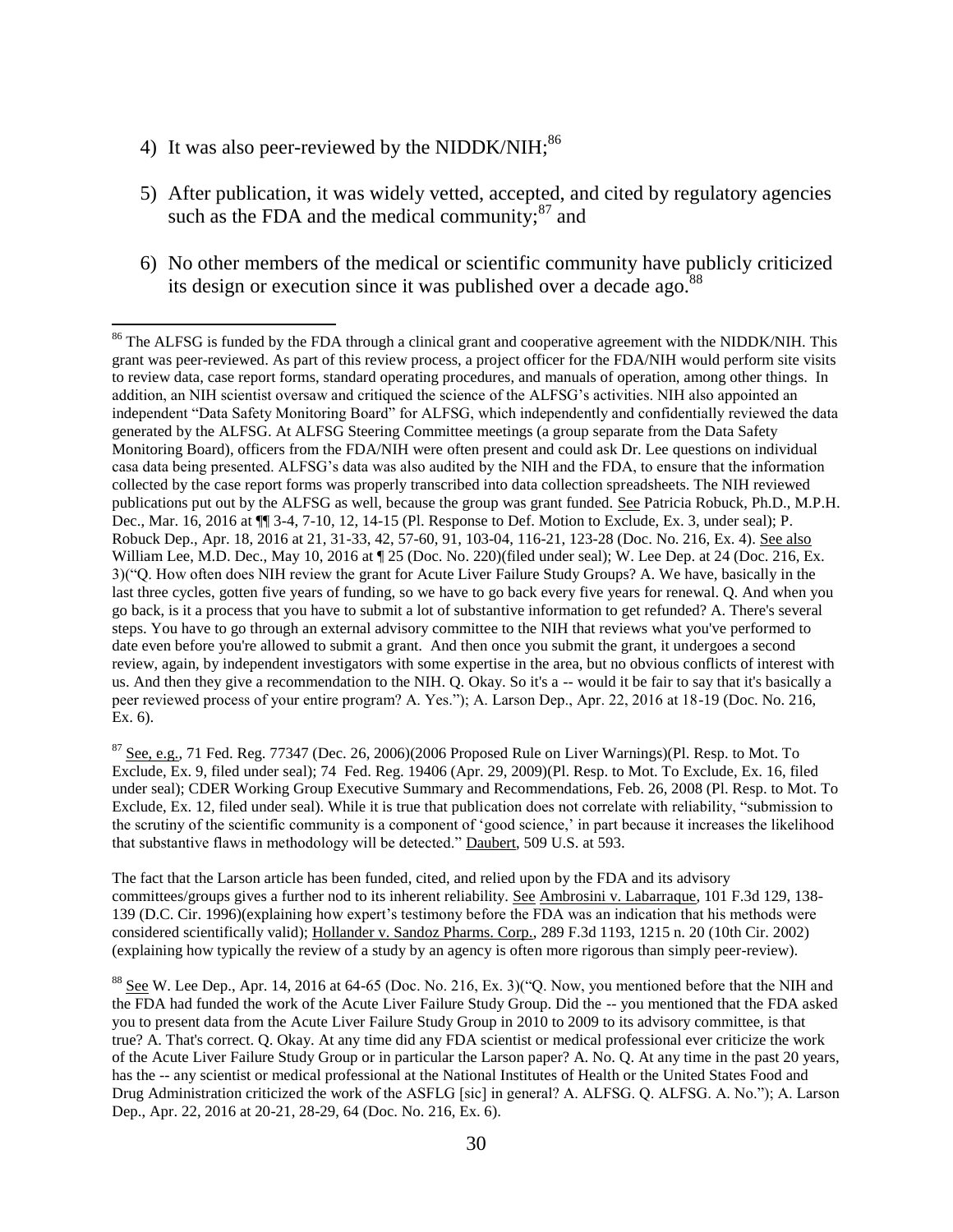See Daubert, 509 U.S. at 592-95 (offering the reliability factors); In re Paoli, 35 F.3d at 742 (discussing Daubert reliability factors).

Beyond their expert opinions (which are not admissible), the defendants rely on arguments under Daubert or the Federal Rules of Evidence. They offer the same points which their experts make—that the collection of the ALFSG data was "sloppy."<sup>89</sup> They essentially do a facial review of the ALFSG data and point out its flaws.

In response to the defendants' motion to exclude the Larson article, the plaintiff offered her own evidence to rebut any contentions that its methodology was flawed:

• A declaration by Dr. Lee;  $90$ 

Dr. Flamm admitted this during his deposition. See S. Flamm Dep., Apr. 8, 2016 at 33-35(Doc. No. 206, Ex. E)(discussing how Dr. Flamm himself did not question the methodology), at 71-2 ("Q. And to your knowledge, the FDA has never questioned the integrity of the collection – the integrity of the collection or the analysis of the Acute Liver Failure Group's data, have they? A. To my knowledge, they have not. Q. Are you aware of anyone in the world besides you and another physician hired by McNeil, or a couple of physicians, who have ever criticized these physicians who published the article that is Flamm 3?...A. Yes, I was going to say that myself. I haven't criticized any physicians. I criticized the review of 19 case report forms. And I am unaware that anybody else in the world has done that.").

Most telling is that, Dr. Flamm, who was an investigator for ALFSG, saw no glaring flaws in the methodology to warrant his review of the case reports. See S. Flamm Dep., Apr. 8, 2016 at 35 (Doc. No. 206, Ex. E)("Q. And at any of those times did you reach out to your organization, the AASLD or the Acute Liver Failure Study Group, and say, 'I'd like to see the case report forms because I want to make sure this is accurate'? A. I would have absolutely no reason to do that and because I would assume that they were reviewed in -- with high-quality fashion. I've been an author on, as I told you, 40 or 50 articles and I have been an author so I have received the manuscripts like this ahead of time. There has never been a time that I have thought that I need to actually contact the people writing the article that submitted it to me to actually double-check or triple-check the case reports.") and 36 ("Q. You, from 2005 when this article was published until 2015, never raised with any of the authors of Exhibit 3 a concern that their methodology or their analysis was -- might be incorrect, did you? A. I would have no reason to even suspect it.").

<sup>&</sup>lt;sup>89</sup> The defendants' oral argument was not focused on their own experts' supplemental opinions. Instead, they sought to discredit statements made by Drs. Lee, Larson, and Robuck and to point out facial errors on the Larson case reports.

 $90$  The defendants filed a separate motion to strike Dr. Lee's declaration. See Doc. No. 214. I denied this motion. See Doc. No. 221. See also U.S. v. Rocky Mountain Holdings, Inc., 782 F. Supp. 2d 106, 115 (E.D. Pa. 2011)("[M]otions to strike are disfavored and usually will be denied 'unless the allegations have no possible relation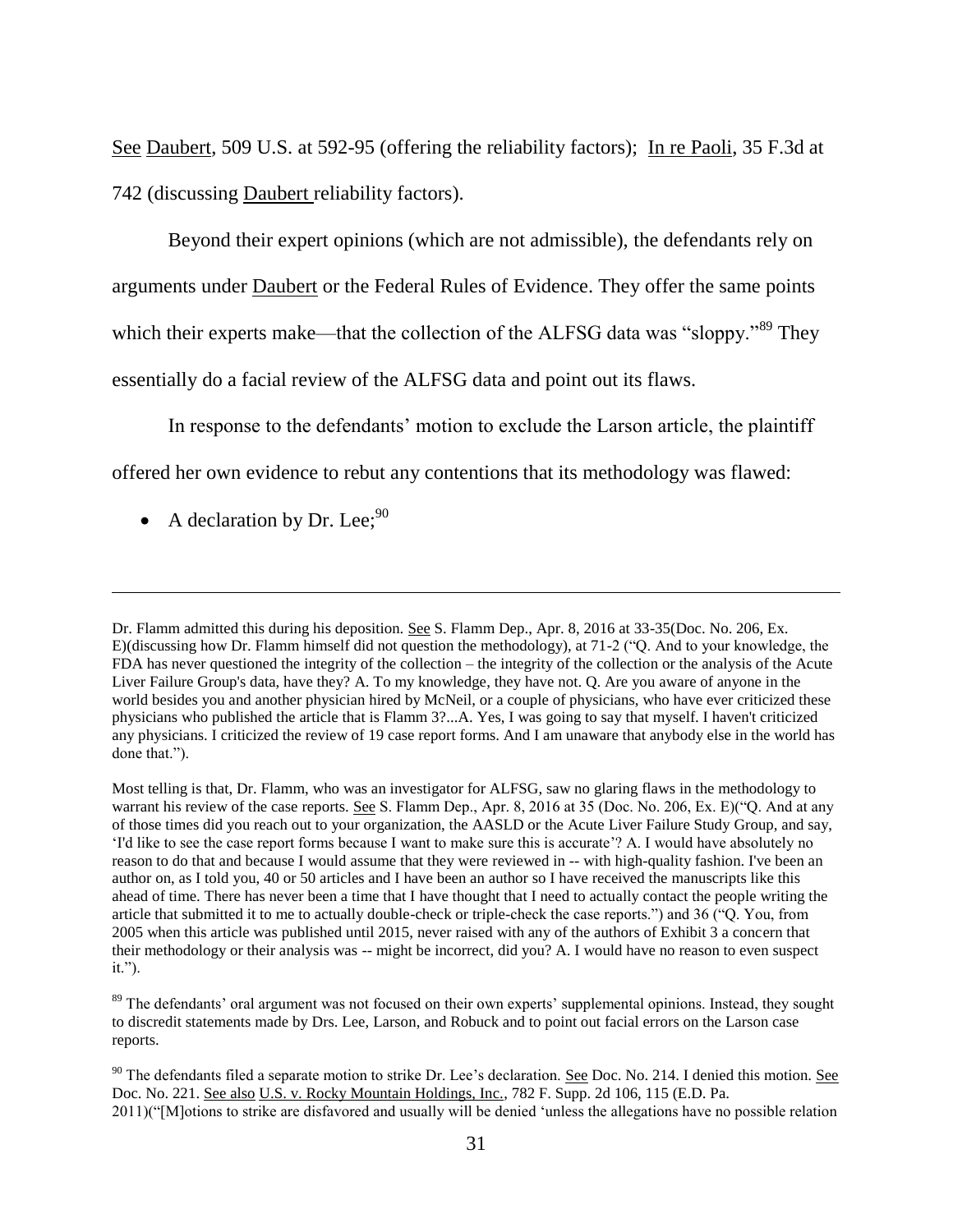#### • A declaration by Dr. Larson; and

 $\overline{\phantom{a}}$ 

to the controversy and may cause prejudice to one of the parties, or if the allegations confuse the issues in the case.'" (internal citations omitted)).

Dr. Lee's attorney voluntarily disclosed during his deposition that there were two errors in his declaration: 1) he used the word "median" instead of "mean" in paragraph 14; and 2) he conceded that paragraph 41, which stated that the FDA had seen the 19 low-dose case forms, should have been removed during final edits. See W. Lee Dep., Apr. 14, 2016 at 155-60 (Doc. No. 216, Ex. 3)(disclosing errors in declaration). I granted the plaintiff leave to file an amended declaration on behalf of Dr. Lee to correct these two errors. See Doc. No. 219; William Lee, M.D. Dec., May 10, 2016 (Doc. No. 220)(filed under seal). The filing of the amended/corrected declaration mooted the defendants' argument on this point.

The defendants also argued that the declaration should be striken because it was drafted by plaintiff's counsel and then adopted by Dr. Lee. There was nothing untoward about the procedure used to prepare Dr. Lee's affidavit. See Walker v. George Koch Sons, Inc., No. 2:07cv274 KS–MTP, 2008 WL 4371372, at \*5 (S.D. Miss. Sept. 18, 2008)(explaining how affidavits are generally prepared by counsel and then reviewed by affiants as part of litigation); Ford Motor Co. v. Edgewood Properties, Inc., 257 F.R.D. 418, 422 (D.N.J. 2009)(explaining how attorneys often prepare affidavits for third-party fact witnesses). In fact, the defendants themselves used a similar process when they prepared another declaration by Dr. Lee on the ALFSG data. See Doc. No. 215, Ex. C.

As Dr. Lee testified at his deposition, plaintiff's counsel contacted him through his attorneys, when the defendants filed their ALFSG motion on January 29, 2016. At Dr. Lee's and his attorney's request, the plaintiff's counsel sent his attorneys the supplemental reports of defense experts. Dr. Lee reviewed these materials and re-reviewed the ALFSG data. After conducting his own investigation and independent review of the reports, Dr. Lee met with plaintiff's counsel, Christopher Tisi, Esq. and William Gainer, Esq., for a full day in mid-February. The plaintiff's counsel asked Dr. Lee questions, in order to conduct their own investigation of the ALFSG issue. They recorded his answers and drafted the declaration for Dr. Lee to review. As shown by evidence provided by the defendants, multiple drafts were exchanged between Dr. Lee/his counsel and plaintiff's counsel. After a final review, Dr. Lee signed and adopted the declaration.

Dr. Lee made extensive changes, including a request to remove statements that the FDA was provided with the case report forms. See Doc. No. 214, Ex. D. Plaintiff's counsel, admittedly, neglected to make this edit before submitting the final draft to Dr. Lee for his signature. From what has been provided, this appears to have been an oversight. I see no prejudice to the defendants, especially now that the record has been corrected. Striking the declaration from the record seems a harsh and unwarranted sanction. The other arguments the defendants offered were either irrelevant to whether Dr. Lee's declaration warrants exclusion or are unpersuasive.

After the plaintiff filed the amended declaration by Dr. Lee, the defendants also made an epistolary request for the court to order the plaintiff to amend her other filings, claiming that these included "misstatements" based on the errors in Dr. Lee's declaration. I denied this request as well. This was unnecessary. I have read the plaintiff's filings, all other filings on this issue, and considered only Dr. Lee's amended declaration in deciding the ALFSG motions. I have no problem recognizing the appropriate facts to consider in light of the corrected declaration. I see no prejudice to the defendants in denying this request.

I also note that even if Dr. Lee's declaration had been striken, Drs. Larson and Robuck provided similar information about the ALFSG data. My decision on these motions would not have changed.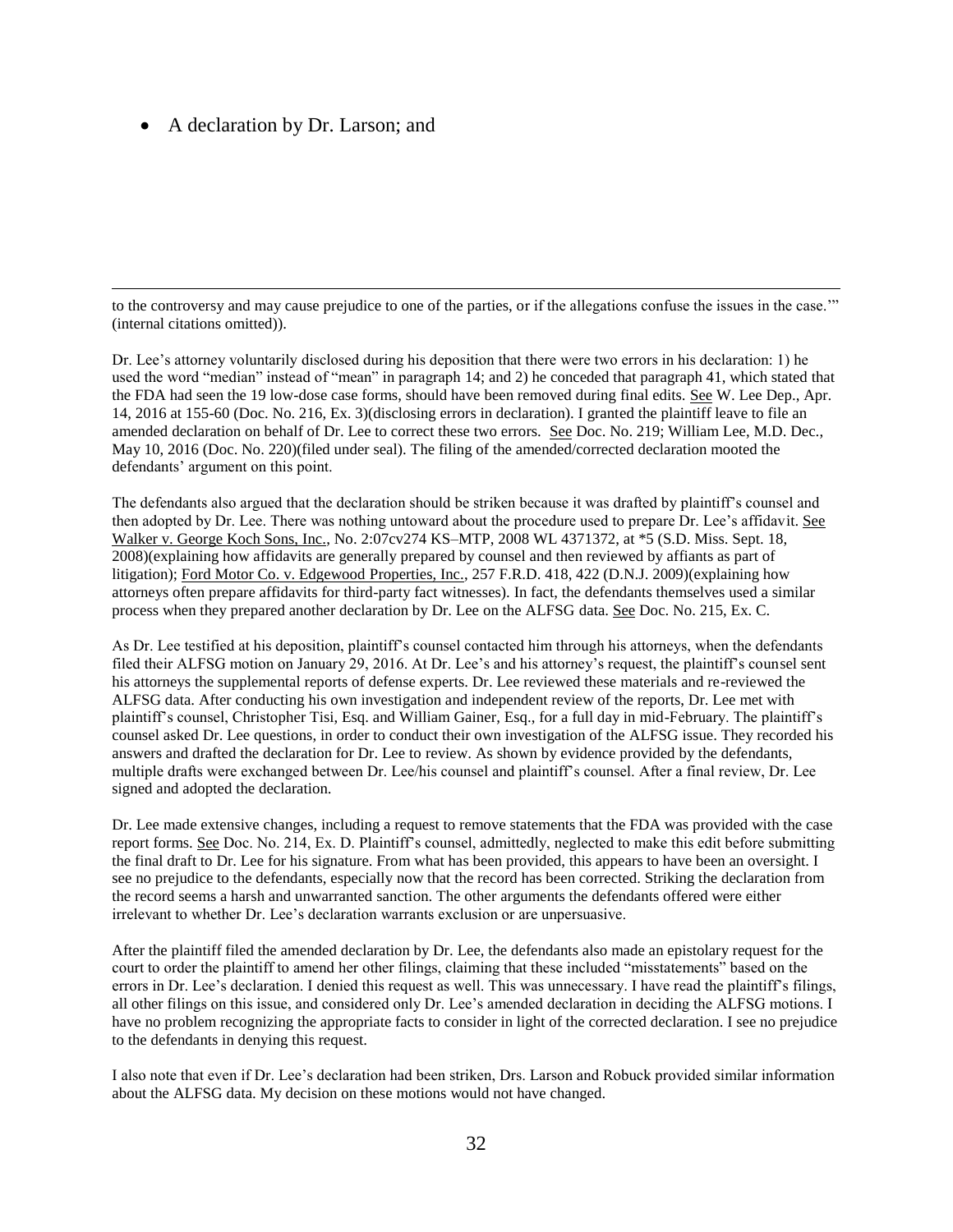A declaration by Patricia Robuck, Ph.D., M.P.H., a former ALFSG Project Officer for the NIH/NIDDKD who supervised the ALFSG studies.<sup>91</sup>

After reviewing the plaintiff's evidence, I find she has met her burden; the Larson article is reliable, relevant, and survives any Daubert challenge. It may be relied on and discussed by plaintiff's experts in expressing their opinions on causation.<sup>92</sup>

# **A. Facial Review of Larson "Low-dose" Case Data Provides No Evidence that the Larson Methodology is Unreliable<sup>93</sup>**

A judge only need to find that there are "good grounds" for a methodology to be

reliable. The methodology need not be perfect.<sup>94</sup> A judge can find that the "scientist's

methodology has some flaws such that if they had been corrected, the scientist would

 $92$  The admissibility of the opinions of each individual causation expert on this point is a separate question. That question will be answered by the pending Daubert motions challenging Dr. Blume's, Dr. Kaplowitz's, Dr. Nelson's, Dr. Davern's, and Dr. Plunkett's opinions.

<sup>93</sup> The defendants also seem to take issue with plaintiff's experts' opinion that acetaminophen has a "narrow margin of safety." As the plaintiff points out, this conclusion is one that is generally accepted in the scientific community studying this issue. See In re: Tylenol (Acetaminophen) Marketing, Sales Practices and Prods. Liab. Litig. (Terry v. McNeil-PPC, Inc., et al.), Order, November 15, 2015 (Design Defect)(Doc No. 286). The defense experts in this case also admit this. See S. Flamm Dep., Apr. 8, 2016 at 80-81, 291-92 (Doc. No. 206, Ex. E.). However, I will further discuss this issue when I rule on the Daubert motions to exclude the individual plaintiff's experts, if appropriate.

 $\overline{\phantom{a}}$  $91$  Dr. Robuck is not a paid consultant, expert, or party to this case. See P. Robuck Dep., Apr. 18, 2016 at 10, 13 (Doc. No. 216, Ex. 4).

The plaintiff also offers supplemental expert reports by Timothy Davern, M.D. (co-Author of the Larson Article), Neil Kaplowitz, M.D., and Laura Plunkett, Ph.D., DABT, along with an expert report of Randall L. Tackett, Ph.D. I have not considered these expert opinions in making my decision. The defendants have moved to exclude Drs. Davern, Kaplowitz, and Plunkett; those Daubert motions are still pending. The plaintiff had not previously disclosed using Dr. Tackett in this litigation.

<sup>&</sup>lt;sup>94</sup> The defendants cite In re Denture Cream Prods. Liab. Litig., 2015 WL 392021 (S.D. Fla. Jan. 28, 2015), for the proposition that opinions based on flawed studies should be excluded. While it's true that In re Denture Cream excluded an expert's opinion based on a specific study, the court's reasons for making this exclusion were not simply because the study itself was scientifically unsound. Instead, the court explained that the study was not on point to answer the key question in the case—whether the zinc-containing denture creams caused copper deficiency myeloneuropathy (CDM). Id. at \*2, \*20-26. The study was intended "to review cases of severe copper deficiency and 'assess[ ] their hematological and neurological symptoms and signs, to further characterize the condition and identify signs that might prompt early treatment," not to identify or explore the link between dental creams and CDM. Id. at \*23-25. This case is distinguishable.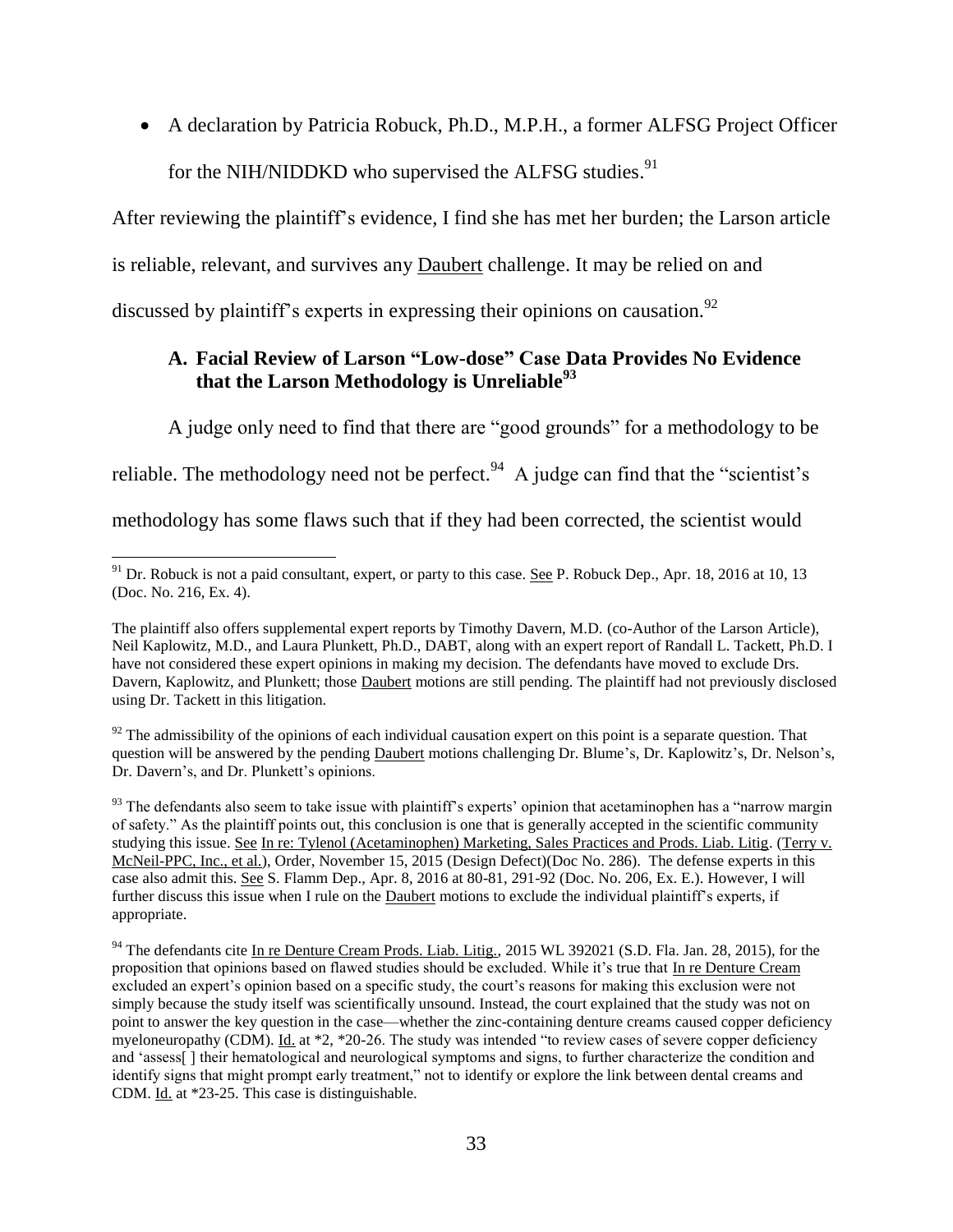have reached a different result" yet still find that there are "good grounds" for the scientific evidence presented. See In re Paoli R.R. Yard PCB Litigation, 35 F.3d 717, 744 (3d Cir. 1994).

Evidence from the plaintiff supports both the meticulousness of the ALFSG's procedures and the reliability of the data. <sup>95</sup> The initial data for the study was collected at the various ALFSG sites by site investigators.<sup>96</sup> The site investigators recorded their data on standard case report forms.<sup>97</sup> This data, along with the forms, was then sent to USTW, the central site for the ALFSG.<sup>98</sup> The data and forms were then reviewed at UTSW and entered into a spreadsheet.<sup>99</sup>

When a patient met the criteria for being enrolled in the study, the site

investigators recorded a dosing history, the type of acetaminophen taken (when possible),

 $95$  Dr. Flamm recognizes that the Larson article is not the only published article reporting acetaminophen-induced liver damage at low doses. The other well-cited article is by plaintiff's expert Dr. Neil Kaplowitz. See S. Flamm Dep., Apr. 8, 2016 at 291-92 (Doc. No. 206, Ex. E)("Q. But you do believe toxicity can occur at  $5, 6$  or 7, but not acute liver failure until 7.5. Q. True? A. I think toxicity -- I think liver injury can occur at lower doses of acetaminophen as demonstrated by Kaplowitz and Watkins, yes. And then I don't think, as I stated I believe, that liver failure can occur at doses lower than 7.5.") and at 81 ("Q. You're not going to dispute that hepatotoxicity can occur with people ingesting 7 grams per day, are you? A. I am not. Q. Because that's the scientific truth? A. There are good papers to support that contention, including one by Kaplowitz and Watkins."). The plaintiff also points to other evidence of low-dose cases from the FDA's own adverse event report database. The fact that other sources have observed acetaminophen-induced liver injury at recommended doses further undercuts the defendants' argument.

<sup>&</sup>lt;sup>96</sup> See A. Larson Dep., Apr. 22, 2016 at 66-67, 94-99 (Doc. No. 216, Ex. 6).

 $97$  See A. Larson Dep., Apr. 22, 2016 at 66 (Doc. No. 216, Ex. 6).

<sup>98</sup> See P. Robuck Dep., Apr. 18, 2016 at 34 (Doc. No. 216, Ex. 4); A. Larson Dep., Apr. 22, 2016 at 66-67 (Doc. No. 216, Ex. 6); Anne Larson, M.D. Dec., Mar. 17, 2016 at ¶¶ 28-31 (Pl. Response to Def. Motion to Exclude, Ex. 2, under seal); William Lee, M.D. Dec., May 10, 2016 at ¶ 28 (Doc. No. 220)(filed under seal).

 $99$  See A. Larson Dep., Apr. 22, 2016 at 66-67 (Doc. No. 216, Ex. 6).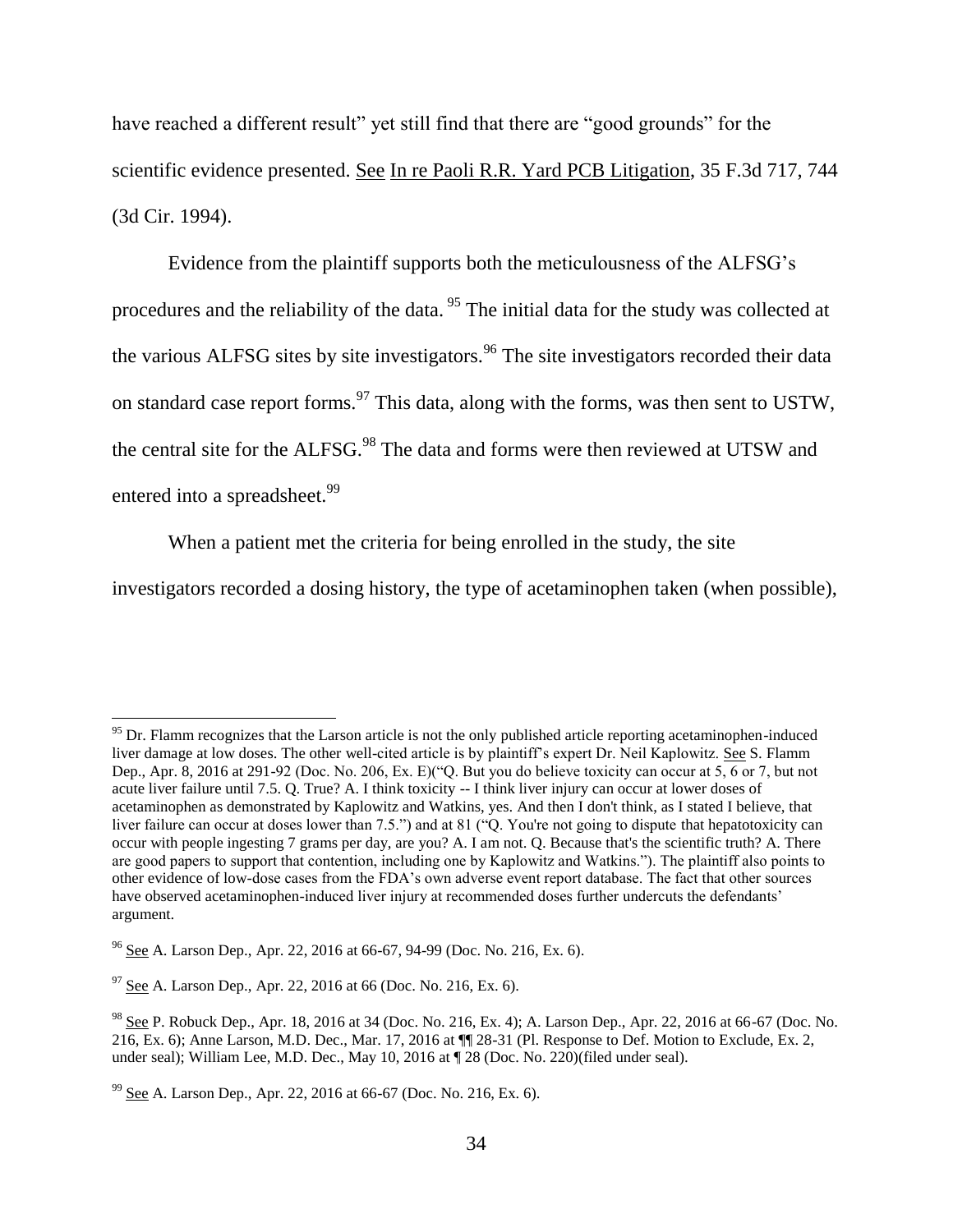duration of use, and medical history.<sup>100</sup> Whenever possible, the patient was interviewed about this information.<sup>101</sup> This is how doctors typically collect information about patient dosing.<sup>102</sup> When the patient wasn't available (i.e., unconscious), the patient's medical records and/or family members were consulted for information.<sup>103</sup> This is a standard procedure used in all ALFSG studies, not just the Larson article.<sup>104</sup> The limitations of recording dosing history were disclosed in the paper itself.<sup>105</sup>

Investigators at the individual sites would determine the diagnosis; investigators at UTSW (the central site) would then review the case report forms to confirm the diagnosis.<sup>106</sup> After identifying their initial group of eligible patients, the authors excluded patients whose case files lacked appropriate data or failed to identify likely competing

 $^{100}$  See Anne Larson, M.D. Dec., Mar. 17, 2016 at  $\P$  26, 28, 29, 37(b)(Pl. Response to Def. Motion to Exclude, Ex. 2, under seal); William Lee, M.D. Dec., May 10, 2016 at ¶¶ 35, 48(b)(Doc. No. 220)(filed under seal); A. Larson Dep., Apr. 22, 2016 at 69 (Doc. No. 216, Ex. 6). See also Larson, et. al., Acetaminophen-Induced Acute Liver Failure: Results of a United States Multicenter, Prospective Study, Hepatology 2005; 42(6):1364-1372, 1365 (Doc. No. 193, Ex. A).

<sup>&</sup>lt;sup>101</sup> See A. Larson Dep., Apr. 22, 2016 at 69 (Doc. No. 216, Ex. 6) ("The primary person to ask about dosing and what they took is the patient.") and at 71 (same).

<sup>&</sup>lt;sup>102</sup> See Anne Larson, M.D. Dec., Mar. 17, 2016 at ¶ 37(b)(Pl. Response to Def. Motion to Exclude, Ex. 2, under seal); William Lee, M.D. Dec., May 10, 2016 at  $\P$  48(b)(Doc. No. 220)(filed under seal); A. Larson Dep., Apr. 22, 2016 at 74 (Doc. No. 216, Ex. 6).

<sup>&</sup>lt;sup>103</sup> See Anne Larson, M.D. Dec., Mar. 17, 2016 at  $\P$  28, 29 (Pl. Response to Def. Motion to Exclude, Ex. 2, under seal); A. Larson Dep., Apr. 22, 2016 at 69-70 (Doc. No. 216, Ex. 6). See also Larson, et. al., Acetaminophen-Induced Acute Liver Failure: Results of a United States Multicenter, Prospective Study, Hepatology 2005; 42(6):1364-1372, 1365 (Doc. No. 193, Ex. A).

<sup>&</sup>lt;sup>104</sup> See https://www.niddkrepository.org/studies/aalf/ (stating "Eligibility criteria for patients with ALF include: Altered mentation of any degree (encephalopathy); Evidence of moderately severe coagulopathy (INR  $\geq$  1.5); Presumed acute illness onset of less than 26 weeks; Informed consent from patient's next of kin).

<sup>&</sup>lt;sup>105</sup> See Anne Larson, M.D. Dec., Mar. 17, 2016 at  $\sqrt{27}$  (Pl. Response to Def. Motion to Exclude, Ex. 2, under seal); William Lee, M.D. Dec., May 10, 2016 at  $\P$  35, 48(b)(Doc. No. 220)(filed under seal).

<sup>106</sup> See Larson, et. al., Acetaminophen-Induced Acute Liver Failure: Results of a United States Multicenter, Prospective Study, Hepatology 2005; 42(6):1364-1372, 1365 (Doc. No. 193, Ex. A); A. Larson Dep., Apr. 22, 2016 at 66-69 (Doc. No. 216, Ex. 6).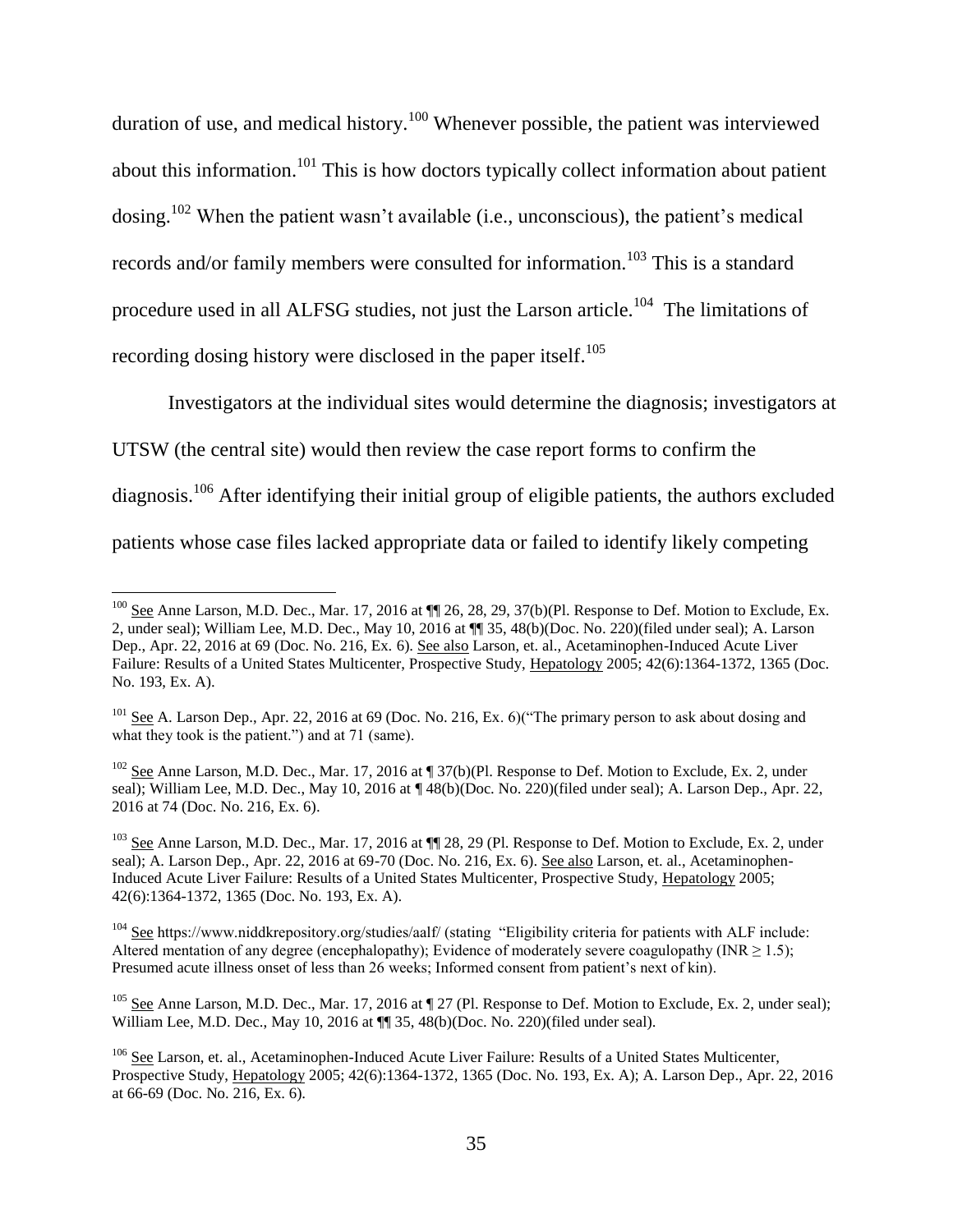causes.<sup>107</sup> Those involved in the study carefully weighed the evidence collected.<sup>108</sup> In cases where Drs. Lee or Larson questioned the accuracy of the reported case information, they contacted the site investigator to confirm the information.<sup>109</sup> When they got clarifying information, this was added directly to the case report form.<sup>110</sup> In addition, the

 $\overline{\phantom{a}}$ 

In fact, one of the 19 cases was queried by the ALFSG about whether the dosing history and diagnosis were correct. The site confirmed that their data was accurate. Ironically, this case was being supervised by Dr. Flamm, who signed off on the accuracy of the dose. See Anne Larson, M.D. Dec., Mar. 17, 2016 at 13-14 (Pl. Response to Def. Motion to Exclude, Ex. 2, under seal); William Lee, M.D. Dec., May 10, 2016 at 10 (Doc. No. 220)(filed under seal). See also A. Larson Dep., Apr. 22, 2016 at 86-90 (Doc. No. 216, Ex. 6)(discussing Flamm's case).

 $107$  The initial cohort included 302 enrollees; 27 were excluded bringing the total enrollment to 275. See Anne Larson, M.D. Dec., Mar. 17, 2016 at ¶ 14 (Pl. Response to Def. Motion to Exclude, Ex. 2, under seal); A. Larson Dep., Apr. 22, 2016 at 61, 126-27 (Doc. No. 216, Ex. 6); William Lee, M.D. Dec., May 10, 2016 at ¶ 36 (Doc. No. 220)(filed under seal). This was disclosed in the article itself. See Larson, et. al., Acetaminophen-Induced Acute Liver Failure: Results of a United States Multicenter, Prospective Study, Hepatology 2005; 42(6):1364-1372, 1365 (Doc. No. 193, Ex. A).

 $108$  See P. Robuck Dep., Apr. 18, 2016 at 24, 93 (Doc. No. 216, Ex. 4)(stating that the low-dose cases were discussed at oversight meetings about the study). Dr. Larson herself did the intake for six of the 19 cases. See A. Larson Dep., Apr. 22, 2016 at 94-95, 107 (Doc. No. 216, Ex. 6).

 $109$  See Anne Larson, M.D. Dec., Mar. 17, 2016 at  $\P$  30 (Pl. Response to Def. Motion to Exclude, Ex. 2, under seal) and at 37(b)("Where there were questions [about dose], we attempted to query the original site to get as much accurate information as possible. When we got clarifying information we usually noted it directly on the CRF form (notations which McNeil's experts sometimes misinterpret as 'conflicting' information)"); A. Larson Dep., Apr. 22, 2016 at 60-61, 69 (Doc. No. 216, Ex. 6); William Lee, M.D. Dec., May 10, 2016 at ¶¶ 28(d), 48(b)(Doc. No. 220)(filed under seal)("Where we had questions or concerns, we attempted to query the site to get as much accurate information as possible…When we got clarifying information we noted it directly on the CRF form usually with the writer's initials to indicate an edit based on additional information provided by the site (notations which McNeil's experts sometimes misinterpret as 'conflicting' information)."); Anne Larson, M.D. Dec., Mar. 17, 2016 at ¶ 47(B)(Pl. Ex. 2).

<sup>&</sup>lt;sup>110</sup> See Anne Larson, M.D. Dec., Mar. 17, 2016 at ¶ 37(b)(Pl. Response to Def. Motion to Exclude, Ex. 2, under seal); A. Larson Dep., Apr. 22, 2016 at 118 (Doc. No. 216, Ex. 6); William Lee, M.D. Dec., May 10, 2016 at ¶¶ 28(i), 48(b)(Doc. No. 220)(filed under seal).

The defense experts assumed notations added after the initial form was completed by a different investigator somehow rendered the data faulty. This defies logic. In the realm of science, a method which provides for revision and correction is seen as more reliable than one which collects data without further review. See also P. Robuck Dep., Apr. 18, 2016 at 41-42 (Doc. No. 216, Ex. 4)("I've been doing clinical trials for a very, very long time. And sometimes during the course of a study more information comes to light. And when that happens, then there are changes to be made.").

The defendants also argue that "inconsistencies" in the Medications List render the methodology faulty. Drs. Larson and Lee explained that initially investigators only included medications other than acetaminophen in the medications list because there was a separate area to report acetaminophen specifically; in later years, acetaminophen may have been noted in both places. See Anne Larson, M.D. Dec., Mar. 17, 2016 at ¶ 38 (Pl. Response to Def. Motion to Exclude, Ex. 2, under seal); William Lee, M.D. Dec., May 10, 2016 at 17, 19 (Doc. No. 220)(filed under seal). This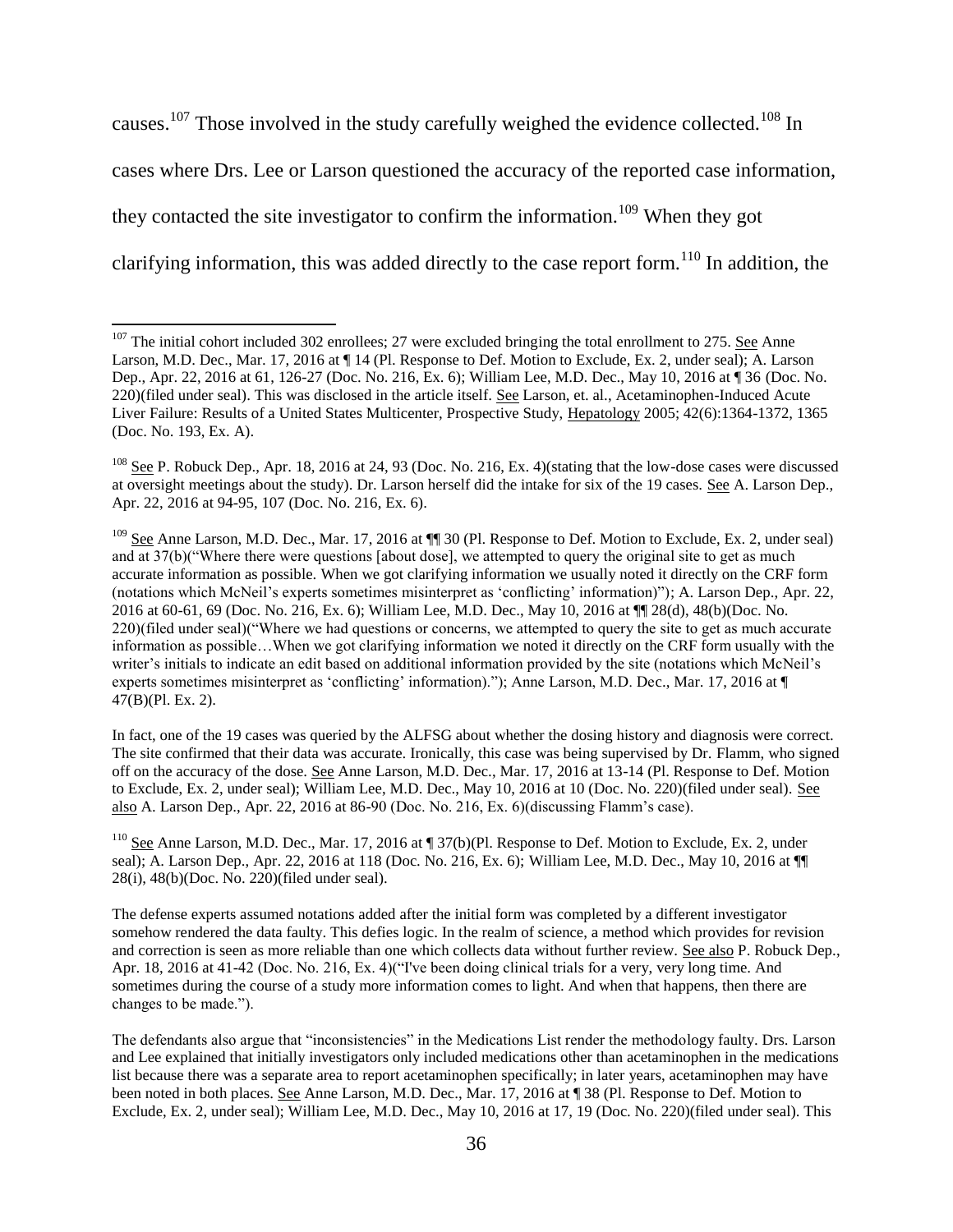FDA and NIH oversaw the collection of the ALFSG data and subjected the ALFSG data

to additional peer-review.<sup>111</sup> Dr. Lee also visited the sites periodically to do quality

assurance reviews of the case report forms.<sup>112</sup>

 $\overline{a}$ 

The Larson article's methodology follows appropriate and reliable procedures

under the dictates of the federal rules and **Daubert**.<sup>113</sup>

<sup>112</sup> See William Lee, M.D. Dec., May 10, 2016 at  $\P$  28(k)(Doc. No. 220)(filed under seal). See also Larson, et. al., Acetaminophen-Induced Acute Liver Failure: Results of a United States Multicenter, Prospective Study, Hepatology 2005; 42(6):1364-1372, 1365 (Doc. No. 193, Ex. A)(noting annual on-site audits by UTSW/central site).

 $113$  The defendants imply that the Larson article is no more than a series of case reports. See Kilpatrick v. Breg, Inc., 613 F.3d 1329, 1336-41 (11th Cir. 2010)(affirming district court's exclusion of plaintiff's general causation expert in case involving pain pump because expert's sources included review of anecdotal case reports and no epidemiological studies); DeGidio v. Centocor Ortho Biotech, Inc., 3 F. Supp.3d 674, 677-88 (N.D. Ohio 2014)(excluding experts' causation opinion because were based on case reports that were dissimilar to issue in case and because the experts' methodology in extrapolating from those reports was flawed and unreliable). This implication underscores the level of scrutiny and care taken by the ALFSG medical professionals in gathering the Larson data and the oversight processes implemented by the FDA and NIH.

While it is true that the ALFSG relied on patients' own self-reporting of dosage when the patients' mental state may have been altered, follow up studies by the ALFSG has shown that dose data collected from patients is often accurate despite the patients' altered mental state. See W. Lee Dep., Apr. 14, 2016 at 99 (Doc. No. 216, Ex. 3)("Q. Okay. Do you think that that's a valid criticism of your paper, that you relied on medical histories?...A. We disclose that we relied on dosing information from the patients and their families. Q. Do doctors in their clinical practice and in particular in your research with the Acute Liver Failure Study Group have to rely oftentimes on what patients tell you? …A. We always take a history. Medical students are taught to take a history. And we do seek accuracy....Q. …Is it true, Doctor, that all patient information provided is inaccurate? A. No. Q. Have you actually studied whether or not the patients providing medical history in low doses have provided accurate histories? A. We've attempted to go back and question patients after they've recovered as to whether the dose that was reported in the chart initially, whatever means was used to obtain it, corroborated with what their recall was, let's say, four or five days later when they were about to leave the hospital. Q. And what did you find? A. There was a pretty remarkable

<sup>&</sup>quot;inconsistency" is not so "large" as to warrant exclusion of the article. See In re Paoli, 35 F.3d at 746 ("The judge should only exclude the evidence if the flaw is large enough that the expert lacks 'good grounds' for his or her conclusions.").

<sup>&</sup>lt;sup>111</sup> See Patricia Robuck, Ph.D., M.P.H., Dec., Mar. 16, 2016 at  $\P$  3-4, 7-10, 12, 14-15 (Pl. Response to Def. Motion to Exclude, Ex. 3, under seal); P. Robuck Dep., Apr. 18, 2016 at 21, 31-33, 42, 57-60, 91, 103-04, 116-21, 123-28 (Doc. No. 216, Ex. 4). See also William Lee, M.D. Dec., May 10, 2016 at ¶ 25 (Doc. No. 220)(filed under seal); W. Lee Dep., Apr. 14, 2016 at 24 (Doc. 216, Ex. 3)("Q. How often does NIH review the grant for Acute Liver Failure Study Groups? A. We have, basically in the last three cycles, gotten five years of funding, so we have to go back every five years for renewal. Q. And when you go back, is it a process that you have to submit a lot of substantive information to get refunded? A. There's several steps. You have to go through an external advisory committee to the NIH that reviews what you've performed to date even before you're allowed to submit a grant. And then once you submit the grant, it undergoes a second review, again, by independent investigators with some expertise in the area, but no obvious conflicts of interest with us. And then they give a recommendation to the NIH. Q. Okay. So it's a - would it be fair to say that it's basically a peer reviewed process of your entire program? A. Yes."); A. Larson Dep., Apr. 22, 2016 at 18-19 (Doc. No. 216, Ex. 6).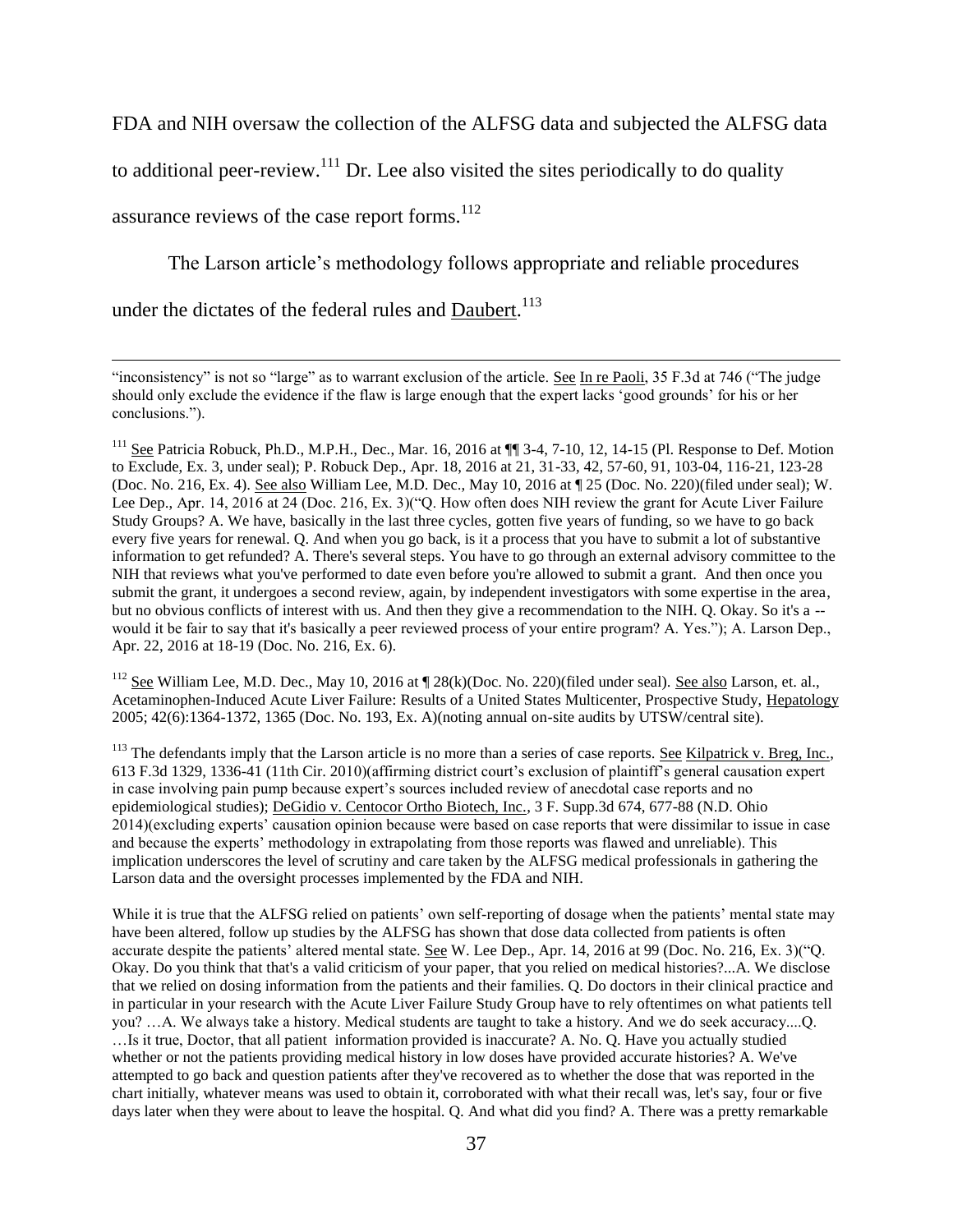# **B. Adduct Testing Confirms Causation on Most Cases<sup>114</sup>**

 $\overline{\phantom{a}}$ 

correlation between the two numbers. Q. And what does that tell you? A. It seems to affirm that the original history was reasonably accurate."); A. Larson Dep., Apr. 22, 2016 at 117 (Doc. No. 216, Ex. 6)("Q. Okay. Have you had occasion to go back, afterwards, and re-interview the patients? A. Yes. Q. Would you tell us what you found when you go back and re-interview patients? A. If the patient survives, and you talk to them, they frequently will tell you almost exactly the same thing, about their dosing or-- rarely a patient will admit to a suicide attempt and change their story, but for the most part they're remarkably similar.").

The ALFSG investigators also used differential diagnosis to rule out other possible causes of the patients' conditions. Compare DeGidio v. Centocor Ortho Biotech, Inc., 3 F. Supp.3d 674, 684-85 (N.D. Ohio 2014)(explaining what makes case reports unreliable). In this way, these case reports do not simply record adverse events of patients but, instead, entailed more exacting controls on the accuracy of the data. Compare Soldo v. Sandoz Pharms. Corp., 244 F. Supp. 2d 434, 537-44 (W.D. Pa. 2003)(finding case reports to be unreliable and "unscientific" bases for causation opinion because are unpublished, not peer-reviewed, did not consider alternative causes, patients' medical history, etc.); McClain v. Metabolife Int'l, Inc., 401 F.3d 1233, 1250 ( $11<sup>th</sup>$  Cir. 2005)(explaining that anecdotal information "without any medical controls or scientific assessment" is unreliable basis for expert opinion); Hollander v. Sandoz Pharms. Corp., 289 F.3d 1193, 1211 (10th Cir. 2002)(finding that exclusion of opinions based on case reports with little information about medical history appropriate but that case reports with more detailed information may be reliable source of expert opinion).

<sup>114</sup> The defense experts claim that the adduct results correlate to dose. <u>See</u> S. Flamm Dep., Apr. 8, 2016 at 127-39 (Doc. No. 206, Ex. E); J. Brent Dep., Mar 30, 2016 at 94-129 (Doc. No. 206, Ex. D). The defense experts cite Dr. Lee for this proposition. However, Dr. Lee testified that adduct values do not correlate to dosing. See W. Lee Dep., Apr. 14, 2016 at 119-21 (Doc. No. 216, Ex. 3)("Q. Now, there's been some suggestions by McNeil's litigation experts that the higher the adduct value, the higher the dose the patient must have taken. Do you understand that to be what they have testified to? A. Yes, I understand that. Q. Okay. Is that an accurate interpretation of the science that you have been in the process of developing? A. No. Q. Okay. Have acetaminophen adducts been shown to determine the amount of acetaminophens taken and when you take it? A. Not to my knowledge. Q. There's also been some testimony on Friday from Dr. Flamm, which I can show you if you wish, that suggested that anything over 1.1 is by definition an overdose to the effect of 25 to 50 grams. Is that true? A. Not to my knowledge. Q. Have you ever said anything like that? A. No. Q. Okay. If he testified that you said that to the FDA, would that be an accurate . . . A. No. Q. If anyone were to stand up in court and say, 'The presence of acetaminophen adducts over 1.1 proves that a patient took more than 4 grams,' would that be true? A. No. Q. If anyone were to stand up in court and say, 'Dr. Lee himself told the FDA that acetaminophen adduct greater than 1.0 means that a patient took 25 to 50 grams of acetaminophen,' would that be true? A. No. Q. Doctor, what do the results on Table 1 in your declaration actually show in terms of the reliability of the low-dose data in the Larson paper? A. It confirms that each of the people with a level above 1.1 had taken an amount to cause liver toxicity. Again, the James definition is that the level greater than 1.1 is associated with enzyme levels higher than 1,000. It doesn't say anything about dose administered."). See also A. Larson Dep., Apr. 22, 2016 at 81 (Doc. No. 216, Ex. 6)("Q Do you say that 'Because measurement of serum NAPQI-protein adducts reliably identify at least 17 acetaminophen dose'? A No, they don't identify dose. Q Okay. Would that be inaccurate if I substitute 'dose' for "toxicity" in your sentence? A Yes.").

The defendants only offer one article to support this correlation, N. Khandelwal, et al., "Unrecognized Acetaminophen Toxicity as a Cause of 'Indeterminate' Acute Liver Failure," Hepatology, 2011 February; 53(2): 567-576. Drs. Lee and Larson were named authors on the article. The article indicates that an adduct concentration of greater than or equal to 1.0 nmol/mL serum shows a definite acetaminophen overdose. However, it is not clear from the article what the authors mean by "overdose"—does this mean above 4 grams (the recommended daily dose at the time it was published) or do they simply mean "unsafe or non-therapeutic" dose? See W. Lee Dep., Apr. 14, 2016 at 237-38 (Doc. No. 216, Ex. 3)("A. You read it correctly, but I guess the -- if you drill down on what do you mean by 'overdose,' it might be that somebody who gets toxicity with ALT elevation over 1,000, for them an overdose could be 3 grams. I mean, 'overdose' is a gen- -- generic word. I don't think you can apply it strictly to the 4-gram-per-day dose. Q. Do you stand by the statement that's published in Khandelwal 2011, that 'an adduct concentration over 1.0 of serum indicated a definite acetaminophen overdose'?...A. I just said I'm -- I'm not sure that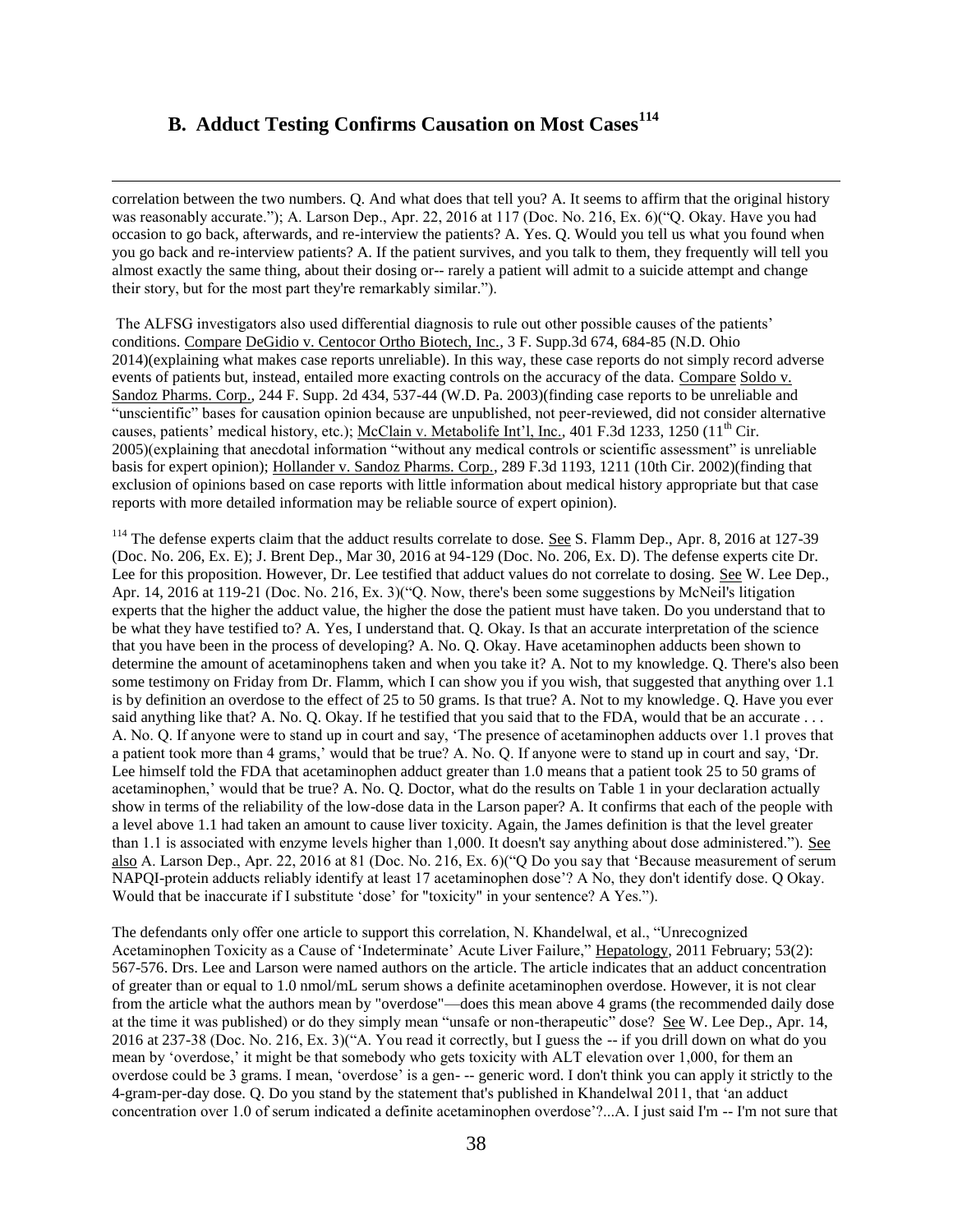The plaintiff has also offered objective scientific evidence from Dr. Lee and Dr. Larson confirming that the patient's liver damage in 16 of the 19 cases was, in fact, caused by acetaminophen.<sup>115</sup> After the Larson article was published, scientists and medical professionals developed the acetaminophen-adduct assay. This test can show whether ALF was caused by acetaminophen or whether another cause was the source of the hepatologic injury.

 $\overline{\phantom{a}}$ 

In Dr. Lee's deposition, the defendants reference another article by Dr. James, claiming it noted a correlation between adducts and dosage. See W. Lee Dep., Apr. 14, 2016 at 246 (Doc. No. 216, Ex. 3). However, the defendants have not provided a copy of this article. Dr. Lee was unable to comment on the article because he was unaware of it until his deposition. Even if this article does stand for that proposition, a single article does not establish that this conclusion would necessarily be correct.

Lastly, the defendants' theory is discredited by evidence put forth by the plaintiff that shows the adducts testing in the low-dose hospital case were high, yet all other information indicates that the dose would have been at or below recommended doses. See W. Lee Dep., Apr. 14, 2016 at 363-65 (Doc. No. 216, Ex. 3)(discussing hospital case and adduct/dose correlation); A. Larson Dep., Apr. 22, 2016 at 93-94 (Doc. No. 216, Ex. 6)(same). The defendants' arguments on this point are unpersuasive.

we used the word properly or -- or that the definition of overdose is as clear as you would like it to be."); A. Larson Dep., Apr. 22, 2016 at 82 (Doc. No. 216, Ex. 6)("Q…When you use the word 'overdose,' what do you mean? A. I mean they develop toxicity, so for them the dose they took created toxicity. Q. Okay. So could somebody have an overdose for them at four grams or three grams? A. Potentially.").

They simply make a correlation between a certain serum level and a "clinically defined APAP overdose" without actually stating what defines a "clinically defined APAP overdose." This article did not discuss dose. Its purpose was not to correlate adduct levels to dose. Instead, its conclusion was that adduct levels could predict unrecognized acetaminophen-induced ALF—an important development since 18% of clinicians in the study did not diagnose it as the cause without the test. See N. Khandelwal, et al., "Unrecognized Acetaminophen Toxicity as a Cause of 'Indeterminate' Acute Liver Failure," Hepatology, 2011 February; 53(2): 567-576. I do not find this article to offer support for the defendants' theory that adduct levels correlate to dose. See also James, et al., "Pharmacokinetics of Acetaminophen-Protein Adducts in Adults with Acetaminophen Overdose and Acute Liver Failure," Drug Metabolism and Disposition, Vol. 37, No. 8, 1779-1784, 1781 (2009)(Doc. No. 206, Ex. S.)("No correlation was observed between reported APAP dose and peak APAP adduct  $(r= 0.03)$ .") and at 1783 (explaining how the data in the article only applies to single overdose cases not unintentional chronic dosing acetaminophen-induced ALF). The Khandelwal article also explained that the timing of the last dose and whether an individual received the antidote may affect what adduct level is reported (making a dosing correlation more difficult to assess). See N. Khandelwal, et al., "Unrecognized Acetaminophen Toxicity as a Cause of 'Indeterminate' Acute Liver Failure," Hepatology, 2011 February; 53(2): 567-576.

<sup>&</sup>lt;sup>115</sup> See Anne Larson, M.D. Dec., Mar. 17, 2016 at ¶ 37(e)(Pl. Response to Def. Motion to Exclude, Ex. 2, under seal); A. Larson Dep., Apr. 22, 2016 at 47-48 (Doc. No. 216, Ex. 6); William Lee, M.D. Dec., May 10, 2016 at  $\P$ 47, 48(d)(Doc. No. 220)(filed under seal); W. Lee Dep., Apr. 14, 2016 at 115-18, 122 (Doc. No. 216, Ex. 3).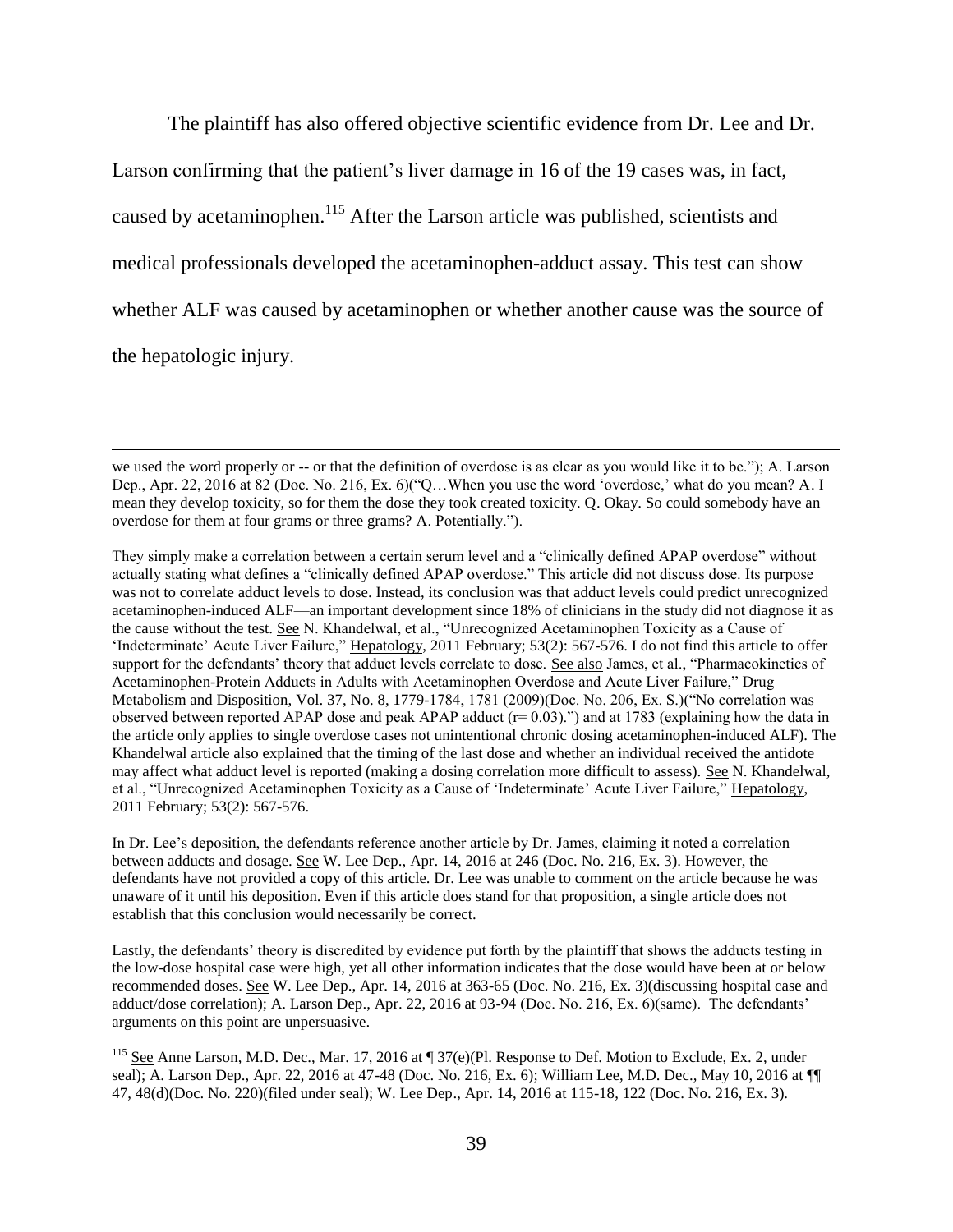The adduct assay tests for serum acetaminophen-protein adducts—chemical compounds formed when NAPQI (the acetaminophen toxic byproduct that typically gets neutralized by glutathione, an antioxidant found in the liver) binds to cysteine groups on liver proteins, when glutathione is not present.<sup>116</sup> If there are a high level of adducts in the blood, then acetaminophen is the cause of the liver damage.<sup>117</sup> It has been tested and proven to show causation of ALF by acetaminophen.<sup>118</sup> This test is helpful in diagnosing unintentional acetaminophen-induced ALF cases because patients don't exhibit the same symptoms as intentional OD/suicide attempts (i.e., no psychosis issues presented to hint at suicide). $^{119}$ 

Drs. Lee and Larson went back to their original samples in the Larson data and tested 18 cases for adducts.<sup>120</sup> One case could not be tested.<sup>121</sup> Of those 18, 16 tested

<sup>&</sup>lt;sup>116</sup> See A. Larson Dep., Apr. 22, 2016 at 166 (Doc. No. 216, Ex. 6)("A Adducts merely measure the byproduct of toxicity. Q And the byproduct of acetaminophen toxicity is NAPQI? A Yes."); R. Dart, B. Rumack, "Central Nervous System Agents," Acetaminophen, Sec. 8, Chap. 126, 723-38, 726 in Medical Toxicology (3rd Ed.)(2004)(Doc. No. 206, Ex. O); N. Khandelwal, et al., "Unrecognized Acetaminophen Toxicity as a Cause of 'Indeterminate' Acute Liver Failure," Hepatology, 2011 February; 53(2): 567-576, 568.

 $117$  See W. Lee Dep., Apr. 14, 2016 at 95-96 (Doc. No. 216, Ex. 3)("Q...Could you describe what the acetaminophen adducts test is? A. The adduct assay was developed at the University of Arkansas at Little Rock, based on the finding and biopsies of both mice exposed to acetaminophen as well as people, that the product of the cell damage could actually be both identified in the tissue and in serum samples, in blood samples. And that's identified with a very specific method called 'high pressure liquid chromatography with electrochemical detection,' abbreviated, HPLC with ED. And that method is very specific and sensitive to detect not the parent compound, not acetaminophen itself, but the byproduct of the toxicity, not just the metabolic product but the product that's associated with liver damage."); A. Larson Dep., Apr. 22, 2016 at 44-46 (Doc. No. 216, Ex. 6).

<sup>&</sup>lt;sup>118</sup> See S. Flamm Dep., Apr. 8, 2016 at 89 (Doc. No. 206, Ex. E.)("Q. And the assays are now considered to be the gold standard for acetaminophen causation as it relates to acute liver failure. True?... A. Yes."); William Lee, M.D. Dec., May 10, 2016 at ¶ 48(d)(Doc. No. 220)(filed under seal).

<sup>119</sup> See, e.g., N. Khandelwal, et al., "Unrecognized Acetaminophen Toxicity as a Cause of 'Indeterminate' Acute Liver Failure," Hepatology, 2011 February; 53(2): 567-576.

<sup>&</sup>lt;sup>120</sup> See Anne Larson, M.D. Dec., Mar. 17, 2016 at ¶ 37(e)(Pl. Response to Def. Motion to Exclude, Ex. 2, under seal); A. Larson Dep., Apr. 22, 2016 at 48-49 (Doc. No. 216, Ex. 6).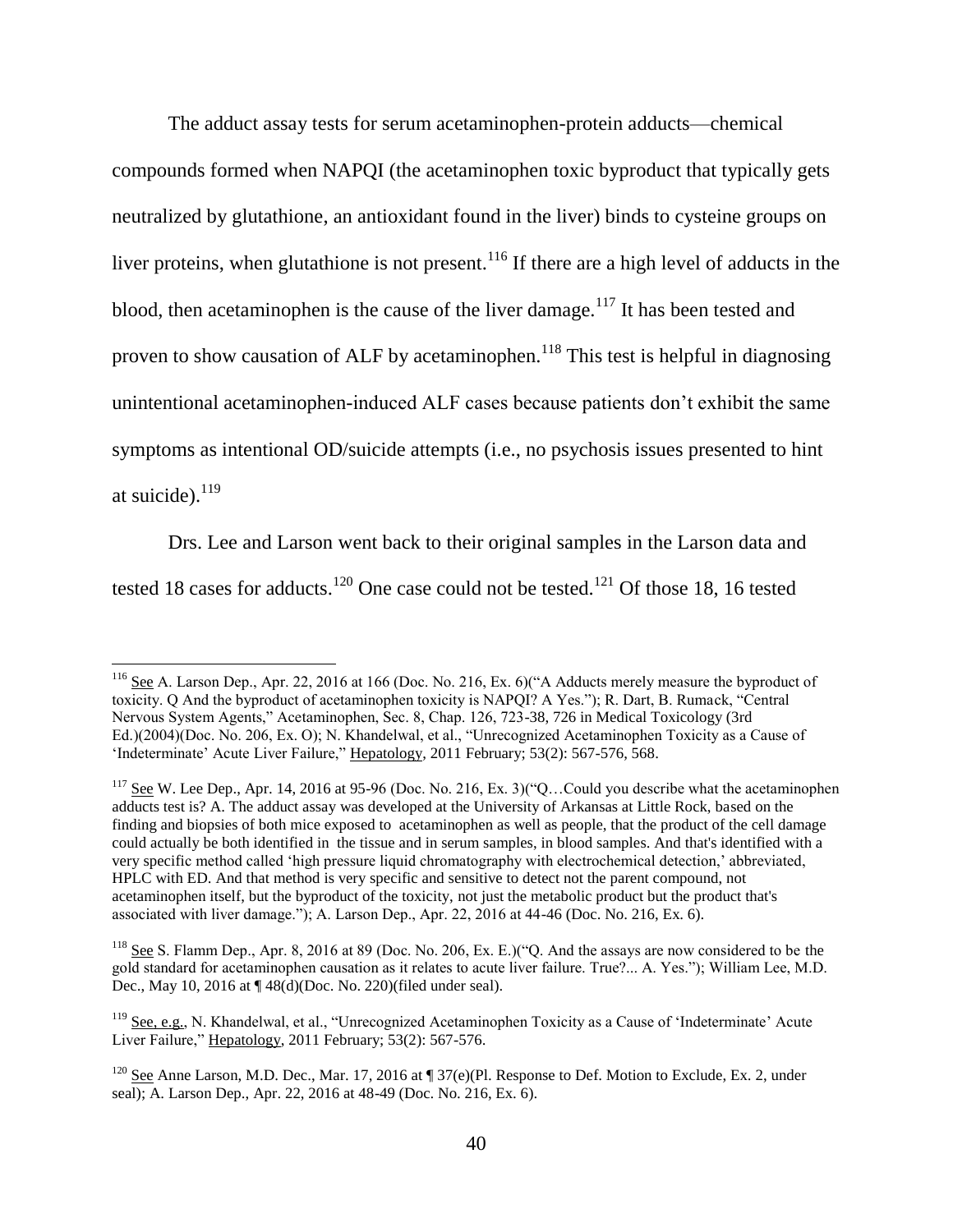within the toxic range for adducts (meaning, acetaminophen was the cause of the liver damage).<sup>122</sup> One of the 18 was not reported as being in the toxic range; however, Drs. Larson and Lee noted that the sample on this case was taken almost a week after the patient's last dose. This delay may have skewed this result lower than it actually was because the adducts had likely been processed out of the patient's system during that week since the patient's last dose.<sup>123</sup> The other case that did not test positive for adducts Drs. Lee and Larson admit was likely not an appropriate case to include in the study. In hindsight, they believe the liver injury was caused by Macrobid not acetaminophen.<sup>124</sup>

#### **C. Review by Drs. Lee and Larson**

 $\overline{\phantom{a}}$ 

As part of their declarations, Drs. Larson and Lee again reviewed the 19 cases to determine whether their conclusions remained the same.<sup>125</sup> Drs. Larson and Lee are not paid experts in this case and remain third-party fact witnesses.<sup>126</sup>

<sup>123</sup> See Anne Larson, M.D. Dec., Mar. 17, 2016 at 12 (Pl. Response to Def. Motion to Exclude, Ex. 2, under seal); William Lee, M.D. Dec., May 10, 2016 at  $\P$  47, 30 (Doc. No. 220)(filed under seal). I note that Drs. Lee and Larson still consider this case to be a "low-dose" acetaminophen-induced ALF case based on the information available.

 $124$  See Anne Larson, M.D. Dec., Mar. 17, 2016 at 14 (Pl. Response to Def. Motion to Exclude, Ex. 2, under seal); A. Larson Dep., Apr. 22, 2016 at 110-111 (Doc. No. 216, Ex. 6); William Lee, M.D. Dec., May 10, 2016 at 38 (Doc. No. 220)(filed under seal).

<sup>125</sup> See William Lee, M.D. Dec., May 10, 2016 at ¶ 6, 16-47 (Doc. No. 220)(filed under seal); Anne Larson, M.D. Dec., Mar. 17, 2016 at ¶ 9, 6-16 (Pl. Response to Def. Motion to Exclude, Ex. 2, under seal).

<sup>&</sup>lt;sup>121</sup> See also Anne Larson, M.D. Dec., Mar. 17, 2016 at 10-11 (Pl. Response to Def. Motion to Exclude, Ex. 2, under seal); William Lee, M.D. Dec., May 10, 2016 at ¶ 21 (Doc. No. 220)(filed under seal).

<sup>&</sup>lt;sup>122</sup> See Anne Larson, M.D. Dec., Mar. 17, 2016 at 6 (Pl. Response to Def. Motion to Exclude, Ex. 2, under seal); William Lee, M.D. Dec., May 10, 2016 at  $\P$  47 (Doc. No. 220)(filed under seal).

<sup>&</sup>lt;sup>126</sup> See Anne Larson, M.D. Dec., Mar. 17, 2016 at  $\P$  14 (Pl. Response to Def. Motion to Exclude, Ex. 2, under seal); A. Larson Dep., Apr. 22, 2016 at 23 (Doc. No. 216, Ex. 6); William Lee, M.D. Dec., May 10, 2016 at ¶ 7 (Doc. No. 220)(filed under seal); W. Lee Dep., Apr. 14, 2016 at 44-47 (Doc. No. 216, Ex. 3). Dr. Lee refused to be a paid consultant for the plaintiff. See William Lee, M.D. Dec., May 10, 2016 at ¶ 7 (Doc. No. 220)(filed under seal); W. Lee Dep., Apr. 14, 2016 at 44-47 (Doc. No. 216, Ex. 3)..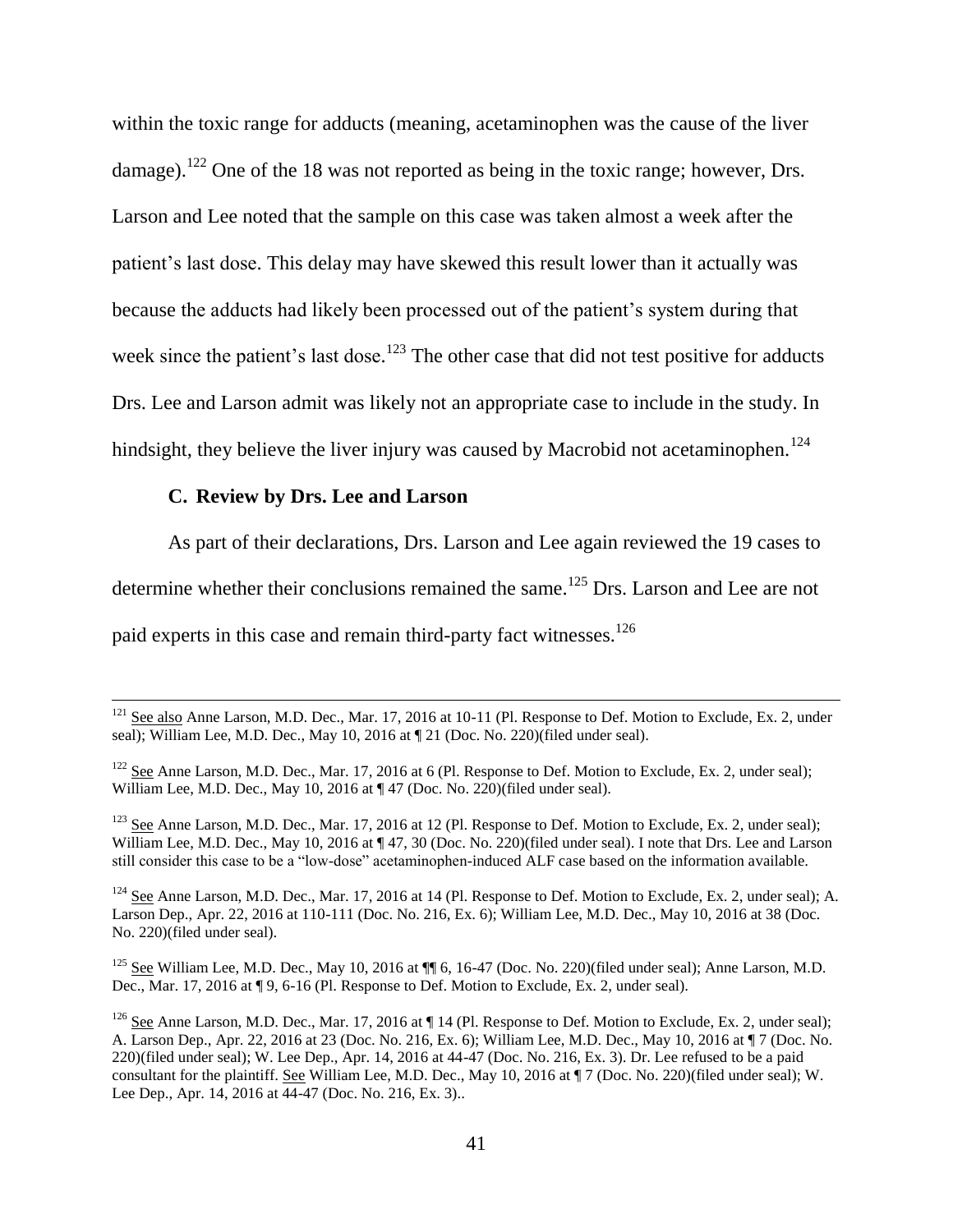Drs. Lee and Larson admit that 1 of the 19 cases should not be included in the "low-dose" category of the study but still involved acetaminophen-induced  $ALF<sup>127</sup>$ . This case noted that the patient had taken 6 grams of acetaminophen over 2 days (i.e., 3 grams a day, making it less than 4 grams a day) when, in fact, it appears the individual took 6 grams of acetaminophen for 2 days. Though the case would not be a "low-dose," Drs. Lee and Larson point out that the dose reported is still relatively low—essentially the person took two more doses (i.e., equivalent to 4 more Extra Strength Tylenol tablets) a day than was recommended. This case still supports the article's conclusion that acetaminophen has a "narrow therapeutic margin of safety."

Drs. Lee and Larson also admitted that one of the 19 cases was not caused by acetaminophen-induced ALF, as shown by the adduct testing.<sup>128</sup> In that case, the liver injury was likely caused by Macrobid or nitrofurantoin. <sup>129</sup> Drs. Lee and Larson still believe the case which could not be tested for adducts was caused by acetaminophen

l

 $127$  See Anne Larson, M.D. Dec., Mar. 17, 2016 at  $\P$  11 (Pl. Response to Def. Motion to Exclude, Ex. 2, under seal); A. Larson Dep., Apr. 22, 2016 at 108-09 (Doc. No. 216, Ex. 6); William Lee, M.D. Dec., May 10, 2016 at ¶¶ 6, 47 and at 47 (Doc. No. 220)(filed under seal); W. Lee Dep., Apr. 14, 2016 at 123-24 (Doc. No. 216, Ex. 3).

<sup>&</sup>lt;sup>128</sup> See Anne Larson, M.D. Dec., Mar. 17, 2016 at  $\P$  37(e)(Pl. Response to Def. Motion to Exclude, Ex. 2, under seal); William Lee, M.D. Dec., May 10, 2016 at  $\P 6$  (Doc. No. 220)(filed under seal).

The defendants argue that the admitted exclusion of 2 cases from the 19 cases by Drs. Lee and Larson renders their findings statistically unsound. The sample size of 19 cases is too small to draw any statistically significant conclusions. See W. Lee Dep., Apr. 14, 2016 at 280-81 (Doc. No. 216, Ex. 3)(discussing how two cases out of 275 do not render all findings of the study unreliable).

Furthermore, Dr. Lee stated in his declaration that 240 of the 275 cases from the Larson article were later tested for adducts. In this later study, 93.5% of those cases tested positive for adducts. See William Lee, M.D. Dec., May 10, 2016 at ¶ 48(d)(Doc. No. 220)(filed under seal). Though this number does not include all 275 cases from the Larson article, it offers a better indication of whether the Larson article's conclusions regarding causation were accurate. From this information, it appears that the Larson article's findings remain scientifically sound.

<sup>&</sup>lt;sup>129</sup> See Anne Larson, M.D. Dec., Mar. 17, 2016 at  $\P$  10 (Pl. Response to Def. Motion to Exclude, Ex. 2, under seal); William Lee, M.D. Dec., May 10, 2016 at  $\P$  47 (Doc. No. 220)(filed under seal).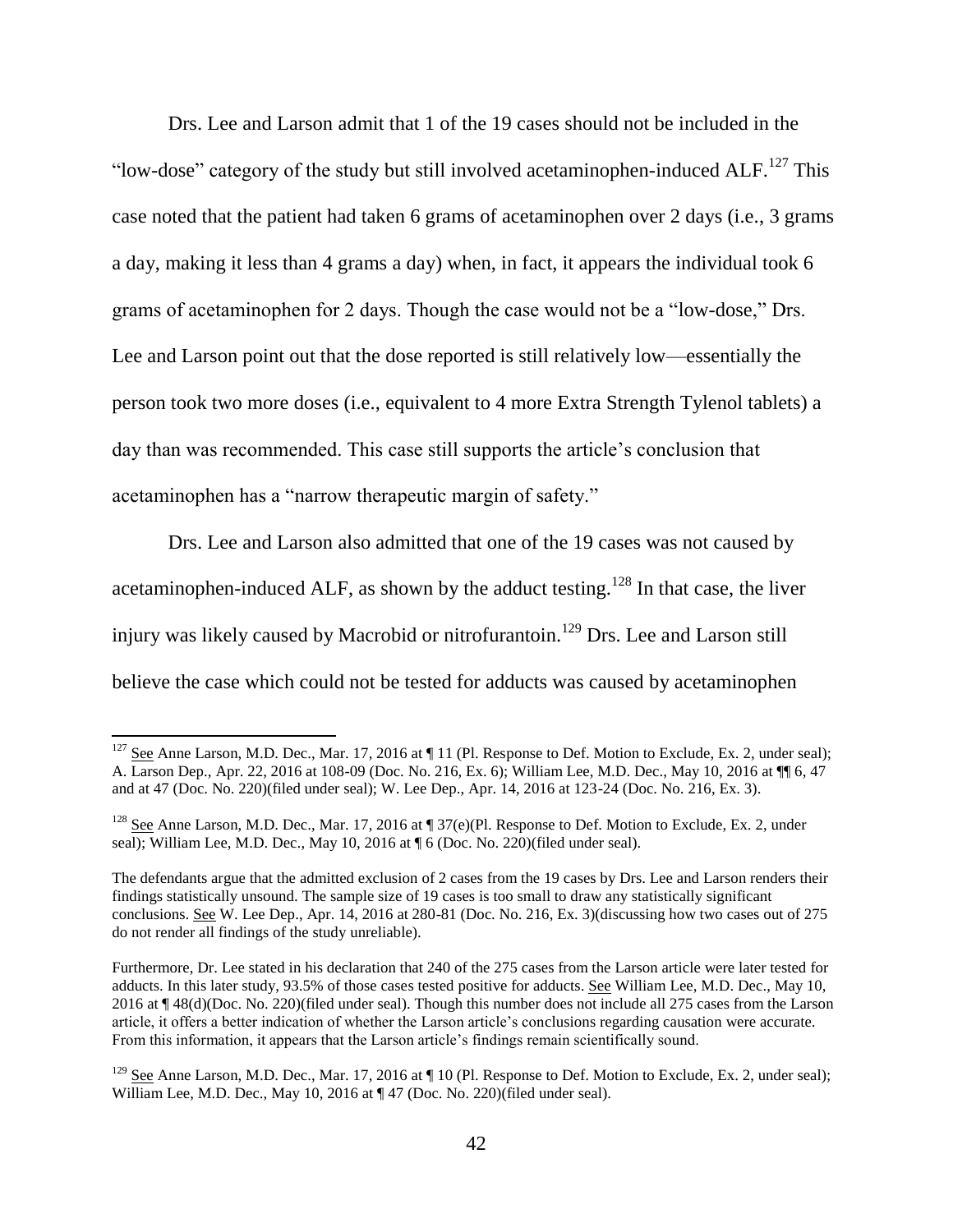based on the other data in the file.<sup>130</sup> Overall, Drs. Lee and Larson conclude that 17 of the 19 cases remain properly categorized as "low-dose" acetaminophen-induced ALF cases and acetaminophen would still, in their opinion, be the cause of liver injury for 18 cases of those cases. <sup>131</sup>

Despite the alterations in Drs. Lee and Larson's findings in the Larson article, I find the article to be admissible. I did not find the alleged deficiencies in the handling of the 19 low-dose cases to be so egregious to render the article unreliable. See In re

Denture Cream Prods. Liab. Litig., 2015 WL 392021, at \*11 (S.D. Fla. Jan. 28,

2015)(finding that "the myriad, serious methodological flaws in the Fixodent Blockade Study" warranted exclusion; "taken together, the Court finds Fixodent Blockade Study is not 'good science,' and is not admissible." (citing Daubert, 509 U.S. at 593)). It is typical for studies to have some flaws. No study is perfect nor every piece of data entirely accurate.<sup>132</sup> Any flaws in the Larson article analysis should be brought out on crossexamination of its authors. "Vigorous cross-examination, presentation of contrary

 $130$  See William Lee, M.D. Dec., May 10, 2016 at 25 (Doc. No. 220)(filed under seal).

<sup>&</sup>lt;sup>131</sup> See William Lee, M.D. Dec., May 10, 2016 at ¶ 6 (Doc. No. 220)(filed under seal); Anne Larson, M.D. Dec., Mar. 17, 2016 at ¶ 13 (Pl. Response to Def. Motion to Exclude, Ex. 2, under seal); A. Larson Dep., Apr. 22, 2016 at 33 (Doc. No. 216, Ex. 6).

Dr. Lee also testified that a case in which the reported dose was 1200 mg would be considered a "weak case." However, he did not exclude it as a low-dose case, after-the-fact. See W. Lee Dep., Apr. 14, 2016 at 269-280 (Doc. No. 216, Ex. 3). This point goes more to weight than admissibility.

 $132$  See P. Robuck Dep., Apr. 18, 2016 at 122 (Doc. No. 216, Ex. 4)("I have never been involved with 4 any study in all the years that I've been involved with this that had all the i's dotted and all the t's crossed. There will always be outliers. There will always be data that cannot be collected. There will always be exemptions or inclusions. There will always be flaws. What we try very, very hard to do is, A, describe all of these exceptions, if you will, in publications to be truthful in how we present the data with these. And that we also strive that we keep the errors, if you will, down to a dull roar. A study that has 80% accuracy and that has all of the data is phenomenal.") and at 135 ("Because there are always flaws in every single solitary study, even at the highest level. There is no such thing as a perfect dataset. I wish there was. There's no such thing as an errorless case report form. I can tell you this. If I found out that there was something wrong with this data, I would stake my reputation that Dr. Lee did not know about it.").